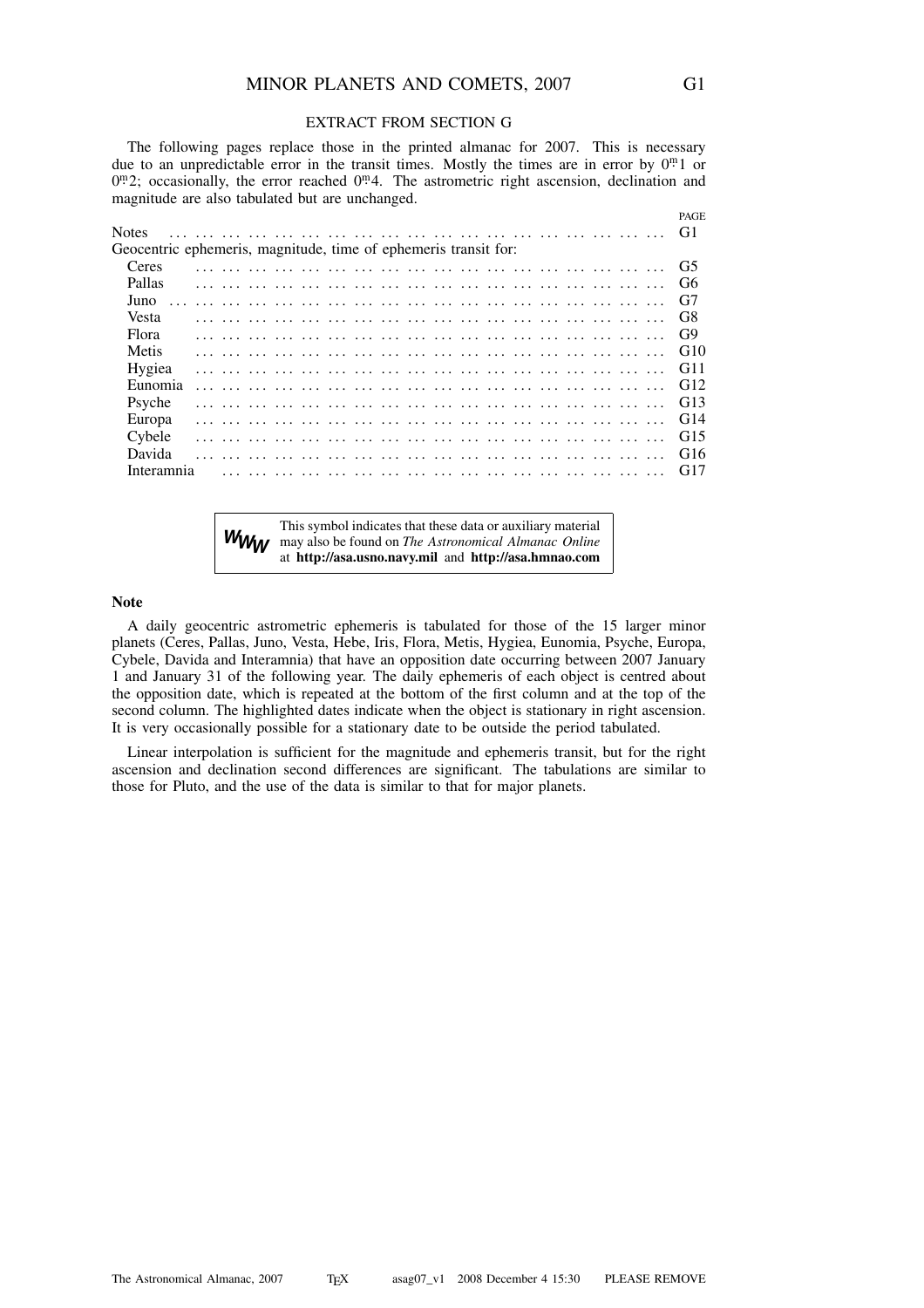## CERES, 2007<br>GEOCENTRIC POSITIONS FOR  $0^{\rm h}$  TERRESTRIAL TIME

| Date            |                            |                                                                     | Astrometric                                                                                                                                                   | Vis.                                  | Ephem-<br>eris                                                  | Date                                          |                                                                     | Astrometric                                                                                                                                                           | Vis.                                        | Ephem-<br>eris                                                          |
|-----------------|----------------------------|---------------------------------------------------------------------|---------------------------------------------------------------------------------------------------------------------------------------------------------------|---------------------------------------|-----------------------------------------------------------------|-----------------------------------------------|---------------------------------------------------------------------|-----------------------------------------------------------------------------------------------------------------------------------------------------------------------|---------------------------------------------|-------------------------------------------------------------------------|
|                 |                            | R.A.                                                                | Dec.                                                                                                                                                          | Mag.                                  | Transit                                                         |                                               | R.A.                                                                | Dec.                                                                                                                                                                  | Mag.                                        | Transit                                                                 |
| 2007 Sept. 11   | 12<br>13<br>14<br>15       | h m<br>$\bf{s}$<br>3 34 11 8<br>3 34 38 1<br>3 34 49 1<br>3 34 58 7 | $\circ$<br>$\prime$ //<br>$+92649$<br>3 34 25 6 + 9 26 30<br>$+92606$<br>$+92538$<br>$+$ 9 25 06                                                              | 8.4<br>8.4<br>8.4<br>8.4<br>8.4       | h<br>$\,$ m<br>4 15 4<br>4 11 - 7<br>408.0<br>4 04 - 2<br>400.5 | 2007 Nov. 9<br>10<br>11<br>12<br>13           | $\bf{s}$<br>h m                                                     | $\circ$<br>$1$ $1$<br>$3\;07\;59.9\;+\;8\;05\;17$<br>$3\ 07\ 03.1$ + 8 04 15<br>$3\,06\,06.2 + 8\,03\,18$<br>$3\;05\;09.2$ + 8 02 25<br>$3\;04\;12.3\; + \;8\;01\;37$ | $7 - 2$<br>$7-2$<br>$7-2$<br>$7-2$<br>$7-2$ | h<br>${\bf m}$<br>23 52 - 4<br>23 47 5<br>23 42.7<br>23 37 8<br>23 32.9 |
|                 | 16<br>17<br>18<br>19<br>20 | 3 35 07 0<br>3 35 13 7<br>3 35 19 0<br>3 35 25 3                    | $+92431$<br>$+$ 9 23 51<br>$+92308$<br>$3\;35\;22.9\;+\;9\;22\;22$<br>$+92131$                                                                                | 8.3<br>$8-3$<br>$8-3$<br>8.3<br>$8-3$ | 3 5 6 - 7<br>352.8<br>3490<br>3 45 1<br>341.2                   | 14<br>15<br>16<br>17<br>18                    | 3 03 15 5<br>3 02 18 8                                              | $+80054$<br>$+80016$<br>$3\;01\;22.3\;+\;7\;59\;44$<br>$3\ 00\ 26.2 + 7\ 59\ 18$<br>2 59 30 3 + 7 58 57                                                               | 7.3<br>7.3<br>7.3<br>7.3<br>7.3             | 23 28 0<br>23 23 2<br>23 18 - 3<br>23 13 - 5<br>23 08 6                 |
| <b>Sept. 21</b> | 22<br>23<br>24<br>25       | 3 35 26 2<br>3 35 25 - 7<br>3 35 20 1                               | $+92038$<br>$+91941$<br>$3\;35\;23\;6\;+9\;18\;40$<br>$+91737$<br>$3\;35\;15.0\; + \;9\;16\;30$                                                               | 8.2<br>$8-2$<br>$8-2$<br>8.2<br>$8-2$ | 3 3 7 - 3<br>3 3 3 - 4<br>3 29 4<br>3 2 5 4<br>3 2 1 - 4        | 19<br>20<br>21<br>22<br>23                    | 2 58 34.9                                                           | $+ 75842$<br>$2\;57\;39.9\;+\;7\;58\;33$<br>$2\;56\;45.5\;+\;7\;58\;31$<br>$2\;55\;51\cdot6\;$ + 7 58 34<br>$2\;54\;58.4\;\;+\;\;7\;58\;44$                           | 7.3<br>7.4<br>7.4<br>7.4<br>7.4             | 23 03 8<br>22 58.9<br>$22\;54.1$<br>22 49 - 3<br>22 44 - 5              |
|                 | 26<br>27<br>28<br>29<br>30 | 3 35 08 5<br>3 34 50 8<br>$3\;34\;27.1$                             | $+$ 9 15 20<br>$3\;35\;00.4$ + 9 14 07<br>$+$ 9 12 51<br>$3\,34\,39.7$ + 9 11 33<br>$+$ 9 10 11                                                               | $8-2$<br>8.1<br>$8-1$<br>$8-1$<br>8.1 | 3 1 7 - 3<br>3 1 3 - 3<br>309.2<br>3050<br>3 0 0 . 9            | 24<br>25<br>26<br>27<br>28                    | 2 54 05.9<br>2 52 23 1                                              | $+75901$<br>$2\;53\;14.1\;+\;7\;59\;24$<br>$+ 75953$<br>$2\;51\;33\cdot 0\;\;+\;\;8\;00\;30$<br>$2\;50\;43.7\;+\;8\;01\;13$                                           | 7.4<br>7.5<br>7.5<br>7.5<br>7.5             | 22 39 - 7<br>22 34.9<br>22 30 2<br>22 25 4<br>22 20 - 7                 |
| Oct.            | 1<br>2<br>3<br>4<br>5      | 3 33 57 2<br>3 3 3 2 1 - 2<br>3 3 3 0 0 - 9                         | $3\,34\,12.9$ + 9 08 47<br>$+$ 9 07 20<br>$3\,33\,40\,0 + 9\,05\,51$<br>$+90419$<br>$+90245$                                                                  | $8-0$<br>$8-0$<br>$8-0$<br>8.0<br>8.0 | 2 5 6 - 7<br>2 52 5<br>248.3<br>244.1<br>2 3 9 8                | 29<br>30<br>Dec.<br>$\mathbf{1}$<br>2<br>3    | 2 49 08 0                                                           | $2\;49\;55.3\;\;+\;\;8\;02\;03$<br>$+80300$<br>2 48 21 6 + 8 04 04<br>$2\;47\;36.4\;\;+\;\;8\;05\;16$<br>$2\;46\;52.2\;+\;8\;06\;34$                                  | 7.5<br>7.6<br>7.6<br>7.6<br>7.6             | 22 16 0<br>22 11 3<br>22 06 6<br>22 01.9<br>21 57 3                     |
|                 | 6<br>7<br>8<br>9<br>10     | 3 32 39 1<br>3 32 15.7<br>3 31 24 5<br>3 30 56 7                    | $+90109$<br>$+85931$<br>$3\;31\;50.9\;+\;8\;57\;51$<br>$+85610$<br>$+85427$                                                                                   | 7.9<br>7.9<br>7.9<br>7.9<br>7.9       | 235.5<br>231.2<br>$2\,26.8$<br>22.5<br>$218-1$                  | $\overline{\bf 4}$<br>5<br>6<br>7<br>8        | 2 46 09.2<br>2 44 0 7 5<br>2 43 29 5                                | $+80800$<br>2 45 27 4 + 8 09 33<br>$2\;44\;46.8\;+\;8\;11\;13$<br>$+81301$<br>$+81456$                                                                                | 7.7<br>7.7<br>7.7<br>7.7<br>7.7             | 21 52 6<br>21 48 0<br>21 43 4<br>21 38.9<br>21 34 3                     |
|                 | 11<br>12<br>13<br>14<br>15 | 3 30 27 4<br>3 29 56 7<br>3 29 24 5<br>3 28 15 9                    | $+ 85242$<br>$+85056$<br>$+84910$<br>3 28 50 9 + 8 47 22<br>$+84533$                                                                                          | 7.8<br>7.8<br>7.8<br>7.8<br>7.7       | 2 13 - 7<br>2 09.2<br>2 04.7<br>200.3<br>1 55.7                 | 9<br>10<br>11<br>12<br>13                     | 2 42 52 8<br>2 42 17 5<br>2 40 39 9                                 | $+81659$<br>$+81908$<br>$2\;41\;43.5\;+\;8\;21\;26$<br>$2\;41\;11\cdot0\;$ + 8 23 50<br>$+82622$                                                                      | 7.8<br>7.8<br>7.8<br>7.8<br>7.8             | 21 29 8<br>21 25.3<br>21 20.9<br>21 16 4<br>21 12 0                     |
|                 | 16<br>17<br>18<br>19<br>20 | 3 27 39 6<br>3 27 02 0<br>3 26 23 1<br>3 25 42.9                    | $+84344$<br>$+84155$<br>$+84005$<br>$+83816$<br>$3\; 25\; 01.4 \; + \; 8\; 36\; 26$                                                                           | $7-7$<br>7.7<br>$7-7$<br>$7-7$<br>7.6 | 151.2<br>1 46.7<br>142.1<br>1 37.5<br>1 3 2 . 9                 | 14<br>15<br>16<br>17<br>18                    | 2 40 10 3<br>2 39 4 2 2<br>2 38 26 8                                | $+82901$<br>$+83148$<br>$2\,39\,15.5\;+\;8\,34\,42$<br>2 38 50 4 + 8 37 43<br>$+84051$                                                                                | 7.9<br>7.9<br>7.9<br>7.9<br>7.9             | 21 07 6<br>21 03 - 2<br>2058.8<br>20, 54.5<br>$20\,50.2$                |
|                 | 21<br>22<br>23<br>24<br>25 | 3 24 18 8<br>32335.1<br>3 22 50 2<br>3 22 04 2<br>3 21 17 2         | $+83437$<br>$+83249$<br>$+83101$<br>$+82914$<br>$+82728$                                                                                                      | 7.6<br>7.6<br>7.6<br>7.5<br>7.5       | 128.2<br>123.6<br>1 18.9<br>1 14 2<br>1 09.5                    | 19<br>20<br>21<br>22<br>23                    | 2 38 04.7<br>$23744 \cdot 1$<br>$23725-1$<br>2 37 07 7<br>2 36 51 8 | $+84406$<br>$+84728$<br>$+85057$<br>$+85433$<br>$+85815$                                                                                                              | 8.0<br>8.0<br>8.0<br>8.0<br>8.0             | 20 45.9<br>20 41.7<br>20 37 - 5<br>20 33 3<br>2029.1                    |
|                 | 26<br>27<br>28<br>29<br>30 |                                                                     | $3\ 20\ 29.2 + 8\ 25\ 43$<br>$3\ 19\ 40.3 + 8\ 24\ 00$<br>$31850-4 + 82218$<br>$3\ 17\ 59.7 + 8\ 20\ 38$<br>$3\ 17\ 08.2 + 8\ 19\ 00$                         | 7.5<br>7.5<br>7.5<br>7.4<br>$7-4$     | 104.7<br>10000<br>$0.55 - 2$<br>$0.50 - 5$<br>045.7             | 24<br>25<br>26<br>27<br>28                    |                                                                     | $2\;36\;37.5\;+\;9\;02\;04$<br>$2\;36\;24.7\;+\;9\;06\;00$<br>2 36 13.5 + 9 10 02<br>$2\;36\;03.8\;+\;9\;14\;10$<br>$2\;35\;55.7$ + 9 18 25                           | 8.0<br>8-1<br>$8-1$<br>8-1<br>$8-1$         | 20250<br>2020.8<br>$2016-7$<br>20 12 7<br>20 08 6                       |
| Nov.            | 31<br>-1<br>2<br>3<br>4    |                                                                     | $31615.9 + 81725$<br>$31522.9 + 81551$<br>$3\ 14\ 29.2 + 8\ 14\ 21$<br>$3\ 13\ 34.9 + 8\ 12\ 53$<br>$31240 \cdot 1 + 81128$                                   | $7-4$<br>$7-4$<br>7.3<br>7.3<br>7.3   | 040.9<br>$036-1$<br>031.3<br>$026-4$<br>021.6                   | 29<br>30<br>31<br>2008 Jan. 1<br>$\mathbf{2}$ |                                                                     | $2\;35\;49.2\;+\;9\;22\;46$<br>$2\;35\;44.2\;+\;9\;27\;13$<br>$2\;35\;40.7\;+\;9\;31\;46$<br>2 35 38.8 + 9 36 25<br>2 35 38 4 + 9 41 10                               | $8-1$<br>$8-2$<br>$8-2$<br>$8-2$<br>$8-2$   | 20 04 6<br>20006<br>19566<br>19 52.7<br>19 48.8                         |
| Nov. 9          | 5<br>6<br>7<br>8           |                                                                     | $3 \; 11 \; 44.8 \; + \; 8 \; 10 \; 07$<br>$3\ 10\ 49.0 + 8\ 08\ 48$<br>$3\ 09\ 52.9$ + 8 07 34<br>$3\;08\;56.5\;+\;8\;06\;24$<br>$3\;07\;59.9\;+\;8\;05\;17$ | 7.3<br>7.3<br>7.3<br>7.2<br>7.2       | $0.16 - 7$<br>0 1 1 . 9<br>0070<br>002.2<br>23 52 4             | 3<br>4<br>5<br>6<br>Jan.<br>7                 |                                                                     | $2\;35\;39.6\; + \;9\;46\;01$<br>$2\;35\;42.3\;\;+\;\;9\;50\;58$<br>2 35 46.6 + 9 56 00<br>$2\;35\;52.3\;+10\;01\;07$<br>$2\,35\,59.6$ + 10 06 20                     | $8-2$<br>8.2<br>8.3<br>8.3<br>8.3           | 19 44.9<br>1941.0<br>19 37 - 2<br>19 33 4<br>19 29 6                    |

Second transit for Ceres 2007 November 8<sup>d</sup> 23<sup>h</sup> 57m<sub>3</sub>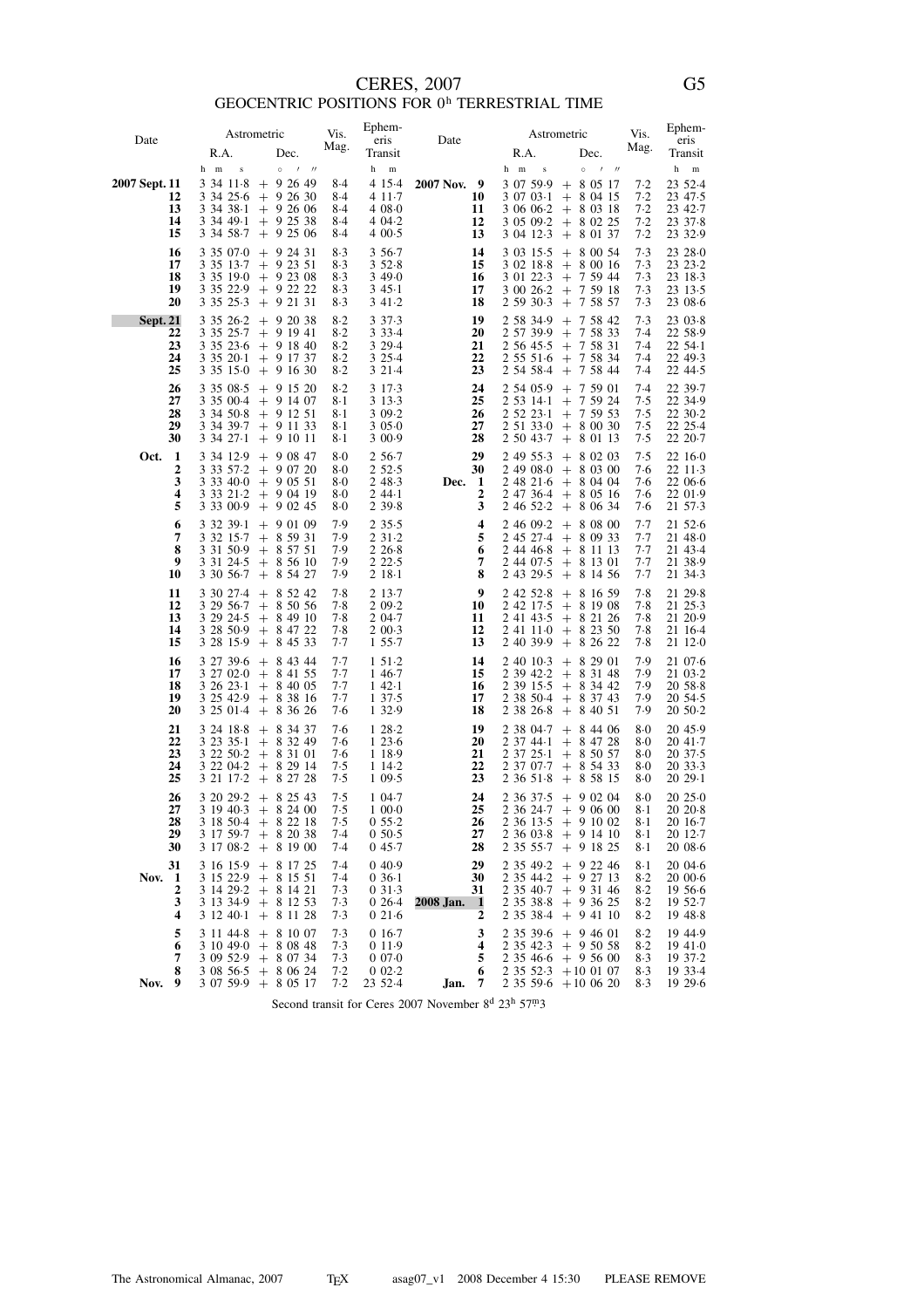## PALLAS, 2007<br>GEOCENTRIC POSITIONS FOR  $0^{\rm h}$  TERRESTRIAL TIME

| Date               |                            |                                                                                       | Astrometric                                                                                                                                               | Vis.                              | Ephem-<br>eris                                          |              |                                             |                                                                                                                               | Astrometric                                                                                                                                                              | Vis.                                    | Ephem-<br>eris                                         |
|--------------------|----------------------------|---------------------------------------------------------------------------------------|-----------------------------------------------------------------------------------------------------------------------------------------------------------|-----------------------------------|---------------------------------------------------------|--------------|---------------------------------------------|-------------------------------------------------------------------------------------------------------------------------------|--------------------------------------------------------------------------------------------------------------------------------------------------------------------------|-----------------------------------------|--------------------------------------------------------|
|                    |                            | R.A.                                                                                  | Dec.                                                                                                                                                      | Mag.                              | Transit                                                 | Date         |                                             | R.A.                                                                                                                          | Dec.                                                                                                                                                                     | Mag.                                    | Transit                                                |
|                    |                            | h m<br>$\,$ s                                                                         | $\circ$<br>$\prime$ //                                                                                                                                    |                                   | h<br>$\, {\rm m}$                                       |              |                                             | h m<br>$\bf{s}$                                                                                                               | $\circ$<br>$\prime$<br>$^{\prime\prime}$                                                                                                                                 |                                         | h<br>$\mathbf m$                                       |
| 2007 July          | 6<br>7<br>8<br>9<br>10     | 22 54 36 8<br>22 54 36 8<br>22 54 35 8<br>22 54 30 3                                  | $+10$ 53 33<br>$+10$ 52 40<br>$+10$ 51 36<br>$22\,54\,33\cdot6\;+10\,50\,22$<br>$+10$ 48 57                                                               | 9.9<br>9.9<br>9.9<br>9.8<br>9.8   | 3 5 9 . 9<br>3560<br>$352-1$<br>348.1<br>344.1          | 2007 Sept. 3 | 4<br>5<br>6<br>7                            | 22 26 42.3<br>22 25 57 0<br>22 25 11 8<br>22 24 26 8<br>22 23 42 1                                                            | $+$ 4 13 10<br>$+$ 4 00 47<br>$+ 34817$<br>$+$ 3 35 42<br>$+ 3 23 02$                                                                                                    | 8.8<br>8.8<br>$8-8$<br>$8-8$<br>$8 - 8$ | 23 35.5<br>23 30 8<br>$23\;26.1$<br>23 21 5<br>23 16 8 |
|                    | 11<br>12<br>13<br>14<br>15 | 22 54 25.9<br>22 54 20.3<br>22 54 05 8<br>22 53 56.9                                  | $+10$ 47 21<br>$+10$ 45 35<br>$22\;54\;13.7\;+10\;43\;36$<br>$+10$ 41 27<br>$+103906$                                                                     | 9.8<br>9.8<br>9.8<br>9.8<br>9.7   | 340.1<br>$336-1$<br>332.0<br>3 28 0<br>3 2 3 9          |              | 8<br>9<br>10<br>11<br>12                    | 22 22 57 - 7<br>22 22 13.5<br>22 21 29 8<br>22 20 46.4<br>22 20 03 - 5                                                        | $+31017$<br>$+ 25727$<br>$+ 24434$<br>$+ 23138$<br>$+ 21840$                                                                                                             | 8.8<br>8.9<br>8.9<br>8.9<br>8.9         | 23 12 1<br>23 07.5<br>23 02.8<br>22 58 2<br>22 53 5    |
|                    | 16<br>17<br>18<br>19<br>20 | 22 53 46 8<br>22 53 35 6<br>22 53 23 3<br>22 53 09 8                                  | $+10$ 36 33<br>$+103348$<br>$+103051$<br>$+10$ 27 43<br>$22\;52\;55.2\;+10\;24\;21$                                                                       | 9.7<br>9.7<br>9.7<br>9.7<br>9.6   | 3 19 8<br>315.7<br>3 1 1 5<br>3 0 7 4<br>303.2          |              | 13<br>14<br>15<br>16<br>17                  | 22 19 21 1<br>22 18 39 3<br>22 17 58 0<br>22 17 17 4<br>22 16 37 - 5                                                          | $+ 20539$<br>$+ 15236$<br>$+ 13932$<br>$+ 12628$<br>$+$ 1 13 23                                                                                                          | 8.9<br>8.9<br>8.9<br>8.9<br>9.0         | 22 48.9<br>22 44.3<br>22 39 7<br>2235.1<br>22 30 5     |
|                    | 21<br>22<br>23<br>24<br>25 | 22 52 22 7<br>22 52 04.8<br>22 51 45.8<br>22 51 25 7                                  | $22\,52\,39.5$ + 10 20 48<br>$+10$ 17 01<br>$+10$ 13 02<br>$+100851$<br>$+100426$                                                                         | 9.6<br>9.6<br>9.6<br>9.6<br>9.6   | 2590<br>254.8<br>250.6<br>2 4 6 - 3<br>2420             |              | 18<br>19<br>20<br>21<br>22                  | 22 15 58 2<br>22 15 19 7<br>22 14 41.9<br>22 14 05 0                                                                          | $+ 10018$<br>$+$ 0 47 15<br>$+ 0.3413$<br>$+$ 0 21 12<br>$22$ 13 28.9 + 0 08 14                                                                                          | 9.0<br>9.0<br>9.0<br>9.0<br>9.0         | 22 26 0<br>22 21 4<br>22 16 8<br>22 12 3<br>22 07 8    |
|                    | 26<br>27<br>28<br>29<br>30 | 22 51 04 5<br>22 50 42.3<br>22 49 54 6<br>22 49 29 2                                  | $+95949$<br>$+$ 9 54 58<br>22 50 19.0 + 9 49 55<br>$+94438$<br>$+93908$                                                                                   | 9.5<br>9.5<br>9.5<br>9.5<br>9.5   | 237.8<br>2 3 3 4<br>229.1<br>2248<br>2 2 0 - 4          |              | 23<br>24<br>25<br>26<br>27                  | 22 12 19 3<br>$22$ 11 45.9 - 0 30 23                                                                                          | $22$ 12 53.7 - 0 04 42<br>$-0$ 17 34<br>$22$ 11 13.5 - 0 43 08<br>$22$ 10 42.0 - 0 55 49                                                                                 | $9-1$<br>$9-1$<br>$9-1$<br>9.1<br>$9-1$ | 22 03 - 3<br>21 58 8<br>21 54 3<br>21 49.9<br>21 45.5  |
| Aug.               | 31<br>-1<br>2<br>3<br>4    | 22 49 02 8<br>22 48 35 3<br>22 48 06.9<br>22 47 37 - 5<br>22 47 07 1                  | $+93324$<br>$+$ 9 27 27<br>$+$ 9 21 17<br>$+91453$<br>$+90816$                                                                                            | 9.4<br>9.4<br>9.4<br>9.4<br>9.4   | $216-1$<br>$211-7$<br>2 0 7 - 3<br>2 0 2 . 9<br>1 58 4  | Oct.         | 28<br>29<br>30<br>-1<br>$\mathbf{2}$        | $22\;08\;20.3\;\;-\;\;1\;57\;55$                                                                                              | $22$ 10 11.6 - 1 08 25<br>$22\ 09\ 42.2 - 1\ 20\ 56$<br>$\begin{array}{rrrr} 22 & 09 & 13\cdot 8 & - & 1 & 33 & 22 \\ 22 & 08 & 46\cdot 5 & - & 1 & 45 & 41 \end{array}$ | 9.1<br>9.2<br>9.2<br>9.2<br>9.2         | 21 41 0<br>21 36.6<br>21 32.2<br>21 27.9<br>21 23 5    |
|                    | 5<br>6<br>7<br>8<br>9      | 22 46 35 7<br>22 46 03 5<br>22 45 30 3<br>22 44 21 3                                  | $+90125$<br>$+85420$<br>$+84702$<br>$22\;44\;56.2\;+8\;39\;30$<br>$+83145$                                                                                | 9.3<br>9.3<br>9.3<br>9.3<br>9.3   | 1,54.0<br>1 49.5<br>145.0<br>1 4 0 5<br>1 36 0          |              | 3<br>$\overline{\mathbf{4}}$<br>5<br>6<br>7 | $22\;06\;46.8\;\;-\;\;2\;45\;42$<br>22 06 26 3                                                                                | $22\;07\;55.2\; - \;2\;10\;02$<br>$\begin{array}{rrrr} 22 & 07 & 31 \cdot 2 &=& 2 & 22 & 03 \\ 22 & 07 & 08 \cdot 4 &=& 2 & 33 & 56 \end{array}$<br>$-25720$             | 9.2<br>9.2<br>9.3<br>9.3<br>9.3         | 21 19 2<br>21 14 9<br>21 10 6<br>21 06 3<br>21 02 1    |
|                    | 10<br>11<br>12<br>13<br>14 | 22 43 45 5<br>22 43 08 9<br>22 42 31 5<br>22 41 53 3<br>22 41 14 5                    | $+82347$<br>$+81535$<br>$+80710$<br>$+ 75832$<br>$+ 74940$                                                                                                | 9.2<br>$9-2$<br>9.2<br>9.2<br>9.2 | 131.5<br>1 26.9<br>122.4<br>117.8<br>1 1 3 - 3          |              | 8<br>9<br>10<br>11<br>12                    | 22 06 07 - 1<br>22 05 49 1<br>22 05 32.3<br>22 05 16 7<br>22 05 02 5                                                          | $-30851$<br>$-32012$<br>$-33126$<br>$-34231$<br>$-35326$                                                                                                                 | 9.3<br>9.3<br>9.3<br>9.4<br>9.4         | 20 57.8<br>20 53 6<br>20 49.4<br>20 45.3<br>20 41 1    |
|                    | 15<br>16<br>17<br>18<br>19 | 22 40 34.9<br>22 39 54 7<br>22 39 13 9<br>22 38 32 5<br>22 37 50.5                    | $+ 74036$<br>$+ 73119$<br>$+ 72150$<br>$+ 71209$<br>$+70215$                                                                                              | 9.1<br>9.1<br>9.1<br>9.1<br>9.1   | 108.7<br>$1\,04.1$<br>0.59.5<br>054.8<br>$0.50 - 2$     | 17           | 13<br>14<br>15<br>16                        | 22 04 27 - 2 - 4 25 17<br>22 04 18 0<br>22 04 10 1                                                                            | $22\;04\;49.4\; -\; 4\;04\;13$<br>$22\;04\;37.7\;-\;4\;14\;50$<br>$-43535$<br>$-44543$                                                                                   | 9.4<br>9.4<br>9.4<br>9.4<br>9.5         | 20 37 0<br>20 32.9<br>20 28 8<br>20 24.7<br>20 20 - 7  |
|                    | 20<br>21<br>22<br>23<br>24 | 22 37 08 1<br>$22\;35\;41\cdot8\;\;+\;\;6\;31\;25$<br>$22\,34\,58\cdot 0 + 6\,20\,46$ | $+$ 6 52 10<br>$22\;36\;25.1\;\;+\;\;6\;41\;53$<br>$22\,34\,13.9$ + 6 09 56                                                                               | 9.0<br>9.0<br>9.0<br>9.0<br>9.0   | 0456<br>0.40.9<br>0363<br>0316<br>0270                  | Oct. 22      | 18<br>19<br>20<br>21                        | 22 04 03 5 - 4 55 41<br>$22 \t03 \t54.2 - 5 \t15 \t05$<br>22 03 50 0 - 5 33 49                                                | $22\;03\;58.2\; -\;5\;05\;28$<br>$22\;03\;51.4\;-\;5\;24\;32$                                                                                                            | 9.5<br>9.5<br>9.5<br>9.5<br>9.5         | 20 16 6<br>20 12 6<br>20 08 - 7<br>20 04.7<br>20 00 8  |
|                    | 25<br>26<br>27<br>28<br>29 | 22 32 44 8                                                                            | $22$ 33 29.5 + 5 58 56<br>$+ 54746$<br>$22$ 31 59.9 + 5 36 27<br>$22$ 31 14.7 + 5 24 58<br>22 30 29 5 + 5 13 20                                           | 9.0<br>8.9<br>8.9<br>8.9<br>8.9   | 022.3<br>0176<br>013.0<br>008.3<br>003.6                |              | 23<br>24<br>25<br>26<br>27                  | $22\;03\;50.9\;-\;5\;51\;50$<br>$22\;03\;53\;3\; -\;6\;00\;35$<br>$22\;03\;570\; - \;6\;09\;09$<br>$22\;04\;01.9\;$ - 6 17 33 | $22\;03\;49.8\;-\;5\;42\;55$                                                                                                                                             | 9.6<br>9.6<br>9.6<br>9.6<br>9.6         | 19 56.9<br>1953.0<br>19 49 1<br>19 45.2<br>19 41 - 4   |
| Sept. 1<br>Sept. 3 | 30<br>31<br>2              |                                                                                       | $22\ 29\ 44 \cdot 1 + 5\ 01\ 34$<br>$22\ 28\ 58\ 6\ +\ 4\ 49\ 39$<br>$22\ 28\ 13.2 + 4\ 37\ 37$<br>22 27 27 -7 + 4 25 27<br>$22\ 26\ 42\ 3\ +\ 4\ 13\ 10$ | 8.9<br>8.9<br>8.9<br>8.8<br>$8-8$ | 23 54 2<br>23 49 5<br>23 44.9<br>23 40 - 2<br>23 35 - 5 | Nov. 1       | 28<br>29<br>30<br>31                        | 22 04 08 1<br>$22\;04\;15.5\; -\;6\;33\;47$                                                                                   | $-62545$<br>$22\;04\;24.2\; - \;6\;41\;39$<br>$22\;04\;34.1\; - \;6\;49\;19$<br>$22\;04\;45.2\; -\; 6\;56\;49$                                                           | 9.6<br>9.6<br>9.7<br>9.7<br>9.7         | 1937.6<br>1933.8<br>19 30 0<br>19 26 3<br>1922.5       |

Second transit for Pallas 2007 August 29<sup>d</sup> 23<sup>h</sup> 58<sup>m</sup>9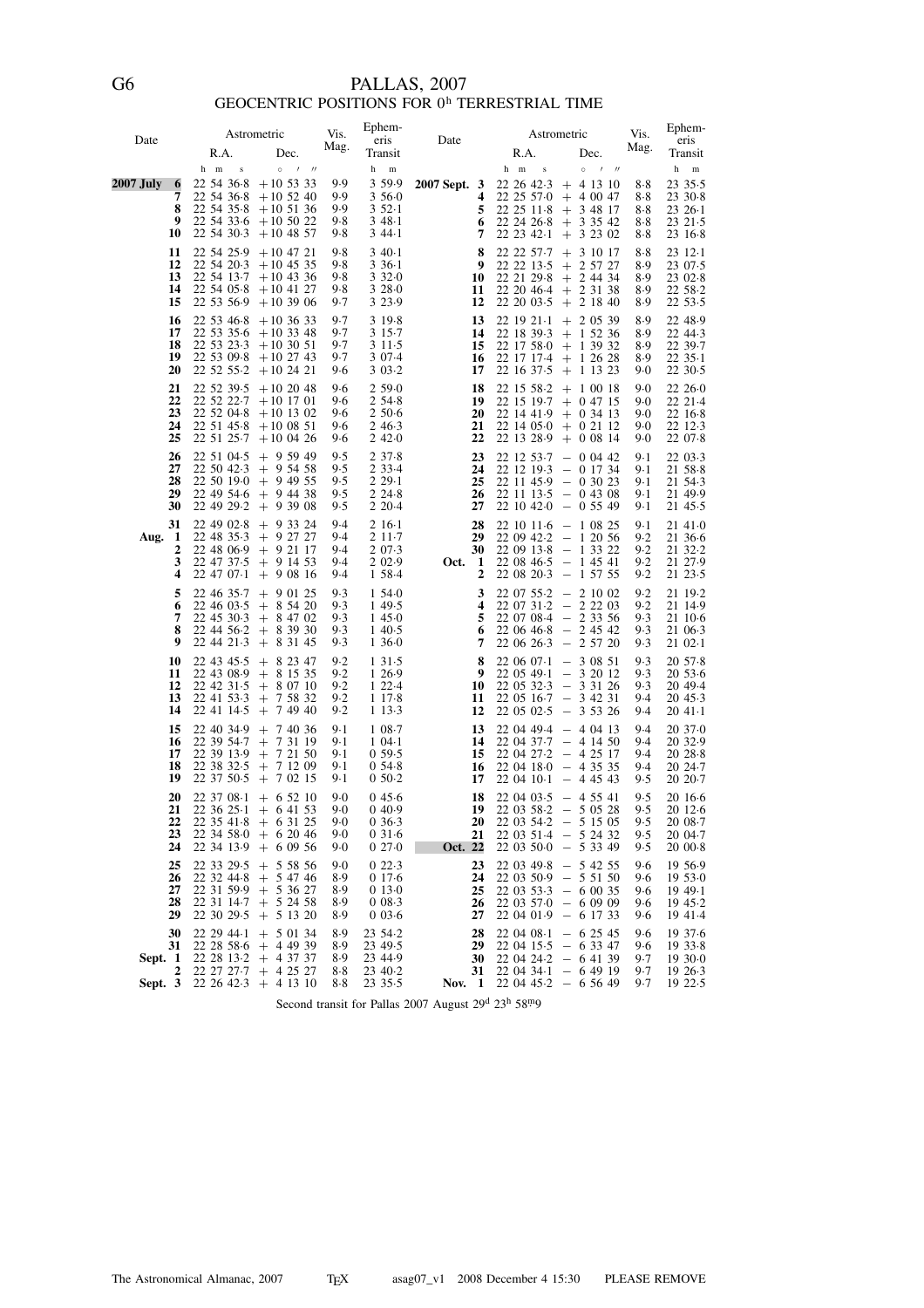## $\,$  JUNO, 2007 $\,$  GEOCENTRIC POSITIONS FOR  $0^{\,\rm h}$  TERRESTRIAL TIME

| Date                     | Astrometric                                                                                                        |                                                | Vis.             | Ephem-                 | Date         |                                | Astrometric                                                    | Vis.             | Ephem-                    |
|--------------------------|--------------------------------------------------------------------------------------------------------------------|------------------------------------------------|------------------|------------------------|--------------|--------------------------------|----------------------------------------------------------------|------------------|---------------------------|
|                          | R.A.                                                                                                               | Dec.                                           | Mag.             | eris<br>Transit        |              | R.A.                           | Dec.                                                           | Mag.             | eris<br>Transit           |
|                          | h m<br>$\mathbf S$                                                                                                 | $\circ$<br>$\overline{1}$<br>$^{\prime\prime}$ |                  | h<br>m                 |              | $h$ m<br>$\,$ s                | $\circ$<br>$\overline{\phantom{a}}$<br>$^{\prime\prime}$       |                  | $^{\rm h}$<br>$\mathbf m$ |
| 2007 Feb. 10             | 13 50 52 5                                                                                                         | $-53334$                                       | 10-4             | 431.8                  | 2007 Apr. 10 |                                | $13\ 27\ 14.6 + 1\ 06\ 20$                                     | 9.7              | $016-2$                   |
| 11<br>12                 | $13\;51\;040\; -\; 5\;29\;59$<br>$13\;51\;14.2\;-\;5\;26\;16$                                                      |                                                | 10-4<br>$10-4$   | 428.0<br>4 24 3        | 11<br>12     | $13\ 25\ 39.2 + 1\ 21\ 31$     | $13\;26\;26.9\;+\;1\;13\;58$                                   | 9.7<br>9.7       | 011.5<br>$0.06 - 7$       |
| 13                       | $13\;51\;23\cdot1\;\;-\;\;5\;22\;23$                                                                               |                                                | $10-4$           | 4 20.5                 | 13           |                                | $13\;24\;51.4$ + 1 28 59                                       | 9.7              | 0020                      |
| 14                       | $13\;51\;30.6\;$ - 5 18 21                                                                                         |                                                | $10-4$           | 4 16 7                 | 14           | 13 24 03 8                     | $+ 13621$                                                      | 9.7              | 23 52.6                   |
| 15<br>16                 | $13\;51\;36.7\;-\;5\;14\;11$<br>$13\;51\;41.5\;$ - 5 09 51                                                         |                                                | $10-4$<br>$10-4$ | 4 12 8<br>4 09 0       | 15<br>16     | 13 23 16 3                     | $+ 14336$<br>$13\ 22\ 29\ 0 + 1\ 50\ 45$                       | 9.7<br>9.8       | 23 47.9<br>23 43.2        |
| 17                       | 13 51 44.9 - 5 05 23                                                                                               |                                                | $10-4$           | $405-1$                | 17           |                                | $13\;21\;41.9\;+\;1\;57\;47$                                   | 9.8              | 23 38 5                   |
| 18<br>Feb. 19            | $13\;51\;470\;$ - 5 00 45<br>$13\;51\;47.7\;-\;4\;55\;59$                                                          |                                                | $10-3$<br>$10-3$ | 4 01 2<br>3 5 7 - 3    | 18<br>19     |                                | $13\ 20\ 55 \cdot 1 + 2\ 04\ 42$<br>$13\ 20\ 08.6 + 2\ 11\ 29$ | 9.8<br>9.8       | 23 33 - 7<br>2329.1       |
| 20                       | $13\;51\;470\; -\;4\;51\;04$                                                                                       |                                                | $10-3$           | 353.3                  | 20           | 13 19 22 4                     | $+ 21808$                                                      | 9.8              | 23 24 4                   |
| 21                       | $13\;51\;44.9\;$ - 4 46 01                                                                                         |                                                | $10-3$           | 3 4 9 - 4              | 21           |                                | $13\ 18\ 36.7$ + 2 24 40                                       | 9.8              | 23 19 - 7                 |
| 22<br>23                 | $13\;51\;41.5\;$ - 4 40 49<br>$13\;51\;36.7\; -\;4\;35\;28$                                                        |                                                | $10-3$<br>$10-3$ | 3 4 5 4<br>3 4 1 - 3   | 22<br>23     | 13 17 51 5<br>13 17 06 8       | $+ 23102$<br>$+ 23717$                                         | 9.9<br>9.9       | 23 15 0<br>23 10 3        |
| 24                       | $13\;51\;30.5\; -\; 4\;29\;59$                                                                                     |                                                | $10-3$           | 3 3 7 - 3              | 24           | 13 16 22 6                     | $+ 24322$                                                      | 9.9              | 23 05 - 7                 |
| 25                       | $13\;51\;22.9\; -\; 4\;24\;22$                                                                                     |                                                | $10-3$           | $33.33 \cdot 2$        | 25           | 13 15 39 0                     | $+ 24918$                                                      | 9.9              | 23010                     |
| 26<br>27                 | $13\;51\;140\; -\;4\;18\;37$<br>$13\;51\;03.8\;\;-\;\;4\;12\;43$                                                   |                                                | $10-2$<br>$10-2$ | 3 29 - 2<br>325.1      | 26<br>27     | 13 14 56 0<br>13 14 13 7       | $+$ 2 55 05<br>$+30043$                                        | 9.9<br>10.0      | 22 56.4<br>$22\;51.8$     |
| 28                       | $13\;50\;52.1\;\;-\;\;4\;06\;42$                                                                                   |                                                | $10-2$           | 3 20.9                 | 28           | 13 13 32 1                     | $+30611$                                                       | -10-0            | 22 47 - 2                 |
| Mar. 1<br>$\overline{2}$ | $13\ 50\ 39.2 - 4\ 00\ 33$                                                                                         |                                                | $10-2$<br>$10-2$ | 3 1 6 8                | 29           | 13 12 51 2                     | $+31130$                                                       | -10-0            | $22\;42.6$                |
| 3                        | $13\;50\;24.8\;\;-\;\;3\;54\;17$<br>$13\ 50\ 09.2$ - 3 47 53                                                       |                                                | $10-2$           | 312.6<br>3 08.4        | 30<br>May 1  | 13 12 11 1<br>13 11 31 8       | $+31639100$<br>$+$ 3 21 37                                     | 10.0             | 22 38 0<br>22 33 4        |
| 4                        | 13 49 52 2 - 3 41 21                                                                                               |                                                | $10-2$           | 3 04.2                 | 2            | 13 10 53 3                     | $+32626$                                                       | -10-1            | 22 28.9                   |
| 5<br>6                   | $13\;49\;33.9\;\;-\;\;3\;34\;43$<br>$13\;49\;14.3\;-\;3\;27\;57$                                                   |                                                | $10-1$<br>$10-1$ | 3000<br>2 5 5 - 7      | 3<br>4       | 13 10 15 6<br>13 09 38 8       | $+33104$<br>$+ 33532$                                          | -10-1<br>$10-1$  | 22 24 3<br>22 19 8        |
| 7                        | 13 48 53 5 - 3 21 05                                                                                               |                                                | $10-1$           | 2 5 1 - 4              | 5            | 13 09 03 0                     | $+$<br>3 39 50                                                 | -10-1            | 22 15 - 3                 |
| 8<br>9                   | $13\;48\;31.3\;$ - 3 14 06                                                                                         |                                                | -10-1<br>$10-1$  | 247.1<br>242.8         | 6<br>7       | 13 08 28 0                     | $+34358$<br>$13\;07\;54\;0\;\;+\;\;3\;47\;55$                  | $10-1$<br>$10-1$ | 22 10 8<br>22 06 3        |
| 10                       | $\begin{array}{rrrr} 13 & 48 & 07 \cdot 9 & - & 3 & 07 & 01 \\ 13 & 47 & 43 \cdot 2 & - & 2 & 59 & 49 \end{array}$ |                                                | $10-1$           | 2 3 8 - 5              | 8            | 13 07 21 0                     | $+35141$                                                       | $10-2$           | 22 01.9                   |
| 11                       | $13\;47\;17.3\;$ - 2 52 32                                                                                         |                                                | $10-1$           | $234-1$                | 9            | 13 06 49 0                     | $+$ 3 55 17                                                    | $10-2$           | 21 57 - 4                 |
| 12<br>13                 | $13\;46\;50.1\;\;-\;\;2\;45\;09$                                                                                   |                                                | $10-0$<br>$10-0$ | 2 29.7<br>2 2 5 - 3    | 10<br>11     | 13 06 18 0                     | $+$ 3 58 43<br>$13\;05\;48\;0\;\;+\;\;4\;01\;57$               | $10-2$<br>$10-2$ | 21 53 0<br>21 48 6        |
| 14                       | $\begin{array}{rrrr} 13 & 46 & 21 \cdot 8 & - & 2 & 37 & 40 \\ 13 & 45 & 52 \cdot 3 & - & 2 & 30 & 06 \end{array}$ |                                                | $10-0$           | 2 2 0 - 9              | 12           | 13 05 19 1                     | $+40501$                                                       | $10-2$           | 21 44 - 2                 |
| 15<br>16                 | $13\;45\;21.7\;-\;2\;22\;27$<br>13 44 49 9 - 2 14 44                                                               |                                                | $10-0$<br>$10-0$ | 2 16 4<br>2 1 2 0      | 13<br>14     | 13 04 24 5                     | 13 04 51 2 + 4 07 55<br>$+41038$                               | $10-3$<br>$10-3$ | 21 39 8<br>21 35.4        |
| 17                       | $13\;44\;170\; - \;2\;06\;56$                                                                                      |                                                | $10-0$           | 207.5                  | 15           | 13 03 58 8                     | $+$ 4 13 10 10 3                                               |                  | 2131.1                    |
| 18<br>19                 | $13\;43\;43.1\;\;-\;\;1\;59\;04$                                                                                   |                                                | $10-0$<br>9.9    | 2 0 3 0<br>1,58.5      | 16<br>17     | 13 03 34 3                     | $+ 41531$                                                      | $10-3$           | 21 26 8<br>21 22 - 5      |
| 20                       | $13\;43\;08.1\;-\;1\;51\;09$<br>$13\;42\;32.1\; - \;1\;43\;10$                                                     |                                                | 9.9              | 1,54.0                 | 18           | 13 03 10 9                     | $+$ 4 17 42<br>$13\ 02\ 48.7 + 4\ 19\ 42$                      | $10-3$<br>$10-3$ | 21 18 2                   |
| 21                       | $13\;41\;55.1\; - \;1\;35\;08$                                                                                     |                                                | 9.9              | 1 49 4                 | 19           | 13 02 27 6                     | $+ 42132$                                                      | -10.4            | 21 13.9                   |
| 22<br>23                 | $13$ 41 $17.2$ - 1 27 04<br>13 40 38 5                                                                             | $-11857$                                       | 9.9<br>9.9       | 1 4 4 - 9<br>1 4 0 - 3 | 20<br>21     | 13 02 07 - 7<br>13 01 48.9     | $+ 42311$<br>$+ 42440$                                         | -10.4<br>-10.4   | 21 09.7<br>21 05.4        |
| 24                       | $13\;39\;58.8\;-\;1\;10\;49$                                                                                       |                                                | 9.9              | 1 35.7                 | 22           |                                | $13 \t01 \t31 \t3 + 4 \t25 \t59 \t10 \t4$                      |                  | 21 01 2                   |
| 25<br>26                 | 13 39 18 4 - 1 02 39<br>$13\;38\;37.1\; -\;0\;54\;28$                                                              |                                                | 9.9<br>9.8       | $131-1$<br>126.5       | 23<br>24     | 13 01 14 9                     | $+$ 4 27 07<br>$13\;00\;59.7\; +\; 4\;28\;05$                  | 10-4<br>$10-5$   | $20\,57.1$<br>20 52.9     |
| 27                       | $13\;37\;55.2\; -0.46\;16$                                                                                         |                                                | 9.8              | 1 2 1 . 9              | 25           | 13 00 45.7                     | $+ 42853$                                                      | $10-5$           | 20 48.7                   |
| 28                       | $13\;37\;12.5\; -0.38\;03$                                                                                         |                                                | 9.8              | 1 17 2                 | 26           |                                | $13\ 00\ 32.9$ + 4 29 32                                       | $10-5$           | 2044.6                    |
| 29<br>30                 | $13\;36\;29.2\; -\;0\;29\;51$<br>$13\;35\;45.3\;\;-\;\;0\;21\;39$                                                  |                                                | 9.8<br>9.8       | 1 1 2 6<br>1 0 7 9     | 28           | 27 13 00 21 2 + 4 30 00 10 - 5 | $13\ 00\ 10.8$ + 4 30 19 10.5                                  |                  | $20\,40.5$<br>20 36 4     |
| 31                       | $13\;35\;00.8\;-\;0\;13\;28$                                                                                       |                                                | 9.8              | $1\,03.2$              | 29           |                                | $13\ 00\ 01.5 + 4\ 30\ 29$                                     | $10-5$           | 20 32 3                   |
| Apr. $1$                 | $13\,34\,15.8 - 0.05\,18$                                                                                          |                                                | 9.8              | 0586                   | 30           |                                | $12\,59\,53.4$ + 4 30 29 10.6                                  |                  | 20 28 3                   |
| 2<br>3                   | $13\;33\;30.3\; + \;0\;02\;50$<br>13 32 44.4 + 0 10 57                                                             |                                                | 9.7<br>9.7       | 0 53.9<br>049.2        | 31<br>June 1 |                                | $12\,59\,46.5 + 4\,30\,20\,10.6$<br>$12\,59\,40.7$ + 4 30 01   | $10-6$           | 20 24 3<br>20 20 3        |
| 4                        | $13\;31\;58.1\;+\;0\;19\;01$<br>$13\;31\;11.4\;+0\;27\;03$                                                         |                                                | 9.7              | 044.5<br>0.39.8        | 2<br>3       | 12 59 36 1                     | $+ 42934$                                                      | $10-6$<br>$10-6$ | 20 16 3<br>20 12 3        |
| 5<br>6                   | $13\ 30\ 24.5 + 0\ 35\ 02$                                                                                         |                                                | 9.7<br>9.7       | $035-1$                | 4            | 12 59 32 7                     | $+ 42858$<br>$12\ 59\ 30.4$ + 4 28 12 10.6                     |                  | 20 08 - 3                 |
| 7                        | $13$ 29 37.3 + 0 42 57                                                                                             |                                                | 9.7              | 030.4                  | June 5       |                                | $12\,59\,29.3$ + 4 27 19 10.7                                  |                  | 20 04.4                   |
| 8<br>9                   | $13\ 28\ 49.9 + 0\ 50\ 49$<br>$13\ 28\ 02.3 + 0.58\ 37$                                                            |                                                | 9.7<br>9.7       | 025.6<br>020.9         | 6<br>7       | 12 59 29 3<br>12 59 30 5       | $+ 42616$<br>$+ 42506$                                         | 10.7<br>$10-7$   | 2000.5<br>19 56 6         |
| Apr. 10                  | $13\ 27\ 14.6 + 1\ 06\ 20$                                                                                         |                                                | 9.7              | $016-2$                | June 8       |                                | $12\,59\,32.8$ + 4 23 46 10.7                                  |                  | 19 52.7                   |

Second transit for Juno 2007 April 13<sup>d</sup> 23<sup>h</sup> 57<sup>m</sup>3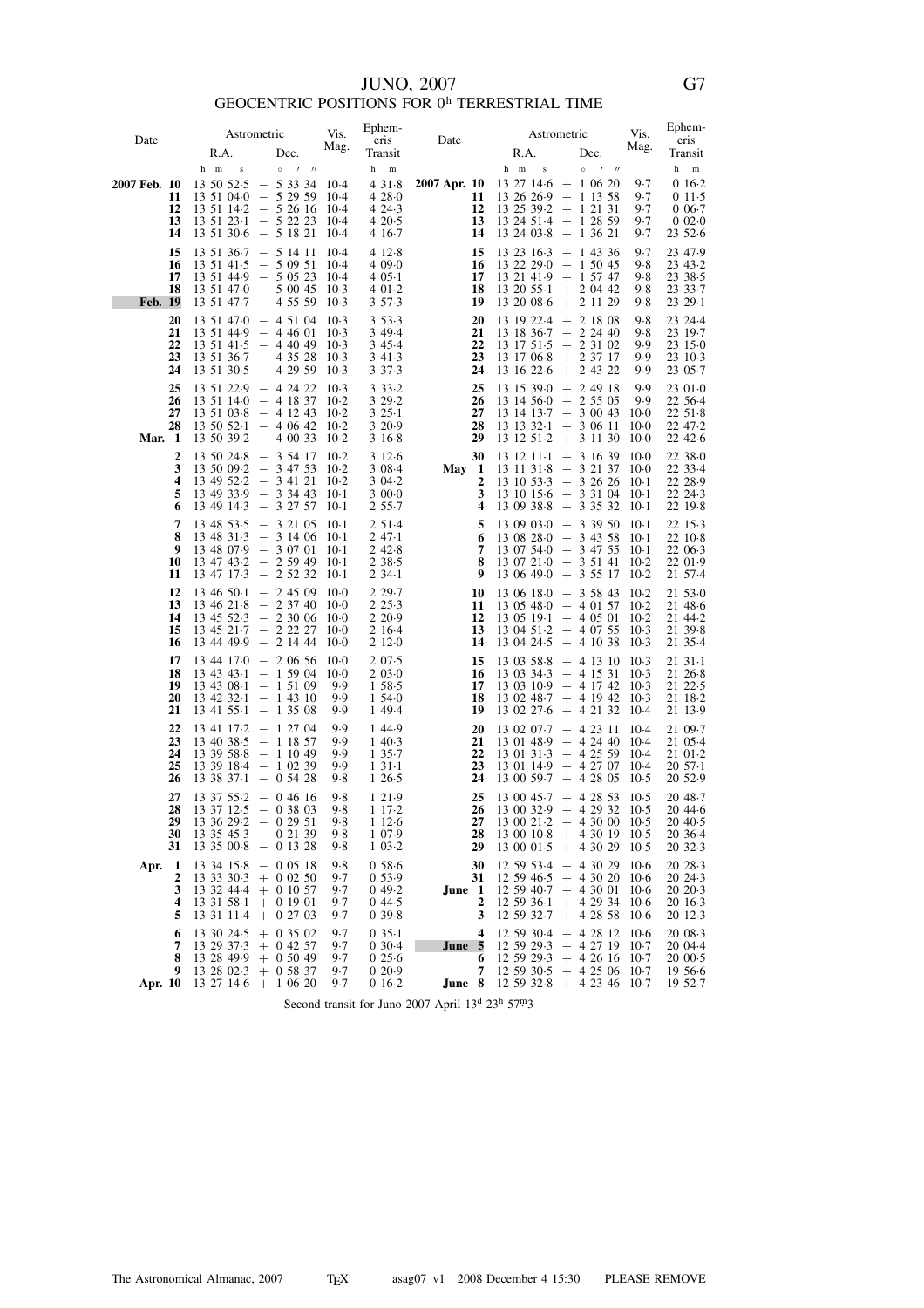# VESTA, 2007<br>GEOCENTRIC POSITIONS FOR  $0^{\rm h}$  TERRESTRIAL TIME

| Date      |                            | R.A.                                                                   | Astrometric<br>Dec.                                                                                                                                        | Vis.<br>Mag.                              | Ephem-<br>eris<br>Transit                                      | Date                                       | R.A.                                             | Astrometric<br>Dec.                                                                                                                                    | Vis.<br>Mag.                        | Ephem-<br>eris<br>Transit                                                   |
|-----------|----------------------------|------------------------------------------------------------------------|------------------------------------------------------------------------------------------------------------------------------------------------------------|-------------------------------------------|----------------------------------------------------------------|--------------------------------------------|--------------------------------------------------|--------------------------------------------------------------------------------------------------------------------------------------------------------|-------------------------------------|-----------------------------------------------------------------------------|
| 2007 Apr. | 1<br>2<br>3<br>4<br>5      | h m<br>$\,$ s<br>16 53 40 3                                            | $0$ / //<br>-14 13 44<br>$16\ 54\ 13.4\ -14\ 13\ 13$<br>$16\,54\,44.8\,-14\,12\,39$<br>$16\ 55\ 14.4 - 14\ 12\ 04$<br>$16\;55\;42.3\;$ - 14 11 27          | 6.7<br>$6-7$<br>6.7<br>6.6<br>6.6         | h<br>m<br>4 17 6<br>4 14 2<br>4 10 8<br>4 0 7 - 3<br>4 0 3 - 9 | 2007 May 30<br>31<br>June 1<br>2<br>3      | h m<br>$\,$ s<br>16 33 27 2                      | $\circ$<br>$1$ $1$<br>$-14$ 02 23<br>$16\,32\,26.3\,-14\,03\,50$<br>$16\ 31\ 25.3\ -14\ 05\ 23$<br>$16\ 30\ 24.3\ -14\ 07\ 01$<br>$162923.5 - 140844$  | 5.4<br>5.4<br>5.4<br>5.4<br>5.4     | h<br>${\bf m}$<br>$0.05 - 4$<br>$000-4$<br>23 50 5<br>$23\,45.6$<br>23 40 7 |
|           | 6<br>7<br>8<br>9<br>10     |                                                                        | $16\ 56\ 08.3 - 14\ 10\ 48$<br>$16\ 56\ 32.4\ -14\ 10\ 08$<br>$16\;56\;54.7\;$ - 14 09 27<br>$16\ 57\ 15.2\ -14\ 08\ 44$<br>$16\ 57\ 33.6 - 14\ 08\ 00$    | 6.6<br>6.6<br>6.6<br>6.5<br>6.5           | 4 0 0 - 4<br>3568<br>3 5 3 - 3<br>3 49.7<br>3460               | 4<br>5<br>6<br>7<br>8                      | 16 28 22 8                                       | $-14$ 10 32<br>$16\ 27\ 22.4\ -14\ 12\ 26$<br>$16\ 26\ 22.3 - 14\ 14\ 26$<br>$16\ 25\ 22.7\ -14\ 16\ 31$<br>$16$ 24 23.7 $-14$ 18 41                   | 5.5<br>5.5<br>5.5<br>5.5<br>5.5     | 23 35 - 7<br>23 30 8<br>23 25.9<br>23210<br>$2316-1$                        |
|           | 11<br>12<br>13<br>14<br>15 |                                                                        | $16\ 57\ 50.2\ -14\ 07\ 16$<br>$16\ 58\ 04.8 - 14\ 06\ 30$<br>$16\;58\;17.5\;$ - 14 05 44<br>$16\ 58\ 28.1 - 14\ 04\ 58$<br>$16\ 58\ 36.8$ - 14 04 11      | 6.5<br>65<br>6.5<br>6.4<br>6.4            | 342.4<br>3 3 8 - 7<br>3 34.9<br>331.2<br>3 2 7 - 4             | 9<br>10<br>11<br>12<br>13                  | 162325.2                                         | $-142057$<br>$16$ 22 27.4 $-14$ 23 19<br>$16\ 21\ 30.5\ -14\ 25\ 47$<br>$16\ 20\ 34.4 - 14\ 28\ 20$<br>$16$ 19 39 $\cdot$ 2 - 14 30 59                 | 5.6<br>5.6<br>5.6<br>5.6<br>5.6     | 23 11 2<br>23 06 3<br>23 01 4<br>22 56 6<br>$22\;51.8$                      |
| Apr. 18   | 16<br>17<br>19<br>20       |                                                                        | $165843.4 - 140324$<br>$16\ 58\ 48.0\ -14\ 02\ 37$<br>$16\ 58\ 50.5\ -14\ 01\ 50$<br>$1658510 - 140103$<br>$16\ 58\ 49.5\ -14\ 00\ 17$                     | 6.4<br>6.4<br>$6-3$<br>6.3<br>$6-3$       | 323.6<br>3 19 7<br>315.8<br>3 1 1 - 9<br>3 0 7 9               | 14<br>15<br>16<br>17<br>18                 | $161845-1$<br>$16$ 17 52 $\cdot$ 1<br>16 17 00 3 | $-143343$<br>$-14$ 36 33<br>$-143930$<br>$16 \t16 \t09.7 - 14 \t42 \t31$<br>$16 \t15 \t20.5 - 14 \t45 \t39$                                            | 5.7<br>5.7<br>5.7<br>5.7<br>5.7     | 22 47.0<br>22 42 2<br>22 37 - 4<br>2232.6<br>22 27.9                        |
|           | 21<br>22<br>23<br>24<br>25 |                                                                        | $16\ 58\ 45.9$ - 13 59 31<br>$16\ 58\ 40.2\ -13\ 58\ 47$<br>$16\ 58\ 32.6\ -13\ 58\ 03$<br>$16\ 58\ 22.8\ -13\ 57\ 20$<br>$165811 \cdot 1 - 135639$        | $6-3$<br>$6-3$<br>$6-2$<br>$6-2$<br>$6-2$ | 3 0 3 9<br>2 5 9 . 9<br>255.8<br>2 51.7<br>2 4 7 6             | 19<br>20<br>21<br>22<br>23                 |                                                  | $16$ 14 32.6 $-14$ 48 52<br>$16$ 13 46.2 $-14$ 52 11<br>$16$ 13 01.4 $-14$ 55 35<br>$16\ 12\ 18.0\ -14\ 59\ 05$<br>$16\ 11\ 36.3\ -15\ 02\ 41$         | 5.8<br>5.8<br>5.8<br>5.8<br>5.9     | 22 23 2<br>22 18 - 5<br>22 13.9<br>22 09.3<br>22 04.7                       |
|           | 26<br>27<br>28<br>29<br>30 |                                                                        | $16\;57\;57.3\; -13\;55\;59$<br>$16\ 57\ 41.5\ -13\ 55\ 20$<br>$16\;57\;23.7\;$ -13 54 43<br>$16\ 57\ 03.9\ -13\ 54\ 08$<br>$16\ 56\ 42.1\ -13\ 53\ 35$    | $6-2$<br>6-1<br>$6-1$<br>6-1<br>6-1       | 2 4 3 - 4<br>2 3 9 - 2<br>235.0<br>2 3 0 - 7<br>2, 26.5        | 24<br>25<br>26<br>27<br>28                 |                                                  | $16\ 10\ 56.3\ -15\ 06\ 21$<br>$16\ 10\ 17.9\ -15\ 10\ 08$<br>$160941.3 - 151359$<br>$160906.5 - 151756$<br>$16\;08\;33.4\;$ - 15 21 57                | 5.9<br>5.9<br>5.9<br>5.9<br>6.0     | 22 00 1<br>21 55.6<br>21 51 0<br>21 46 6<br>2142.1                          |
| May 1     | 2<br>3<br>4<br>5           |                                                                        | $16\ 56\ 18.3\ -13\ 53\ 04$<br>$16\;55\;52.6\;$ - 13 52 35<br>$16\;55\;25.0\;-13\;52\;08$<br>16 54 55 4 - 13 51 44<br>$16\;54\;240\;$ - 13 51 22           | 6.0<br>$6 - 0$<br>$6-0$<br>6.0<br>5.9     | 22.1<br>2 17 8<br>2 1 3 4<br>2 0 8 9<br>2 04 5                 | 29<br>30<br>July<br>$\mathbf{1}$<br>2<br>3 | 16 08 02.2                                       | $-152604$<br>$16\ 07\ 32.8\ -15\ 30\ 16$<br>$16\ 07\ 05.4$ - 15 34 33<br>$16\,06\,39.8$ -15 38 54<br>$16\;06\;16.1\;$ -15 43 20                        | 6.0<br>6.0<br>6.0<br>6-1<br>6-1     | 21 37 - 7<br>21 33 3<br>21 28.9<br>21 24 6<br>21 20 3                       |
|           | 6<br>7<br>8<br>9<br>10     | $165200 \cdot 1$                                                       | $16\ 53\ 50.7\ -13\ 51\ 03$<br>$16\ 53\ 15.6\ -13\ 50\ 47$<br>$165238.7 - 135034$<br>$-135024$<br>$16\;51\;19.7\;$ -13 50 17                               | 5.9<br>5.9<br>5.9<br>5.9<br>5.8           | 2000<br>1, 55.5<br>1 50.9<br>1 4 6 4<br>1418                   | 4<br>5<br>6<br>7<br>8                      |                                                  | $16\;05\;54.4\; -15\;47\;51$<br>$16\;05\;34.6\;$ - 15 52 26<br>$16\;05\;16.7\; -15\;57\;06$<br>$16\;05\;00.9$ -16 01 50<br>$16\,04\,47.0\,-16\,06\,38$ | 6-1<br>6-1<br>$6-2$<br>6.2<br>$6-2$ | 21 16 1<br>21 11 8<br>21 07 6<br>21 03 5<br>20 59 3                         |
|           | 11<br>12<br>13<br>14<br>15 |                                                                        | $16\ 50\ 37.7 - 13\ 50\ 13$<br>$1649540 - 135013$<br>$164908 \cdot 8 - 135017$<br>$164822 \cdot 0 - 135024$<br>$16\;47\;33.8\;$ - 13 50 35                 | 5.8<br>5.8<br>5.8<br>5.7<br>$5-7$         | $137-1$<br>132.5<br>127.8<br>123.1<br>1 18 4                   | 9<br>10<br>11<br>12<br>13                  | $160435-1$<br>16 04 25 2                         | $-16$ 11 31<br>$-16$ 16 28<br>$160417.3 - 162129$<br>$16\;04\;11.5\;$ -16 26 33<br>$160407.6 - 163142$                                                 | $6-2$<br>$6-2$<br>6.3<br>6.3<br>6.3 | 20, 55.2<br>20 51.2<br>2047.1<br>2043.1<br>20 39 2                          |
|           | 16<br>18<br>19<br>20       | $17 \t16 \t45 \t53 \t-13 \t51 \t09$<br>$16\;45\;01\cdot1\;$ - 13 51 33 | $16\;46\;44.2\;$ - 13 50 50<br>$164407.8 - 135201$<br>$16$ 43 13.4 $-13$ 52 33                                                                             | 5.7<br>5.7<br>5.6<br>5.6<br>5.6           | 113.6<br>1 08.8<br>1040<br>0.59.2<br>054.4                     | July 14<br>16<br>17<br>18                  | 15 16 04 06 0 $-16$ 42 10<br>$160408.2 - 164729$ | $160405.8 - 163654$<br>$160412.4 - 165252$<br>$160418.6 - 165818$                                                                                      | 6.3<br>$6-4$<br>6.4<br>6.4<br>6.4   | 20 35 - 2<br>2031.3<br>20 27.5<br>20 23 6<br>20 19 - 8                      |
|           | 21<br>22<br>23<br>24<br>25 |                                                                        | $16$ 42 17.9 $-13$ 53 10<br>$16\;41\;21\;5\;$ -13 53 52<br>$16\ 40\ 24.3\ -13\ 54\ 38$<br>$16$ 39 $26.3$ -13 55 30<br>$16$ 38 27.7 $-13$ 56 26             | 5.6<br>5.6<br>5.5<br>5.5<br>5.5           | 049.5<br>044.7<br>0.39.8<br>0 3 4 9<br>0,30.0                  | 19<br>20<br>21<br>22<br>23                 | 1604268                                          | $-170347$<br>$160436.9 - 170919$<br>$160449 \cdot 1 - 171454$<br>$16\;05\;03.1\; -17\;20\;31$<br>$16\;05\;19.2\;$ -17 26 11                            | 6.4<br>6.5<br>6.5<br>6.5<br>6.5     | $2016-1$<br>20 12 3<br>20 08 6<br>20 04.9<br>2001.3                         |
| May 30    | 26<br>27<br>28<br>29       |                                                                        | $16\,37\,28.4\; -13\,57\,27$<br>$16\,36\,28.7\; -13\,58\,34$<br>$16\,35\,28.5\,-13\,59\,45$<br>$16$ 34 28 $\cdot$ 0 - 14 01 02<br>$16$ 33 27.2 $-14$ 02 23 | 5.5<br>5.5<br>5.4<br>5.4<br>5.4           | $025-1$<br>020.2<br>015.2<br>010.3<br>$0.05-4$                 | 24<br>25<br>26<br>27<br>July 28            | $160537-1$                                       | $-173153$<br>$16\;05\;56.9\;$ - 17 37 38<br>$16\;06\;18.6\; -17\;43\;25$<br>$160642.2 - 174914$<br>$16\ 07\ 07.6$ - 17 55 05                           | 6.5<br>6.6<br>6.6<br>6.6<br>6.6     | 19 57.7<br>1954.1<br>19506<br>1947.1<br>19 43.6                             |

Second transit for Vesta 2007 May  $31^d$   $23^h$   $55^m$ 5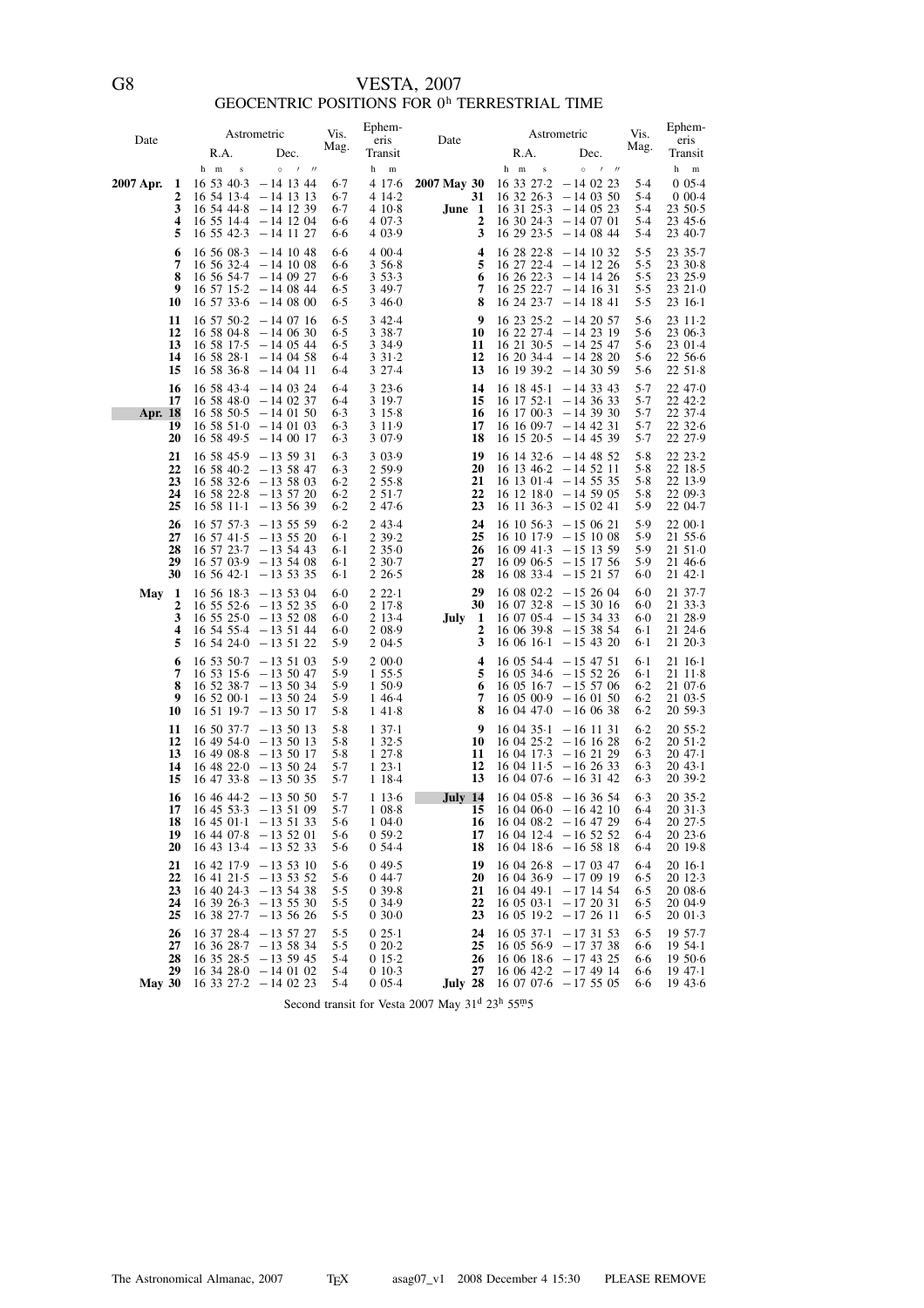## FLORA, 2007<br>GEOCENTRIC POSITIONS FOR  $0^{\rm h}$  TERRESTRIAL TIME

| Date          |                                        |                                                  | Astrometric                                                                                                                                                             | Vis.                                  | Ephem-<br>eris                                                   | Date                                   |                                      | Astrometric                                                                                                                                             | Vis.                              | Ephem-<br>eris                                                       |
|---------------|----------------------------------------|--------------------------------------------------|-------------------------------------------------------------------------------------------------------------------------------------------------------------------------|---------------------------------------|------------------------------------------------------------------|----------------------------------------|--------------------------------------|---------------------------------------------------------------------------------------------------------------------------------------------------------|-----------------------------------|----------------------------------------------------------------------|
|               |                                        | R.A.                                             | Dec.                                                                                                                                                                    | Mag.                                  | Transit                                                          |                                        | R.A.                                 | Dec.                                                                                                                                                    | Mag.                              | Transit                                                              |
| 2007 Sept. 21 | 22<br>23<br>24<br>25                   | h m<br>$\bf{s}$<br>4 00 43.5                     | $\circ$<br>$1$ $11$<br>$+11$ 14 53<br>$40130.5 + 111354$<br>$40215.5 + 111249$<br>$4\,02\,58\cdot6\, +11\,11\,39$<br>$4\,03\,39.7$ + 11 10 24                           | 9.3<br>9.2<br>9.2<br>9.2<br>9.2       | h<br>$\,$ m<br>4 02.7<br>3 59.5<br>3 5 6 - 3<br>353.1<br>3 4 9 8 | 2007 Nov. 19<br>20<br>21<br>22<br>23   | $\bf{s}$<br>h m<br>3 45 09.8         | $\circ$<br>$1$ $11$<br>$+92438$<br>$3\;44\;06.4$ + 9 24 38<br>$3\;43\;03.1$ + 9 24 48<br>$3\;41\;59.9\;+\;9\;25\;07$<br>$3\;40\;57.1\;\;+\;\;9\;25\;37$ | 8.0<br>8.0<br>8.0<br>8.0<br>8.0   | h<br>$\,$ m<br>23 50 - 1<br>23 45 1<br>$2340-1$<br>2335.1<br>23 30 2 |
|               | 26<br>27<br>28<br>29<br>30             | 4 04 18 8<br>4 04 55 8                           | $+110903$<br>$+11$ 07 37<br>$4\,05\,30.7$ + 11 06 06<br>$4\,06\,03.5$ + 11 04 30<br>$4\,06\,34.2$ + 11 02 49                                                            | 9.2<br>9.1<br>9.1<br>9.1<br>9.1       | 3 4 6 - 5<br>3 43.2<br>3 3 9 . 9<br>3 3 6 - 5<br>3330            | 24<br>25<br>26<br>27<br>28             | 3 39 54.7<br>3 38 52 8               | $+92617$<br>$+92708$<br>$3\;37\;51.5\;+9\;28\;09$<br>$3\;36\;51\;0\;\;+\;\;9\;29\;20$<br>$3\;35\;51.4$ + 9 30 42                                        | 8.0<br>8.0<br>8-1<br>8-1<br>8-1   | 23 25 - 2<br>23 20 3<br>23 15 - 3<br>23 10 4<br>2305.5               |
| Oct.          | 1<br>$\boldsymbol{2}$<br>3<br>4<br>5   |                                                  | $40702.6 + 110103$<br>$4\ 07\ 28.9\ +10\ 59\ 12$<br>$4\ 07\ 52.8\ +10\ 57\ 18$<br>$4\,08\,14.5$ + 10 55 19<br>$4\,08\,33.9$ + 10 53 16                                  | 9.0<br>9.0<br>9.0<br>9.0<br>8.9       | 3 2 9 6<br>$326-1$<br>3 2 2 5<br>3190<br>3 1 5 - 3               | 29<br>30<br>Dec.<br>-1<br>2<br>3       | 3 34 5 2 6<br>3 32 03 1              | $+$ 9 32 15<br>$3\;33\;55.0\; + \;9\;33\;59$<br>$3\,32\,58.4$ + 9 35 54<br>$+93759$<br>$3\ 31\ 09.2 + 9\ 40\ 16$                                        | 8-1<br>8.2<br>8.2<br>8.2<br>8.2   | 23 00.6<br>22 55.7<br>22 50 9<br>22 46 1<br>22 41 3                  |
|               | 6<br>7<br>8<br>9<br>10                 | 4 09 17.8                                        | $4\,08\,50.9$ + 10 51 09<br>$4\,09\,05.5$ + 10 48 58<br>$+10$ 46 44<br>$4\,09\,27.6\; + 10\,44\,27$<br>$4\,09\,35.0 + 10\,42\,07$                                       | 8.9<br>8.9<br>8.9<br>8.8<br>$8-8$     | 311.7<br>3 08 0<br>3 04.3<br>300.5<br>2 5 6 - 7                  | 4<br>5<br>6<br>7<br>8                  | 3 30 16 6<br>32836.1<br>3 27 02.3    | $+94244$<br>$3\,29\,25.6\; +\; 9\,45\,22$<br>$+$ 9 48 12<br>3 27 48 4 + 9 51 13<br>$+$ 9 54 24                                                          | 8.3<br>8.3<br>8.3<br>8.4<br>8.4   | 22 36 5<br>22 31 7<br>22 27 0<br>22 22 3<br>22 17 6                  |
| Oct. 12       | 11<br>13<br>14<br>15                   | 4 09 40.3                                        | $409400 + 103944$<br>$409426 + 103719$<br>4 09 42.6 + 10 34 52<br>$+103223$<br>$4\,09\,35.5$ + 10 29 52                                                                 | 8.8<br>8.8<br>8.8<br>8.7<br>$8-7$     | 252.8<br>2 48.9<br>245.0<br>241.0<br>237.0                       | 9<br>10<br>11<br>12<br>13              | 32618.1<br>325358                    | $+$ 9 57 47<br>$+100120$<br>$3\,24\,55.4$ + 10 05 04<br>$3\ 24\ 17.0 + 10\ 08\ 59$<br>$3\ 23\ 40.7$ + 10 13 04                                          | 8.4<br>8.4<br>8.5<br>8.5<br>8.5   | 22 13 0<br>22 08 4<br>2203.8<br>21 59 3<br>21 54 8                   |
|               | 16<br>17<br>18<br>19<br>20             | 4 09 28 2<br>4 09 18 5<br>4 09 06 3<br>4 08 51 7 | $+102720$<br>$+102446$<br>$+102213$<br>$+101938$<br>$4\,08\,34.7$ + 10 17 04                                                                                            | $8-7$<br>$8-7$<br>8.6<br>8.6<br>8.6   | 2 3 2 . 9<br>2 2 8 8<br>2 24 7<br>2 2 0 - 5<br>2 16 3            | 14<br>15<br>16<br>17<br>18             | 3 23 06 5                            | $+10$ 17 19<br>$322344 + 102144$<br>$32204.5 + 102619$<br>$3\ 21\ 36.8$ + 10 31 05<br>$3\ 21\ 11 \cdot 3\ + 10\ 35\ 59$                                 | 8.6<br>8.6<br>8.6<br>8.6<br>8.7   | 21 50 3<br>21 45.9<br>21 41 5<br>21 37 2<br>21 32.8                  |
|               | 21<br>22<br>23<br>24<br>25             | 4 07 29 5<br>4 06 34 4                           | $4\,08\,15.3$ + 10 14 29<br>$4\ 07\ 53.6\ +10\ 11\ 55$<br>$+100922$<br>$4\ 07\ 03.1 + 10\ 06\ 50$<br>$+100419$                                                          | 8.6<br>8.5<br>8.5<br>8.5<br>8.5       | $212-1$<br>207.8<br>2 0 3 - 4<br>1, 59.1<br>1 54 6               | 19<br>20<br>21<br>22<br>23             | 32048.1<br>3 19 38 1                 | $+10$ 41 03<br>$3\ 20\ 27.2$ + 10 46 16<br>$3\ 20\ 08.6\ +10\ 51\ 38$<br>$3\ 19\ 52.2$ + 10 57 08<br>$+11$ 02 47                                        | 8.7<br>8.7<br>8.8<br>8.8<br>8.8   | 21 28.5<br>21 24 3<br>21 20 1<br>21 15.9<br>$21 \; 11 \; 8$          |
|               | 26<br>27<br>28<br>29<br>30             | 4 06 03.5<br>4 04 17 7<br>4 03 38 2              | $+100149$<br>$4\,05\,30.4$ + 9.59 22<br>$4\,04\,55.1$ + 9 56 57<br>$+$ 9 54 34<br>$+$ 9 52 14                                                                           | $8-4$<br>8.4<br>$8-4$<br>8.4<br>$8-3$ | 1,50.2<br>1 45.7<br>141.2<br>1 3 6 6<br>132.1                    | 24<br>25<br>26<br>27<br>Dec. 28        | 3 19 26 4<br>3 19 16 9<br>3 19 04 9  | $+11$ 08 35<br>$+11$ 14 30<br>$3\ 19\ 09.7$ + 11 20 32<br>$+11$ 26 43<br>$3\ 19\ 02.3$ + 11 33 00                                                       | 8.8<br>8.9<br>8.9<br>8.9<br>9.0   | 21 07 - 7<br>21 03 6<br>20 59.6<br>20 55.7<br>20 51.7                |
| Nov.          | 31<br>-1<br>$\boldsymbol{2}$<br>3<br>4 | 4 01 27 7<br>4 00 40 4                           | $402566 + 94958$<br>$4\ 02\ 13.1 + 9\ 47\ 44$<br>$+$ 9 45 35<br>$+$ 9 43 30<br>$3\;59\;51\cdot3\;\;+\;\;9\;41\;30$                                                      | 8.3<br>$8-3$<br>8.3<br>$8-2$<br>$8-2$ | 127.4<br>122.8<br>118.1<br>1 13 4<br>1 0 8 6                     | 29<br>30<br>31<br>2008 Jan. 1<br>2     | 3 19 0 1.9<br>3 19 08 1<br>3 19 14 6 | $+11$ 39 25<br>$3\ 19\ 03.9$ + 11 45 56<br>$+11$ 52 34<br>$+115919$<br>$31923.3 + 120610$                                                               | 9.0<br>9.0<br>9.0<br>9.1<br>9-1   | 20 47.8<br>20 43.9<br>$20\,40.1$<br>20 36 3<br>20 32 6               |
|               | 5<br>6<br>7<br>8<br>9                  |                                                  | $3\;59\;00.6\;\;+\;\;9\;39\;34$<br>$3\;58\;08.3\;\;+\;\;9\;37\;44$<br>$3\;57\;14.5\;+\;9\;36\;00$<br>$3\;56\;19\cdot3\;\;+\;\;9\;34\;21$<br>$3\;55\;22.7\;+\;9\;32\;49$ | $8-2$<br>$8-2$<br>$8-1$<br>8.1<br>8-1 | 1 0 3 . 9<br>$0.59-1$<br>0.54.2<br>049.4<br>044.5                | 3<br>4<br>5<br>6<br>7                  |                                      | $3\ 19\ 34.2$ + 12 13 07<br>$31947.4 + 122009$<br>3 20 02 8 + 12 27 17<br>$3\ 20\ 20.3$ + 12 34 31<br>$320400 + 124149$                                 | 9.1<br>$9-1$<br>9.2<br>9.2<br>9.2 | 20 28 8<br>20 25 2<br>20 21 - 5<br>20 17 9<br>20 14 3                |
|               | 10<br>11<br>12<br>13<br>14             |                                                  | $3\;54\;25\cdot 0\;\;+\;\;9\;31\;24$<br>$3\;53\;26.1\;+9\;30\;06$<br>$3\;52\;26\cdot3\;\;+\;\;9\;28\;56$<br>$3\;51\;25\;6\;+\;9\;27\;53$<br>$3\;50\;24.2\;+\;9\;26\;59$ | 8-1<br>8.1<br>8.0<br>8.0<br>8.0       | 0396<br>0,34.7<br>029.8<br>0 24.9<br>0 19.9                      | 8<br>9<br>10<br>11<br>12               |                                      | $3\ 21\ 01.9$ + 12 49 13<br>3 21 25 9 + 12 56 41<br>$3\ 21\ 52 \cdot 0 + 13\ 04\ 13$<br>$3\ 22\ 20.2$ + 13 11 50<br>$32250.4 + 131931$                  | 9.3<br>9.3<br>9.3<br>9.3<br>9.4   | 20 10 8<br>20 07 - 3<br>2003.8<br>20 00 4<br>19 57.0                 |
| Nov. 19       | 15<br>16<br>17<br>18                   |                                                  | $3\;49\;22.1\;+\;9\;26\;13$<br>$3\;48\;19.5\;+\;9\;25\;36$<br>$3\;47\;16.5\;+\;9\;25\;07$<br>$3\;46\;13.3\;\;+\;\;9\;24\;48$<br>$3\;45\;09.8$ + 9 24 38                 | 8.0<br>8.0<br>8.0<br>8.0<br>8.0       | 015.0<br>0100<br>$0.05 - 0.0$<br>0 000<br>23 50 - 1              | 13<br>14<br>15<br>16<br><b>Jan.</b> 17 |                                      | $3\ 23\ 22.7$ + 13 27 15<br>$3\ 23\ 57.0 + 13\ 35\ 03$<br>$3\,24\,33.3$ + 13 42 54<br>$3\ 25\ 11.5$ + 13 50 48<br>$3\; 25\; 51 \cdot 6\; +13\; 58\; 44$ | 9.4<br>9.4<br>9.4<br>9.5<br>9.5   | 1953.6<br>19 50 3<br>19 47.0<br>19 43.7<br>$19\,40.5$                |

Second transit for Flora 2007 November 18<sup>d</sup> 23<sup>h</sup> 55<sup>m</sup>0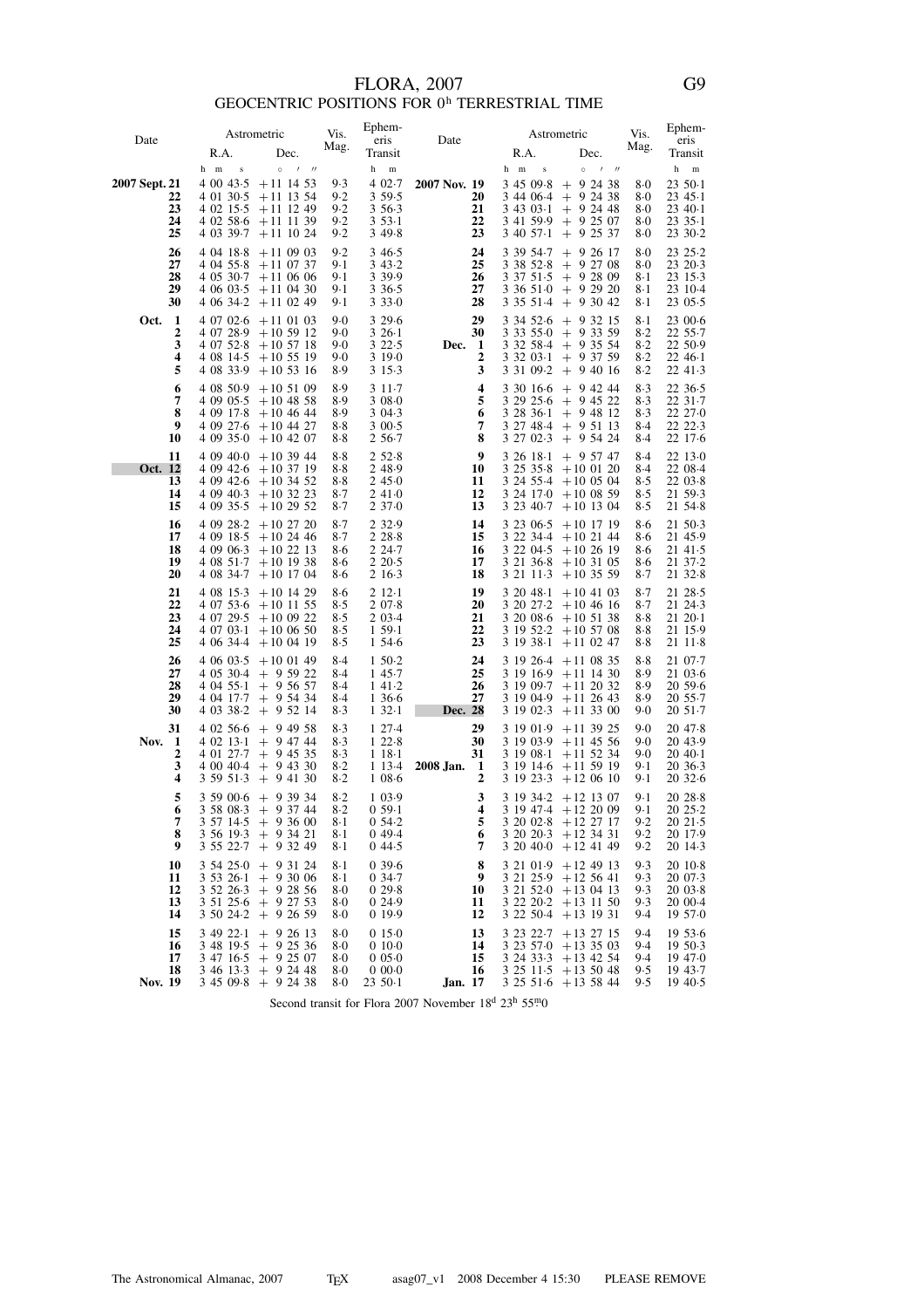## $$\tt METIS,$  2007 $$\tt GEOCENTRIC~POSITIONS$  FOR  $0^{\text{h}}$  TERRESTRIAL TIME

| Date                                                      | R.A.                                                           | Astrometric<br>Dec.                                                                                                                                           | Vis.<br>Mag.                                   | Ephem-<br>eris<br>Transit                                | Date                                        | R.A.                                                                 | Astrometric<br>Dec.                                                                                                          | Vis.<br>Mag.                                  | Ephem-<br>eris<br>Transit                                                |
|-----------------------------------------------------------|----------------------------------------------------------------|---------------------------------------------------------------------------------------------------------------------------------------------------------------|------------------------------------------------|----------------------------------------------------------|---------------------------------------------|----------------------------------------------------------------------|------------------------------------------------------------------------------------------------------------------------------|-----------------------------------------------|--------------------------------------------------------------------------|
| 2007 Apr. 25<br>26<br>27<br>28<br>29                      | $\,$ s<br>h m<br>18 37 43 8                                    | $\prime$ $\prime$<br>$\circ$<br>$-242310$<br>$18\,37\,58.6\,-24\,24\,57$<br>$18$ 38 $11.8$ - 24 26 47<br>$18$ 38 23.3 $-24$ 28 39<br>$18$ 38 33.2 $-24$ 30 33 | -11-0<br>$11-0$<br>10.9<br>10.9<br>10.9        | m<br>h<br>427.0<br>423.3<br>4 19 6<br>4 15 8<br>4 12 1   | 2007 June 23<br>24<br>25<br>26<br>27        | h m<br>$\bf{s}$<br>18 06 03 0<br>18 03 51 2<br>18 02 45 3            | $\circ$<br>$1$ $1$<br>$-265135$<br>$180457 \cdot 1 - 265336$<br>$-26533$<br>$-26,57,26$<br>$18$ 01 39.6 $-26$ 59 15          | 9.7<br>9.7<br>9.7<br>9.7<br>9.7               | h<br>${\bf m}$<br>$0.03 - 4$<br>23 53 3<br>23 48 3<br>23 43 3<br>23 38 3 |
| 30<br>May <sub>1</sub><br>2<br>3<br>May<br>$\overline{4}$ |                                                                | $18$ 38 41.5 $-24$ 32 31<br>$18$ 38 48 0 $-24$ 34 31<br>$18$ 38 52.9 $-24$ 36 33<br>$18$ 38 56 0 $-24$ 38 39<br>$18$ 38 57.5 $-24$ 40 46                      | 10.9<br>10.9<br>10.9<br>$10-8$<br>$10-8$       | 4 08 3<br>4 04 4<br>400.6<br>3 5 6 - 7<br>352.8          | 28<br>29<br>30<br>July 1<br>2               | 18 00 34 - 1<br>17 59 28.9<br>17 58 24 1<br>17 57 19 7<br>17 56 15.9 | $-270100$<br>$-270240$<br>$-270417$<br>$-270549$<br>$-270718$                                                                | 9.8<br>9.8<br>9.8<br>9.8<br>9.9               | 23 33 3<br>23 28 3<br>23 23 3<br>23 18 3<br>23 13 3                      |
| 5<br>6<br>7<br>8<br>9                                     | 18 38 55 1                                                     | $18$ 38 57.2 $-24$ 42 57<br>$-24$ 45 10<br>$18$ 38 51.4 $-24$ 47 26<br>$18$ 38 45.8 $-24$ 49 44<br>$18$ 38 38 5 $-24$ 52 05                                   | $10-8$<br>$10-8$<br>$10-8$<br>$10-7$<br>$10-7$ | 348.8<br>3 4 4 - 9<br>3 4 0 . 9<br>3,36.8<br>3328        | 3<br>$\overline{\mathbf{4}}$<br>5<br>6<br>7 | 17 55 12.6<br>17 52 06 8<br>17 51 06.5                               | $-270842$<br>$17,54,09.9 - 27,10,02$<br>$17\;53\;080\; -27\;11\;18$<br>$-271231$<br>$-271339$                                | 9.9<br>9.9<br>9.9<br>$10-0$<br>$10-0$         | 23 08 - 3<br>23 03 4<br>22 58 4<br>22 53 5<br>22 48 6                    |
| 10<br>11<br>12<br>13<br>14                                |                                                                | $18$ 38 29.4 $-24$ 54 28<br>$18\,38\,18.5\,-24\,56\,54$<br>$183805.8 - 245922$<br>$18\,37\,51.3\; -25\,01\,53$<br>$18\,37\,35.0\; -25\,04\,26$                | $10-7$<br>$10-7$<br>$10-7$<br>$10-6$<br>$10-6$ | 3 28 - 7<br>3246<br>3 20 4<br>3 16 3<br>312.1            | 8<br>9<br>10<br>11<br>12                    | 17 50 07 - 1<br>17 49 08 7<br>17 48 11 3<br>17 47 15 0               | $-27$ 14 43<br>$-271544$<br>$-271641$<br>$-27$ 17 35<br>$17\;46\;19.9\; -27\;18\;25$                                         | $10-0$<br>10.0<br>$10-1$<br>$10-1$<br>$10-1$  | 22 43.7<br>22 38 8<br>22 33.9<br>22 29 - 1<br>22 24 3                    |
| 15<br>16<br>17<br>18<br>19                                |                                                                | $18\,37\,16.9\; -25\,07\,01$<br>$18,36,57.0 - 25,09,38$<br>$18\,36\,35.3\; -25\,12\,18$<br>$18\,36\,11\cdot8\ -25\,14\,59$<br>$18\,35\,46.6\,-25\,17\,42$     | $10-6$<br>$10-6$<br>10.5<br>$10-5$<br>$10-5$   | 307.8<br>303.6<br>2 59.3<br>2 54.9<br>2 50.6             | 13<br>14<br>15<br>16<br>17                  | 17 45 25.9<br>17 44 33 3<br>17 43 42 0<br>$174252-1$<br>17 42 03 6   | $-271911$<br>$-271955$<br>$-272035$<br>$-272112$<br>$-27\;21\;47$                                                            | $10-1$<br>$10-1$<br>10.2<br>$10-2$<br>$10-2$  | 22 19 - 5<br>22 14.7<br>22 09.9<br>22 05 - 2<br>22 00 5                  |
| 20<br>21<br>22<br>23<br>24                                |                                                                | $18$ 35 19.6 $-25$ 20 27<br>$18\,34\,50.8$ $-25\,23\,13$<br>$18\,34\,20.3\; -25\,26\,01$<br>$18$ 33 48 1 - 25 28 50<br>$18$ 33 $14.2$ $-25$ 31 41             | $10-5$<br>$10-5$<br>$10-4$<br>$10-4$<br>$10-4$ | 246.2<br>241.8<br>2 3 7 - 3<br>2 3 2 . 9<br>2 2 8 - 4    | 18<br>19<br>20<br>21<br>22                  | 173947.1<br>17 39 04 7<br>17 38 23 9                                 | $17\;41\;16.5\; -27\;22\;18$<br>$17\;40\;31\;0\;-27\;22\;47$<br>$-272314$<br>$-272338$<br>$-272400103$                       | $10-2$<br>$10-3$<br>$10-3$<br>$10-3$          | 21 55.8<br>$2151-1$<br>21 46 5<br>21 41 9<br>21 37 3                     |
| 25<br>26<br>27<br>28<br>29                                |                                                                | $18$ 32 38.6 $-25$ 34 32<br>$18$ 32 01.3 $-25$ 37 24<br>$18$ 31 22.5 $-25$ 40 17<br>$18$ 30 42.0 $-25$ 43 11<br>$182959.9 - 254605$                           | $10-4$<br>10.4<br>$10-3$<br>$10-3$<br>$10-3$   | 2 2 3 . 9<br>2 19 3<br>2 14 7<br>$210-1$<br>205.5        | 23<br>24<br>25<br>26<br>27                  | 17 37 44 - 8<br>17 37 07 4<br>17 36 31 7<br>17 35 57 7<br>17 35 25 4 | $-272420$<br>$-27$ 24 38<br>$-27$ 24 54 10.4<br>$-272508$<br>$-272521$                                                       | $10-3$<br>-10.4<br>-10-4<br>$10-4$            | 21 32.7<br>21 28 2<br>21 23 7<br>21 19 2<br>21 14 8                      |
| 30<br>31<br>June 1<br>2<br>3                              |                                                                | $18\ 29\ 16.3\ -25\ 48\ 59$<br>$18\ 28\ 31.2\ -25\ 51\ 53$<br>$18$ 27 44.7 $-25$ 54 47<br>$18\ 26\ 56.6\ -25\ 57\ 40$<br>$18\ 26\ 07.2\ -26\ 00\ 33$          | $10-3$<br>$10-2$<br>$10-2$<br>$10-2$<br>$10-2$ | 200.8<br>1 56.2<br>151.5<br>1 46.7<br>1 4 2 0            | 28<br>29<br>30<br>31<br>Aug. $1$            | 17 34 54.9<br>17 34 26 2<br>17 33 59 3<br>17 33 34 - 1<br>17 33 10 8 | $-27\;25\;32$<br>$-27\;25\;42$<br>$-272551$<br>$-27$ 25 59<br>$-272606$                                                      | - 10.4<br>10.5<br>$10-5$<br>$10-5$<br>$10-5$  | 21 10 4<br>21 06 0<br>21 01 6<br>20 57 3<br>20 53 0                      |
| 4<br>5<br>6<br>7<br>8                                     |                                                                | $18\;25\;16.4\; -26\;03\;25$<br>$18\,24\,24\cdot3\ -26\,06\,17$<br>$18\ 23\ 30.9\ -26\ 09\ 07$<br>$18\ 22\ 36.2\ -26\ 11\ 56$<br>$18\ 21\ 40.4\ -26\ 14\ 43$  | $10-1$<br>$10-1$<br>$10-1$<br>$10-1$<br>$10-0$ | 137.2<br>1 3 2 4<br>1276<br>122.8<br>1 1 7 . 9           | 2<br>3<br>$\boldsymbol{4}$<br>5<br>6        | 17 32 49 3<br>17 32 29.5<br>173211.7                                 | $-27,26,11$<br>$-27,26,16$<br>$-27,26,21$<br>$17\;31\;55\;6\;-27\;26\;25$<br>$17$ 31 41.4 $-27$ 26 28                        | $10-5$<br>-10.6<br>$10-6$<br>$10-6$<br>$10-6$ | 20 48 8<br>20 44 5<br>$20\,40.3$<br>20 36 2<br>20 32 0                   |
| 9<br>11<br>12<br>13                                       | 10 18 19 45 4 $-26$ 20 13 10 0<br>$18\;18\;46.4\; -26\;22\;54$ | $18\ 20\ 43.5\ -26\ 17\ 29\ 10.0$<br>$18\ 17\ 46.3\ -26\ 25\ 34$<br>$18\ 16\ 45.4\ -26\ 28\ 11$                                                               | $10-0$<br>9.9<br>9.9                           | 113.0<br>1 08 1<br>$1\,03.2$<br>0.58.3<br>0.53.3         | 7<br>9<br>10<br>11                          | 8 17 31 18 4 - 27 26 34 10 7                                         | $17$ 31 29.0 $-27$ 26 31<br>$17$ 31 09.7 - 27 26 36 10.7<br>$17$ 31 02.9 $-27$ 26 38 10.7<br>$17$ 30 57.8 $-27$ 26 40        | $10-6$<br>$10-7$                              | 20 27.9<br>2023.8<br>20 19 8<br>20 15 8<br>2011.8                        |
| 14<br>15<br>16<br>17<br>18                                |                                                                | $18$ 15 43.7 $-26$ 30 46<br>$18$ 14 41.2 $-26$ 33 17<br>$18$ 13 38 0 $-26$ 35 46<br>$18$ 12 34.3 $-26$ 38 12<br>$18$ 11 29.9 $-26$ 40 35                      | 9.9<br>9.9<br>9.8<br>9.8<br>98                 | 048.4<br>043.4<br>0 3 8 4<br>033.5<br>028.5              | 12<br><b>Aug.</b> 13<br>14<br>15<br>16      | 17 30 54 6<br>17 30 53 3                                             | $-27, 26, 42$<br>$-272644108$<br>$17$ 30 53.7 $-27$ 26 46 10.8<br>$17\,30\,560\,-27\,26\,48$<br>$17\;31\;00.1\; -27\;26\;50$ | 10.7<br>$10-8$<br>-10.8                       | 20 07.8<br>20 03.9<br>20 00 0<br>$1956-1$<br>1952.3                      |
| 19<br>20<br>21<br>22<br>June 23                           | $18\;06\;03.0\; -26\;51\;35$                                   | $18\ 10\ 25.2\ -26\ 42\ 54$<br>$1809200 - 264510$<br>$18\;08\;14.5\; -26\;47\;22$<br>$18\ 07\ 08.9$ - 26 49 30                                                | 9.8<br>9.7<br>9.7<br>9.7<br>9.7                | 023.5<br>0 18 4<br>0 1 3 - 4<br>$0.08 - 4$<br>$0.03 - 4$ | 17<br>18<br>19<br>20<br><b>Aug. 21</b>      | 17 31 23 1<br>17 31 34 3                                             | $17$ 31 06.0 $-27$ 26 52<br>$17$ 31 $13.7$ $-27$ 26 55<br>$-27265810.9$<br>$-2727001009$<br>$17$ 31 47.3 $-27$ 27 03 10.9    | - 10 8<br>10.8                                | 19 48.5<br>19 44.7<br>19 40.9<br>19 37 - 2<br>193.5                      |

Second transit for Metis 2007 June 23<sup>d</sup> 23<sup>h</sup> 58<sup>m</sup>4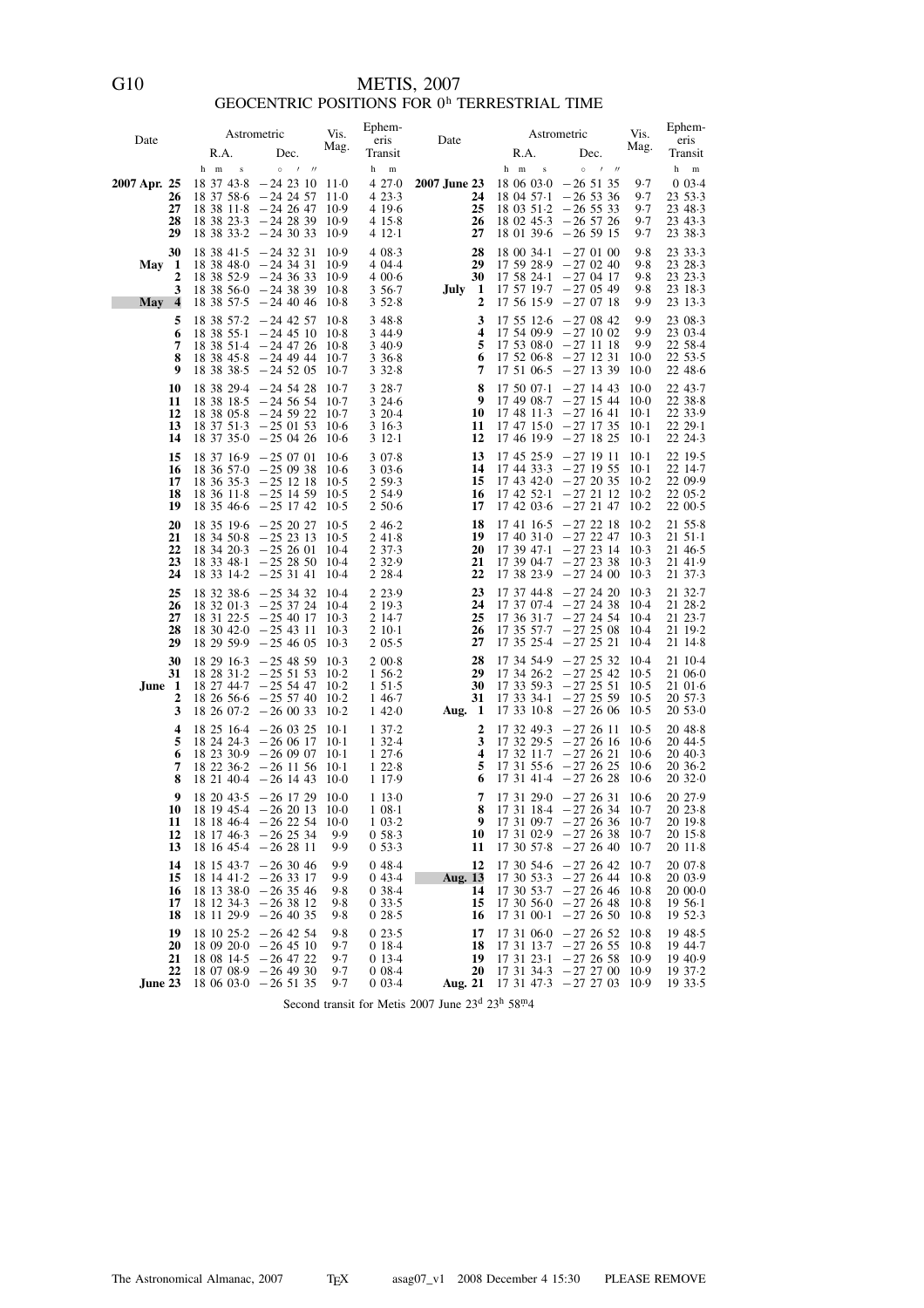## $$\rm HYGIEA,$  2007 $$\rm Geocen}$  resonance positions for  $0^{\rm h}$  terrestrial time

|                                                 |                                    | Astrometric                                                                                                                                                                                       | Vis.                                           | Ephem-                                                     |                                        |                                                          | Astrometric                                                                                                                                | Vis.                                        | Ephem-                                                         |
|-------------------------------------------------|------------------------------------|---------------------------------------------------------------------------------------------------------------------------------------------------------------------------------------------------|------------------------------------------------|------------------------------------------------------------|----------------------------------------|----------------------------------------------------------|--------------------------------------------------------------------------------------------------------------------------------------------|---------------------------------------------|----------------------------------------------------------------|
| Date                                            | R.A.                               | Dec.                                                                                                                                                                                              | Mag.                                           | eris<br>Transit                                            | Date                                   | R.A.                                                     | Dec.                                                                                                                                       | Mag.                                        | eris<br>Transit                                                |
|                                                 | h m<br>$\bf S$                     | $\circ$<br>$1$ $11$                                                                                                                                                                               |                                                | h<br>$\,$ m                                                |                                        | h m<br>$\bf{s}$                                          | $\circ$<br>$\overline{\phantom{a}}$<br>$^{\prime\prime}$                                                                                   |                                             | $^{\rm h}$<br>$\, {\rm m}$                                     |
| 2007 Aug.<br>-5<br>6<br>7<br>Aug.<br>8<br>9     | $0.54$ 47 $\cdot$ 2<br>$0.54$ 49.8 | $+10$ 45 28<br>$+10$ 47 15<br>$0.54$ 51 $\cdot$ 1 + 10 48 56<br>$0,54,51.4$ + 10 50 29<br>$0,54,50.4$ + 10 51 55                                                                                  | $11-1$<br>$11-1$<br>$11-1$<br>$11-1$<br>$11-0$ | 4 0 1 .9<br>3580<br>3 54 1<br>3 50 1<br>346.2              | 2007 Oct.<br>3<br>4<br>5<br>6<br>7     | $02743-1$<br>0, 26, 59.1<br>0, 26, 15.1<br>$0.25.31 - 4$ | $0.28$ 27.4 + 9 00 41<br>$+85557$<br>$+85111$<br>$+8462310.2$<br>$+8413410.2$                                                              | 10-1<br>10-1<br>$10-2$                      | 23 39 0<br>23 34 3<br>23 29.7<br>23 25 0<br>23 20 - 4          |
| 10<br>11<br>12<br>13<br>14                      | $0.54$ 48.3<br>0 54 45 1           | $+10$ 53 13<br>$+10$ 54 24<br>$0.54$ 40.6 + 10 55 28<br>$0,54,35\cdot 0$ + 10 56 24<br>$0,54,28.3$ + 10 57 12                                                                                     | $11-0$<br>11.0<br>11-0<br>11-0<br>11-0         | 342.2<br>3 3 8 - 2<br>3 3 4 - 2<br>330.2<br>$326-1$        | 8<br>9<br>10<br>11<br>12               | 0.24480<br>$0.24 \, 04.8$                                | $+8364210.2$<br>$+83150102$<br>$0.23.22 \cdot 0 + 8.26.58$<br>$0.22.396 + 8.22.04.10.3$<br>$0 \ 21 \ 57 \cdot 7 \ + \ 8 \ 17 \ 11$         | $10-2$<br>$10-3$                            | 23 15 - 7<br>$2311-1$<br>23 06.4<br>2301.8<br>22 57 - 2        |
| 15<br>16<br>17<br>18<br>19                      | 0.54.20.3                          | $+10\;57\;53$<br>$0.54$ 11.2 + 10 58 26<br>$0.54\,00.9$ + 10 58 52<br>$0.53, 49.5 + 10.59, 09$<br>$0.53.36.8 + 10.59.19$                                                                          | 11.0<br>10.9<br>10.9<br>10.9<br>10.9           | 322.1<br>3 18 0<br>3 1 3 . 9<br>309.8<br>3 0 5 6           | 13<br>14<br>15<br>16<br>17             | $02116-1$<br>0 19 54.7<br>0 19 14 9<br>018356            | $+ 81218$<br>$0\ 20\ 35.2$ + 8 07 25<br>$+80233$<br>$+ 75743$<br>$+ 75253$                                                                 | $10-3$<br>$10-3$<br>-10.4<br>-10-4<br>-10-4 | 22 52 6<br>22 48 0<br>22 43 4<br>22 38 8<br>22 34 2            |
| 20<br>21<br>22<br>23<br>24                      | $0.53.23 \cdot 1$                  | $+105921$<br>$0.53 \t08.2 + 10.59 \t16$<br>$0.52$ 52.1 + 10 59 02<br>$0,52,35\cdot 0, +10,58,41$<br>$0.52$ 16.7 + 10.58 12                                                                        | 10.9<br>10.9<br>10.9<br>$10-8$<br>10.8         | 301.5<br>2 5 7 - 3<br>$253-1$<br>2 48.9<br>244.6           | 18<br>19<br>20<br>21<br>22             | 0 17 19 2<br>$0.16$ 42 $\cdot$ 0<br>$01530-1$            | $0\ 17\ 57.1$ + 7 48 05 10.4<br>$+ 74320104$<br>$+ 7383610.5$<br>$0.16.05 \cdot 7 + 7.33.55$<br>$+ 72916$                                  | 10.5<br>$10-5$                              | 22 29 - 7<br>$22\;25.1$<br>22 20 6<br>$2216-1$<br>2211.5       |
| 25<br>26<br>27<br>28<br>29                      | 0.51.57.2                          | $+10\;57\;34$<br>$0.51.36-7 + 10.56.49$<br>$0.51$ 15.1 + 10 55 57<br>$0,50,52.4, +10,54,56$<br>$0.50.28 \cdot 7 + 10.53.47$                                                                       | $10-8$<br>$10-8$<br>$10-8$<br>$10-8$<br>$10-7$ | 2 4 0 4<br>$2,36-1$<br>231.8<br>2 27.5<br>223.2            | 23<br>24<br>25<br>26<br>27             | 0 14 21 4<br>01348.3<br>0 13 16 1<br>0 12 44.9           | $0$ 14 55.3 + 7 24 41<br>$+ 72009$<br>$+ 71540106$<br>$+ 71115$<br>$+ 70654$                                                               | $10-5$<br>$10-5$<br>$10-6$<br>$10-6$        | 22 07 0<br>22 02 6<br>21, 58.1<br>21 53.7<br>21 49 2           |
| 30<br>31<br>Sept. 1<br>2<br>3                   |                                    | $0,50,03.9 + 10,52,31$<br>$0.49.38 \cdot 0 + 10.51.06$<br>$0.49$ 11.1 + 10 49 34<br>$0.48$ 43.2 + 10 47 54<br>$0.48$ 14.3 + 10 46 06                                                              | $10-7$<br>10.7<br>$10-7$<br>$10-7$<br>$10-7$   | 2 18 8<br>2 14 5<br>2 10 1<br>205.7<br>201.3               | 28<br>29<br>30<br>31<br><b>Nov.</b> 1  | 0 10 49 4                                                | $0$ 12 14.5 + 7 02 37<br>$0$ 11 45.2 + 6 58 24 10.6<br>$0$ 11 16 8 + 6 54 16 10 -7<br>$+$ 6 50 12<br>$0$ 10 23 $\cdot$ 0 + 6 46 13         | $10-6$<br>10.7<br>10.7                      | 21 44 8<br>21 40.4<br>21 36 0<br>21 31 6<br>21 27 3            |
| 4<br>5<br>6<br>7<br>8                           | 0 47 44 5                          | $+10$ 44 10<br>$0\;47\;13.7\;+10\;42\;07$<br>$0.46$ 41.9 + 10 39 56<br>$0.46.09 \cdot 2 + 10.37.37$<br>$0.45.35 \cdot 7 + 10.35.11$                                                               | $10-6$<br>$10-6$<br>$10-6$<br>$10-6$<br>$10-6$ | 1 56 8<br>1 52 4<br>1 4 7 . 9<br>1 43.5<br>1 39 0          | 2<br>3<br>4<br>5<br>6                  | $0.08$ 27 $\cdot$ 1                                      | $0.0957 \cdot 7 + 6.421910 \cdot 7$<br>$0.09334 + 63831$<br>$0.0910 \cdot 2 + 6.3448$<br>$0.0848 \cdot 1 + 6.3111$<br>$+ 62739$            | 10.7<br>-10.8<br>-10.8<br>-10-8             | 21 22.9<br>21 18 6<br>21 14 3<br>21 10 0<br>21 05.8            |
| 9<br>10<br>11<br>12<br>13                       | $0.45 \; 01.3$                     | $+103237$<br>$0.44, 26.0 + 10.2956$<br>$0.43, 50.0 + 10.27, 08$<br>$0\;43\;13.2\;+10\;24\;12$<br>$0,42,35.6+10,21,10$                                                                             | $10-6$<br>$10-5$<br>$10-5$<br>$10-5$<br>$10-5$ | 134.5<br>1 30 0<br>$125-4$<br>1 20.9<br>1 16 3             | 7<br>8<br>9<br>10<br>11                | 0 07 48.4<br>0.0730.8<br>007143                          | $0.08$ 07.2 + 6 24 14<br>$+$ 6 20 54 10.8<br>$+ 61741$<br>$+ 61434$<br>$0.06590 + 6.1134109$                                               | 10.8<br>-10.9<br>10.9                       | 2101.5<br>20 57.3<br>$20\,53.1$<br>20 48.9<br>20 44.7          |
| 14<br>15<br>16<br>17<br>18                      |                                    | $0$ 41 57 4 + 10 18 01<br>$0$ 41 18.5 + 10 14 45<br>$0\;40\;38.9\;+10\;11\;23$<br>$0.3958 \cdot 8 + 10.0754$<br>$0.39$ 18.1 + 10 04 19                                                            | $10-5$<br>$10-5$<br>10-4<br>10-4<br>-10.4      | 1 1 1 8<br>$1\,07.2$<br>$1\,02.6$<br>$0.58 - 0.0$<br>053.4 | 12<br>13<br>14<br>15<br>16             | 0.06448<br>0.06318<br>0.06093<br>0 0 5 5 9 . 9           | $+ 608401009$<br>$+$ 6 05 53 10.9<br>$0.06200 + 6.0313$<br>$+ 60040$<br>$+$ 5 58 14 11.0                                                   | 10.9<br>11-0                                | $20\,40.6$<br>20,36.5<br>20 32 3<br>20 28 3<br>20 24 2         |
| 19<br>20<br>21<br>22<br>23                      |                                    | $0.38, 36.8 + 10, 00.39, 10.4$<br>$0.37.55 \cdot 1 + 9.56.52 \cdot 10.4$<br>$0 \ 37 \ 13.0 \ + \ 9 \ 53 \ 00 \ \ 10.3$<br>$0 \ 36 \ 30.4 \ + \ 9 \ 49 \ 03 \ \ 10.3$<br>$0.35\,47.5\;+\;9.45\,00$ | $10-3$                                         | 048.8<br>044.2<br>0.39.5<br>0 34.9<br>030.3                | 17<br>18<br>19<br>20<br>21             | 0.05.30.3                                                | $0.05516 + 55555110$<br>$0.0544.5 + 5.5343110$<br>$0.05.38 \cdot 6 + 5.51.38 \cdot 11 \cdot 0$<br>$0.0533.9 + 5.494011.0$<br>$+ 547501111$ |                                             | $2020 \cdot 1$<br>$2016-1$<br>$2012-1$<br>$2008-1$<br>$2004-1$ |
| 24<br>25<br>26<br>27<br>28                      | 0,32,09.0                          | $0\;35\;04.3$ + 9 40 53<br>$0.34$ 20.8 + 9.36.40<br>$0.33.370 + 9.32.24$<br>$0\,32\,53.1$ + 9 28 03<br>$+92338$                                                                                   | $10-3$<br>$10-3$<br>$10-2$<br>$10-2$<br>$10-2$ | 025.6<br>021.0<br>$0.16 - 3$<br>011.6<br>0070              | 22<br><b>Nov. 23</b><br>24<br>25<br>26 | 0.05, 26.7<br>0.0527.8<br>0.05300                        | $0\;05\;27.9\;\;+\;\;5\;46\;07$<br>$+ 54431$<br>$0.05\,26.7\;+\;5.43\,02\;11.1$<br>$+$ 5 41 41<br>$+ 54027$                                | $11-1$<br>$11-1$<br>$11-1$<br>$11-1$        | 20 00.2<br>19 56.2<br>19 52.3<br>19 48.4<br>19 44.5            |
| 29<br>30<br>Oct. 1<br>2<br>Oct.<br>$\mathbf{3}$ |                                    | $0$ 31 24.7 + 9 19 09<br>$0\,30\,40.4$ + 9 14 37<br>$0.2956-1 + 91001$<br>$0.29$ 11.7 + 9 05 23<br>$0.28$ 27.4 + 9 00 41 10.1                                                                     | $10-2$<br>$10-2$<br>$10-2$<br>$10-2$           | $0\,02.3$<br>23 53 0<br>23 48 3<br>23 43 6<br>23 39 0      | 27<br>28<br>29<br>30<br>Dec. 1         |                                                          | $0\;05\;33.4\;+\;5\;39\;21$<br>$0.05380 + 53821$<br>$0.05436 + 53729112$<br>$0.05504 + 53645112$<br>$0.05584 + 53607112$                   | 11.2<br>$11-2$                              | 19 40.7<br>1936.8<br>19 33.0<br>19 29 2<br>19 25 4             |

Second transit for Hygiea 2007 September 29<sup>d</sup> 23<sup>h</sup> 57<sup>m</sup>6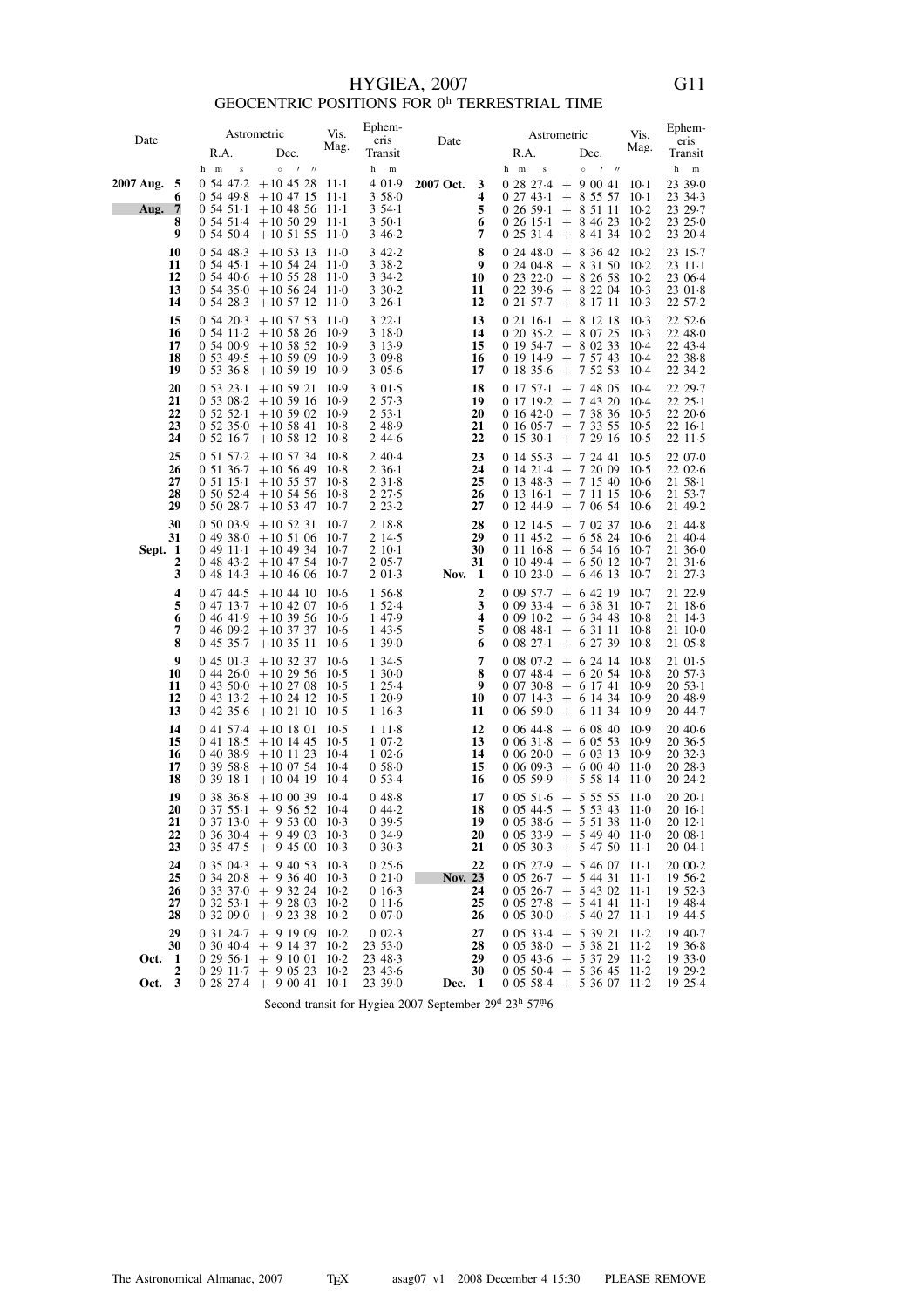# EUNOMIA, 2007<br>GEOCENTRIC POSITIONS FOR  $0^{\mathrm{h}}$  TERRESTRIAL TIME

| Date                                 | R.A.                                     | Astrometric<br>Dec.                                                                                                                        | Vis.<br>Mag.                              | Ephem-<br>eris<br>Transit                                  | Date                                       | R.A.                                           | Astrometric<br>Dec.                                                                                                             | Vis.<br>Mag.                        | Ephem-<br>eris<br>Transit                                                |
|--------------------------------------|------------------------------------------|--------------------------------------------------------------------------------------------------------------------------------------------|-------------------------------------------|------------------------------------------------------------|--------------------------------------------|------------------------------------------------|---------------------------------------------------------------------------------------------------------------------------------|-------------------------------------|--------------------------------------------------------------------------|
| 2007 Nov. 12<br>13<br>14<br>15<br>16 | h m<br>$\bf S$<br>7 59 35 9<br>8 00 36 1 | $0$ / //<br>$+25,56,08$<br>$7,59,57.9$ + 25,5242<br>$800180 + 254918$<br>$+254557$<br>$8\,00\,52.2$ + 25 42 38                             | 9.4<br>9.4<br>9.3<br>9.3<br>9.3           | h<br>m<br>4 3 6 4<br>432.8<br>4 29 2<br>425.6<br>4 2 1 . 9 | 2008 Jan. 10<br>11<br>12<br>13<br>14       | $\bf{s}$<br>h m<br>7 24 39 5                   | $0$ / //<br>$7,26,57.6$ + 23 14 26<br>$72548-4+231125$<br>$+230821$<br>$72330.9 + 230515$<br>$7222.8 + 230207$                  | $8-2$<br>$8-2$<br>8.2<br>8.2<br>8.3 | h<br>$\, {\rm m}$<br>011.8<br>$0.06 - 7$<br>001.7<br>23, 51.5<br>23 46 5 |
| 17<br>18<br>19<br>20<br>21           | 8 01 18 3<br>8 01 28 3<br>8 01 42 1      | $8\ 01\ 06.3$ + 25 39 21<br>$+253607$<br>$+253256$<br>$8\,01\,36.2$ + 25 29 46<br>$+252640$                                                | 9.3<br>9.3<br>9.3<br>9.2<br>9.2           | 4 18 2<br>4 14 5<br>4 10 - 7<br>4 0 6 9<br>$403-1$         | 15<br>16<br>17<br>18<br>19                 | 7 20 08 2<br>7 16 51.9                         | $72115.2 + 225856$<br>$+22, 55, 44$<br>$71901.9 + 225229$<br>$7\;17\;56.5\;+22\;49\;13$<br>$+22$ 45 54                          | 8.3<br>8.4<br>8.4<br>8.4<br>8.5     | $23\;41.5$<br>23 36 4<br>23 31 - 4<br>23 26 4<br>23 21 - 4               |
| 22<br>Nov. 23<br>24<br>25<br>26      | 8 01 45.9                                | $+252336$<br>$8 \t01 \t47.6 + 25 \t20 \t34$<br>$8 \t01 \t47.2 + 25 \t17 \t34$<br>$8$ 01 44.7 + 25 14 37<br>$8\ 01\ 40.1$ + 25 11 42        | 9.2<br>9.2<br>9.2<br>9.2<br>9.1           | 3 59 2<br>3 5 5 - 3<br>3 5 1 - 3<br>3 4 7 4<br>3 4 3 4     | 20<br>21<br>22<br>23<br>24                 | 7 15 48 2                                      | $+22$ 42 34<br>$7\;14\;45.5\;+22\;39\;12$<br>$71343.9 + 223549$<br>$71243.5 + 223224$<br>$711443 + 222858$                      | 8.5<br>85<br>8.6<br>8.6<br>8.6      | 23 16 5<br>2311.5<br>23 06 6<br>23 01.7<br>22 56 8                       |
| 27<br>28<br>29<br>30<br>Dec. 1       | 8 01 33 3                                | $+250850$<br>$8\,01\,24.5\;+25\,06\,00$<br>$8 \t01 \t13.5 + 25 \t03 \t12$<br>$8\ 01\ 00.3$ + 25 00 26<br>$8\ 00\ 45\cdot 1$ + 24 57 43     | 9.1<br>$9-1$<br>9.1<br>9.1<br>9-1         | 3 3 9 - 3<br>335.2<br>3 3 1 - 1<br>3 2 6 9<br>322.8        | 25<br>26<br>27<br>28<br>29                 | 7 08 54 5                                      | $71046 \cdot 3 + 222531$<br>$7.09.49 \cdot 7 + 22.22.02$<br>$+22$ 18 33<br>$7\,08\,00.7$ + 22 15 03<br>$7\;07\;08.4$ + 22 11 32 | 8.7<br>8.7<br>8.7<br>8.7<br>8.8     | 22 51.9<br>22 47 0<br>22 42 - 2<br>22 37 - 4<br>2232.6                   |
| $\overline{2}$<br>3<br>4<br>5<br>6   | 8 00 08 1<br>7 58 56 6                   | $8\ 00\ 27.6\ +24\ 55\ 01$<br>$+245222$<br>$7,59,46.4$ + 24 49 44<br>$7,59,22.6$ +24 47 08<br>$+24$ 44 34                                  | 9.0<br>9.0<br>9.0<br>9.0<br>9.0           | 3 18 5<br>3 14 3<br>3100<br>305.6<br>3 01 3                | 30<br>31<br>Feb.<br>$\mathbf{1}$<br>2<br>3 | 7 03 11 0                                      | $70617.7 + 220801$<br>$7\;05\;28.5\;+22\;04\;29$<br>$7.04$ 41.0 + 22 00 57<br>$7\;03\;55.1\;+21\;57\;25$<br>$+21\;53\;53$       | 8.8<br>8.8<br>8.9<br>8.9<br>8.9     | 22 27 - 9<br>22 23 2<br>22 18 - 5<br>22 13 8<br>22 09 2                  |
| 7<br>8<br>9<br>10<br>11              |                                          | $7,58,28.6$ +24 42 01<br>$7\;57\;58.5\;+24\;39\;30$<br>$7\;57\;26\;4\;+24\;37\;01$<br>$7\;56\;52.2\;+24\;34\;32$<br>$7,56,16.0 + 24,32,05$ | 8.9<br>8.9<br>8.9<br>8.9<br>8.9           | 2 5 6 9<br>2 52 4<br>2 48 0<br>243.5<br>2 3 8 9            | 4<br>5<br>6<br>7<br>8                      |                                                | $70228.6 + 215020$<br>$701480 + 214648$<br>$70109.2 + 214316$<br>$70032.3 + 213944$<br>$65957.2 + 213612$                       | 8.9<br>9.0<br>9.0<br>9.0<br>9.0     | 22 04 6<br>22 00.0<br>21 55.4<br>21 50.9<br>21 46 4                      |
| 12<br>13<br>14<br>15<br>16           | 7 54 57 8                                | $7\;55\;37.9$ + 24 29 38<br>$+242712$<br>$7\;54\;15\cdot8\;+24\;24\;47$<br>$7\;53\;32.0\;+24\;22\;22$<br>$7\;52\;46\;4$ + 24 19 58         | $8-8$<br>$8-8$<br>$8-8$<br>$8-8$<br>$8-8$ | 2 3 4 4<br>2 2 9 8<br>$225-1$<br>2 2 0 - 5<br>215.8        | 9<br>10<br>11<br>12<br>13                  | 6 59 24 0                                      | $+21$ 32 41<br>$65852 \cdot 7 + 212911$<br>$65823.4 + 212541$<br>$65755.9 + 212212$<br>$6\ 57\ 30.4$ + 21 18 43                 | 9.1<br>9.1<br>9.1<br>9-1<br>9.2     | 21 42.0<br>21 37 - 6<br>21 33 2<br>21 28 8<br>21 24 5                    |
| 17<br>18<br>19<br>20<br>21           | 7 49 26 7<br>7 48 32 8                   | $7\;51\;59\cdot0\;+24\;17\;33$<br>$7\;51\;09.9$ + 24 15 09<br>$7,50,19.1, +24,12,44$<br>$+24$ 10 19<br>$+240754$                           | $8-7$<br>$8-7$<br>$8-7$<br>$8-7$<br>$8-7$ | $211-1$<br>2 06.3<br>2016<br>1 56 8<br>1 5 1 9             | 14<br>15<br>16<br>17<br>18                 | 6 57 06.8<br>6 56 45 2<br>65607.8<br>6 55 51.9 | $+21$ 15 15<br>$+21$ 11 48<br>$6\;56\;25.5$ +21 08 22<br>$+21$ 04 56<br>$+21$ 01 32                                             | 9.2<br>9.2<br>9.2<br>9.3<br>9.3     | 21 20 2<br>21 15.9<br>21 11 7<br>21 07 5<br>21 03 3                      |
| 22<br>23<br>24<br>25<br>26           |                                          | 7 47 37 4 + 24 05 28<br>$7,46,40.5$ + 24 03 01<br>$7\;45\;42.4$ + 24 00 33<br>$7,44,42.9$ + 23 58 03<br>$7\;43\;42.1\;+23\;55\;33$         | $8-6$<br>8.6<br>8.6<br>8.6<br>8.6         | 147.1<br>142.2<br>137.3<br>1 3 2 - 4<br>127.4              | 19<br>20<br>21<br>22<br>23                 |                                                | $655380 + 205809$<br>$655260 + 205446$<br>$6\;55\;15.9\;+20\;51\;25$<br>$65507.7 + 204804$<br>$6\;55\;01.4$ + 20 44 45          | 9.3<br>9.3<br>9.4<br>9.4<br>9.4     | 20 59 2<br>$20, 55 \cdot 1$<br>20, 51.0<br>20 47.0<br>20 43 - 0          |
| 27<br>28<br>29<br>30<br>31           |                                          | $74240\cdot3 + 23501$<br>$7\;41\;37.3\;+23\;50\;28$<br>$74033.3 + 234754$<br>7 39 28 4 + 23 45 17<br>7 38 22 6 + 23 42 39                  | 8.5<br>8.5<br>$8-5$<br>85<br>$8-5$        | 122.5<br>1 1 7 5<br>112.5<br>$1\,07.5$<br>$1\,02.5$        | 24<br>Feb. 25<br>26<br>27<br>28            | $6\,54\,54.3$ $+20\,38\,09$<br>6 54 57 3       | $6\;54\;56.9$ + 20 41 27<br>$6\;54\;53.5\;+20\;34\;53$<br>$6\;54\;54.5\;+20\;31\;38$<br>$+202823$                               | 9.4<br>9.5<br>9.5<br>9.5<br>9.5     | 20 39 0<br>20, 35.1<br>$2031-1$<br>20 27 2<br>20 23 4                    |
| 2008 Jan.<br>1<br>2<br>3<br>4<br>5   | 7 37 16 1<br>736089                      | $+234000$<br>$+233718$<br>$7\;35\;01\cdot0\;+23\;34\;34$<br>$7\;33\;52.7\;+23\;31\;48$<br>$732440 + 232900$                                | 8.4<br>8.4<br>8.4<br>8.4<br>$8-3$         | 0.57.5<br>052.4<br>047.4<br>042.3<br>037.2                 | 29<br>Mar. 1<br>2<br>3<br>4                | 6 55 01.9<br>6 55 08 2<br>6 55 37 8            | $+202510$<br>$+20$ 21 57<br>$6\;55\;16\cdot3\;+20\;18\;46$<br>$6\;55\;26.2\;+20\;15\;35$<br>$+20$ 12 25                         | 9.6<br>9.6<br>9.6<br>9.6<br>9.6     | 20 19 - 5<br>2015.7<br>20 12 0<br>20 08 2<br>20 04.5                     |
| 6<br>7<br>8<br>9<br><b>Jan.</b> 10   |                                          | $7\;31\;35\;0\;+23\;26\;10$<br>7 30 25 7 + 23 23 17<br>$72916 \cdot 3 + 232023$<br>7 28 06 9 + 23 17 26<br>7 26 57 6 + 23 14 26            | $8-3$<br>83<br>$8-2$<br>$8-2$<br>$8-2$    | $032-1$<br>$027-1$<br>022.0<br>0 1 6 9<br>011.8            | 5<br>6<br>7<br>8<br>Mar. 9                 | 655510                                         | $+200916$<br>$6\;56\;05.9$ + 20 06 07<br>$6\;56\;22.5$ +20 02 59<br>$6\;56\;40.7$ + 19 59 52<br>$6\ 57\ 00.6$ + 19 56 45        | 9.7<br>9.7<br>9.7<br>9.7<br>9.8     | 20 00 8<br>1957.2<br>1953.5<br>19 49 - 9<br>19463                        |

Second transit for Eunomia 2008 January 12<sup>d</sup> 23<sup>h</sup> 56<sup>m</sup>6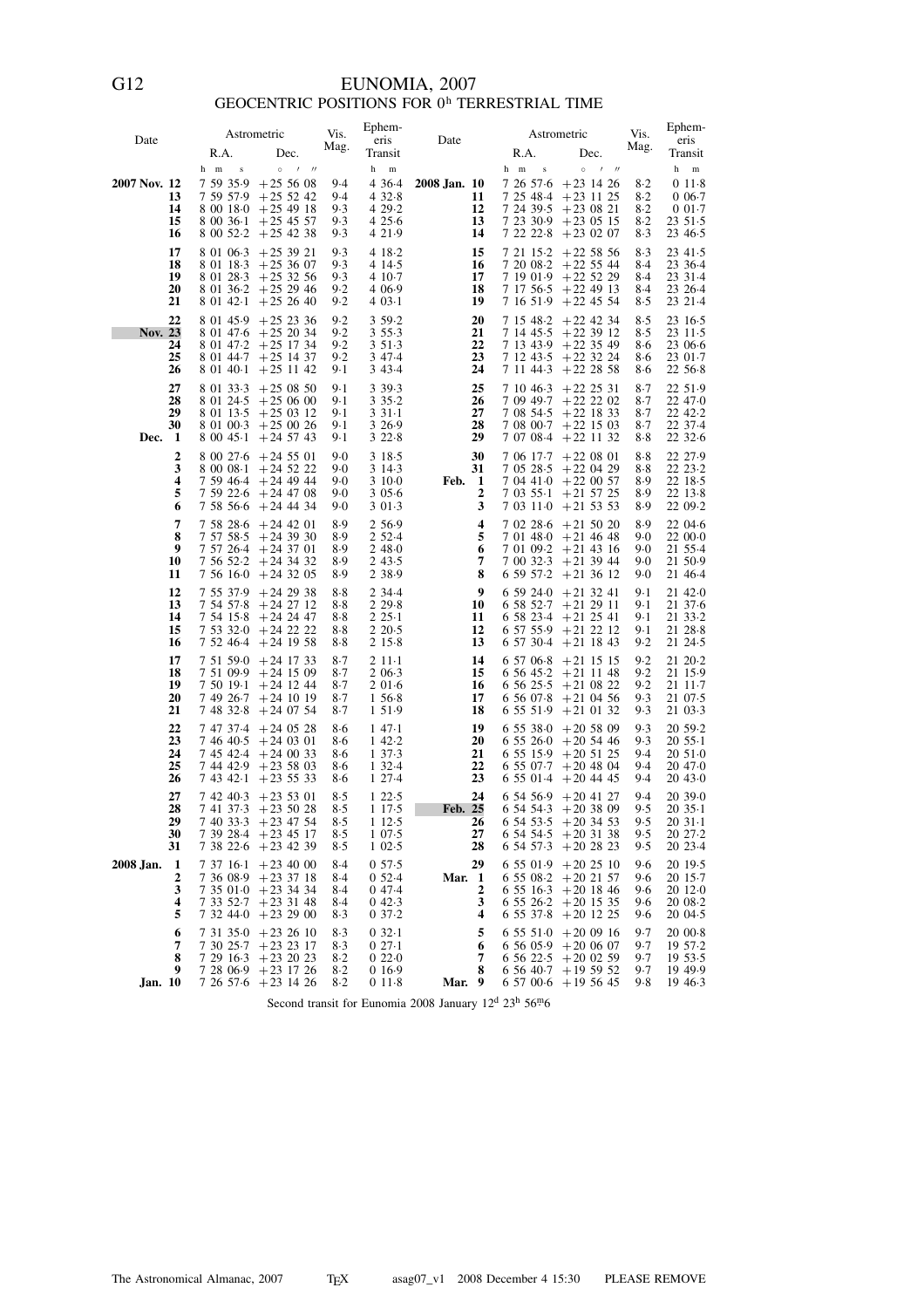## $$\sf PSYCHE,$   $2007$  GEOCENTRIC POSITIONS FOR  $0^{\rm h}$  TERRESTRIAL TIME

|                |          |                          | Astrometric                                                            | Vis.             | Ephem-                 | Date             |                                 | Astrometric                                                                   | Vis.             | Ephem-                  |
|----------------|----------|--------------------------|------------------------------------------------------------------------|------------------|------------------------|------------------|---------------------------------|-------------------------------------------------------------------------------|------------------|-------------------------|
| Date           |          | R.A.                     | Dec.                                                                   | Mag.             | eris<br>Transit        |                  | R.A.                            | Dec.                                                                          | Mag.             | eris<br>Transit         |
|                |          | h m<br>$\,$ s            | $\prime$<br>$^{\prime\prime}$<br>$\circ$                               |                  | h<br>m                 |                  | h m<br>$\,$ s                   | $\circ$<br>$\overline{\phantom{a}}$<br>$^{\prime\prime}$                      |                  | h<br>${\bf m}$          |
| 2007 Jan.      | 3        | 11 20 34 5               | $+ 42418$                                                              | 11.4             | 431.3                  | 2007 Mar. 3      | 10 56 18.5                      | $+ 74644$                                                                     | $10-3$           | $015-1$                 |
|                | 4<br>5   | 11 20 43 0               | $+$ 4 24 08<br>$11\ 20\ 50.3$ + 4 24 07                                | $11-3$<br>11.3   | 4 27.5<br>4 23.7       | 4<br>5           | 1055318<br>10 54 45 2           | 7 52 19<br>$+$<br>$+ 75752$                                                   | $10-3$<br>$10-3$ | $010-4$<br>$0.05 - 7$   |
|                | 6        | 11 20 56 3               | $+$ 4 24 14                                                            | $11-3$           | 4 19 8                 | 6                | 1053586                         | $+80324$                                                                      | $10-3$           | 0010                    |
|                | 7        | $11\;21\;01-1$           | $+$ 4 24 30                                                            | $11-3$           | 4 16 0                 | 7                | $105312-1$                      | $+80855$                                                                      | $10-4$           | 23, 51.6                |
|                | 8<br>9   | 11 21 04 7               | $+$ 4 24 53<br>$11\ 21\ 07\ 0 + 4\ 25\ 26\ 11\ 3$                      | $11-3$           | 412.1<br>4 08.2        | 8<br>9           | 10 52 25.8                      | $+81423$<br>$10\;51\;39.6\;+\;8\;19\;49\;10.4$                                | $10-4$           | 23 46.9<br>23 42.2      |
| <b>Jan.</b> 10 |          | 11 21 08 0               | $+42606$                                                               | $11-3$           | 4 04 3                 | 10               | 10,50,53.8                      | $+82512$                                                                      | $10-5$           | 23 37 - 5               |
|                | 11       | 11 21 07 8               | $+$ 4 26 55                                                            | $11-2$           | 4 00.3                 | 11<br>12         | 10 50 08 2                      | $+83033$<br>$10\;49\;23\;0\;+\;8\;35\;50$                                     | $10-5$<br>$10-5$ | 23 32 8                 |
|                | 12       |                          | $11\ 21\ 06\ 3\ +\ 4\ 27\ 53$                                          | $11-2$           | 3 5 6 4<br>3 5 2 - 4   | 13               | 10 48 38 2                      | $+84104$                                                                      | $10-5$           | 2328.1<br>23 23 - 5     |
|                | 13<br>14 | 11 20 59 4               | $11$ 21 03.5 + 4 28 59 11.2<br>$+$ 4 30 13                             | $11-2$           | 3 48 4                 | 14               | 104753.8                        | $+84615$                                                                      | $10-6$           | 23 18 8                 |
|                | 15       | $11\ 20\ 54.1$           | $+43136112$                                                            |                  | 3 4 4 4                | 15               | 10 47 09 8                      | $+85121$                                                                      | $10-6$           | 23 14 2                 |
|                | 16<br>17 | 11 20 39 5               | $11\ 20\ 47.4$ + 4 33 08<br>$+$ 4 34 48                                | $11-2$<br>$11-2$ | 3 4 0 - 3<br>3 3 6 - 3 | 16<br>17         | 10 46 26 4<br>104543.6          | $+85623$<br>$+90121$                                                          | $10-6$<br>$10-6$ | 23 09 5<br>23 04.9      |
|                | 18       | 11 20 30 3               | $+$ 4 36 37                                                            | $11-1$           | 332.2                  | 18               | 10 45 01 4                      | $+90614$                                                                      | -10.7            | 23 00.3                 |
|                | 19<br>20 | 11 20 19 8               | $+43835$<br>$11\ 20\ 08.0 + 4\ 40\ 40$                                 | $11-1$<br>$11-1$ | $328-1$<br>3 2 3 9     | 19<br>20         | 10 44 19 8<br>10 43 38.9        | $+91102$<br>$+$ 9 15 44                                                       | 10.7<br>$10-7$   | 22 55.7<br>$2251-1$     |
|                | 21       |                          | $11$ 19 54.9 + 4 42 55                                                 | $11-1$           | 3 19 8                 | 21               | 10 42 58 7                      | $+$ 9 20 21                                                                   | $10-7$           | $22\,46.5$              |
|                | 22       |                          | $11\ 19\ 40.6 + 4\ 45\ 17$                                             | $11-1$           | 3 1 5 6                | 22               | 10 42 19 3                      | $+$ 9 24 53                                                                   | $10-7$           | 22 41.9                 |
|                | 23<br>24 |                          | $11\ 19\ 25 \cdot 0 + 4\ 47\ 48$<br>$11\ 19\ 08.2 + 4\ 50\ 27\ 11.0$   | $11-1$           | 3 1 1 - 4<br>3 0 7 - 2 | 23<br>24         | 10 41 40 8<br>1041030           | $+92918$<br>$+93338$                                                          | $10-8$<br>$10-8$ | 22 37 3<br>22 32 8      |
|                | 25       | 11 18 50 1               | $+$ 4 53 15                                                            | $11-0$           | 3 0 3 0                | 25               | $10\,40\,26.1$                  | $+$ 9 37 51                                                                   | 10.8             | 22 28 3                 |
|                | 26<br>27 |                          | $11$ 18 30 7 + 4 56 10                                                 | $11-0$<br>$11-0$ | 2 58.7                 | 26<br>27         | $103950 \cdot 1$<br>$103915-1$  | $+$ 9 41 58<br>$+$ 9 45 58                                                    | $10-8$<br>$10-8$ | 22 23 8<br>22 19 3      |
|                | 28       | 11 17 48 4               | $11\ 18\ 10.2 + 4\ 59\ 13$<br>$+ 50224$                                | $11-0$           | 2 54 5<br>2 50.2       | 28               | 1038410                         | $+$ 9 49 52                                                                   | 10.9             | 22 14 - 8               |
|                | 29       | 11 17 25 5               | $+$ 5 05 43                                                            | $11-0$           | 245.8                  | 29               |                                 | $10$ 38 07.9 + 9 53 39                                                        | -10.9            | 22 10 3                 |
|                | 30<br>31 | $11\;16\;36.1$           | $11\ 17\ 01.4 + 5\ 09\ 10$                                             | 10.9<br>10.9     | 241.5<br>2 37 2        | 30<br>31         | 10 37 35 7<br>10 37 04 6        | $+$ 9 57 19<br>$+100051$                                                      | -10.9<br>10.9    | 22 05.9<br>22 01 - 4    |
| Feb.           | -1       |                          | $+$ 5 12 43<br>$11\ 16\ 09.7 + 5\ 16\ 25$                              | 10.9             | 232.8                  | Apr. 1           | 10 36 34 6                      | $+100417$                                                                     | 10.9             | 21 57 0                 |
|                | 2        | $11\;15\;42.1$           | $+ 52013$                                                              | 10.9             | 2 2 8 - 4              | 2                |                                 | $10\,36\,05.6$ + 10 07 36 11.0                                                |                  | 21 52.6                 |
|                | 3<br>4   | 11 15 13 4<br>11 14 43 7 | $+ 52408$<br>$+$ 5 28 11                                               | 10.9<br>10.9     | 2240<br>2 19 6         | 3<br>4           | 10 35 37 - 7<br>10 35 10 9      | $+10$ 10 47<br>$+10$ 13 51                                                    | $11-0$<br>$11-0$ | 21 48 3<br>21 43.9      |
|                | 5        | 11 14 12 8               | $+ 53220$                                                              | 10.8             | 2 15 1                 | 5                | 103445.2                        | $+10$ 16 48                                                                   | -11-0            | 21 39 6                 |
|                | 6        | 11 13 41 0               | $+ 53635$                                                              | $10-8$           | 2 10 7                 | 6<br>7           | 10 34 20 7                      | $+10$ 19 37                                                                   | $11-0$<br>- 11-0 | 21 35 - 2<br>21 30.9    |
|                | 7<br>8   | 11 13 08 0<br>11 12 34 1 | $+$ 5 40 57<br>$+ 54525$                                               | $10-8$<br>$10-8$ | $206-2$<br>2 01.7      | 8                | 10 33 57 3<br>1033350           | $+102219$<br>$+10$ 24 53                                                      | $11-1$           | 21 26 6                 |
|                | 9<br>10  | 11 11 59 3               | $+$ 5 49 59                                                            | $10-8$<br>$10-7$ | 157.2<br>1526          | 9<br>10          | 10 33 13.9<br>10 32 54 0        | $+102719$<br>$+102938$                                                        | - 11-1<br>$11-1$ | 21 22 4<br>21 18 1      |
|                | 11       | 11 10 46 7               | $11$ 11 23.4 + 5 54 39<br>$+$ 5 59 25                                  | $10-7$           | 148.1                  | 11               | 1032353                         | $+103149$                                                                     | $11-1$           | 21 13.9                 |
|                | 12       | 11 10 09 1               | $+ 60415$                                                              | $10-7$           | 143.5                  | 12               | 10 32 17 8                      | $+103353$                                                                     | $11-1$           | 21 09.7                 |
|                | 13<br>14 |                          | $11\ 09\ 30.6 + 6\ 09\ 11$<br>$11\ 08\ 51\cdot3\ +\ 6\ 14\ 12$         | $10-7$<br>$10-7$ | 1,39.0<br>1 34 4       | 13<br>14         | 10 31 46 3                      | $10\,32\,01.4$ + 10 35 49 11.2<br>$+10$ 37 37 11.2                            |                  | $21 \t05.5$<br>$2101-4$ |
|                | 15       | 11 08 11 2               | $+$ 6 19 17                                                            | $10-7$           | 1 29.8                 | 15               | 103132.5                        | $+103917$                                                                     | $11-2$           | 20 57.2                 |
|                | 16       |                          | $11$ 07 30.4 + 6 24 26                                                 | $10-6$           | 125.2                  | 16               |                                 | $10\ 31\ 19.8$ + 10 40 50                                                     | 11.2             | $2053-1$                |
|                | 17<br>18 |                          | $11\,06\,48.9\;+\;6\,29\,40$<br>$11\,06\,06.7\,\pm\,6\,34\,57$         | $10-6$<br>$10-6$ | 120.6<br>1 15.9        | 17<br>18         |                                 | $10\ 31\ 08.4$ + $10\ 42\ 15\ 11.2$<br>$10\ 30\ 58.2$ + 10 43 32 11.2         |                  | 20490<br>20 44.9        |
|                | 19       |                          | $11\;05\;23.9\;+\;6\;40\;17\;10.6$                                     |                  | 111.3                  |                  | 19 10 30 49 $2 + 10$ 44 41 11 3 |                                                                               |                  | 2040.8                  |
|                | 20<br>21 |                          | $11\;04\;40.5\;+\;6\;45\;40\;10.6$<br>$11\;03\;56.6\;+\;6\;51\;07$     | $10-5$           | 1 06 6<br>$1\,02.0$    | 20<br>21         |                                 | $10\ 30\ 41.5$ + 10 45 43 11.3<br>$10\ 30\ 35\cdot 0$ + 10 46 36 11 \cdot 3   |                  | 2036.8<br>2032.8        |
|                | 22       |                          | $11$ 03 12.2 + 6 56 35                                                 | $10-5$           | 0.57.3                 | 22               |                                 | $10$ 30 29 8 + 10 47 23 11 3                                                  |                  | 20 28 8                 |
|                | 23       |                          | $11$ 02 27.4 + 7 02 05                                                 | $10-5$           | 0526                   | 23               | 103025.7                        | $+10$ 48 01 11.3                                                              |                  | 20 24 8                 |
|                | 24<br>25 |                          | $11 \t01 \t42.2 + 7 \t07 \t38$<br>$11\ 00\ 56.6 + 7\ 13\ 11$           | $10-5$<br>$10-4$ | 048.0<br>043.3         | 24<br>Apr. 25    |                                 | $10$ 30 22.9 + 10 48 32 11.3<br>$10\ 30\ 21 \cdot 3 + 10\ 48\ 56\ 11 \cdot 4$ |                  | 2020.8<br>20 16.9       |
|                | 26       |                          | $11\ 00\ 10\cdot7\ +\ 7\ 18\ 46$                                       | $10-4$           | 0.386                  | 26               |                                 | $10\ 30\ 21\ 0\ +10\ 49\ 11$                                                  | -11.4            | 20 13 0                 |
|                | 27       |                          | $10\ 59\ 24.6$ + 7 24 21                                               | $10-4$           | 0 3 3 . 9              | 27               |                                 | $10$ 30 21 8 + 10 49 20 11 4<br>$10$ 30 23.8 + 10 49 21 11.4                  |                  | $2009-1$                |
| <b>Mar.</b> 1  | 28       |                          | $10\;58\;38.3\;\;+\;\;7\;29\;57$<br>$10\;57\;51\;8\;\;+\;\;7\;35\;33$  | $10-4$<br>$10-3$ | 029.2<br>024.5         | 28<br>29         | 1030270                         | $+10$ 49 15 11.4                                                              |                  | 2005.2<br>20013         |
| Mar. 3         | 2        |                          | $10\;57\;05.2\;\;+\;\;7\;41\;09$<br>$10\;56\;18.5\;+\;7\;46\;44\;10.3$ | $10-3$           | 019.8<br>$015-1$       | 30               | 10 30 31 4                      | $+10$ 49 02 11.4                                                              |                  | 19 57 - 5               |
|                |          |                          |                                                                        |                  |                        | May <sub>1</sub> |                                 | $10\ 30\ 36.9$ + 10 48 41 11.5                                                |                  | 19 53 7                 |

Second transit for Psyche 2007 March  $6^{\rm d}$   $23^{\rm h}$   $56^{\rm m}3$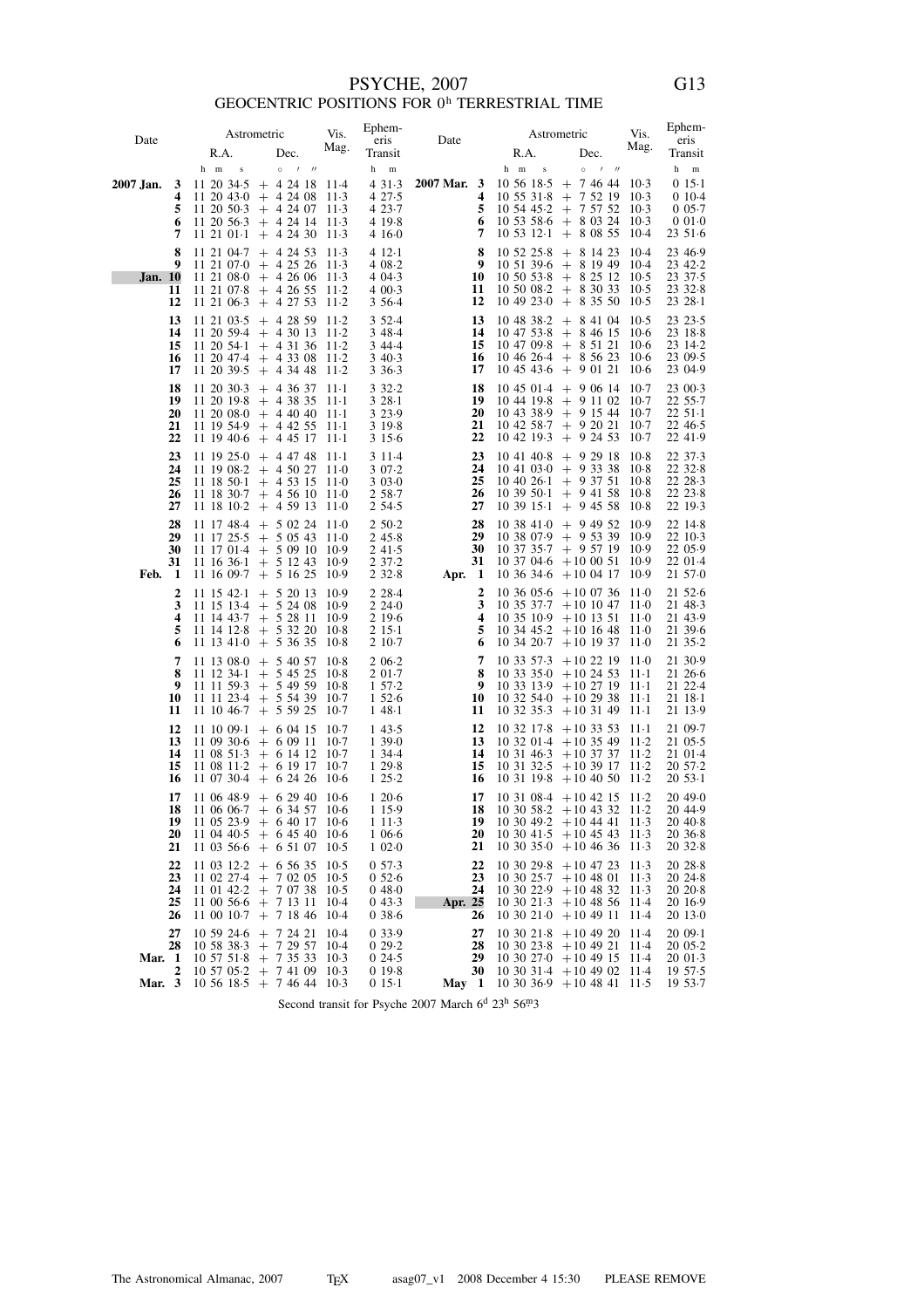## EUROPA, 2007<br>GEOCENTRIC POSITIONS FOR  $0^{\mathrm{h}}$  TERRESTRIAL TIME

| Date                                      | R.A.                                                                     | Astrometric<br>Dec.                                                                                                                                                             | Vis.<br>Mag.                                   | Ephem-<br>eris<br>Transit                             | Date                                      | R.A.                                                      | Astrometric<br>Dec.                                                                                                                                                                                 | Vis.<br>Mag.                            | Ephem-<br>eris<br>Transit                                              |
|-------------------------------------------|--------------------------------------------------------------------------|---------------------------------------------------------------------------------------------------------------------------------------------------------------------------------|------------------------------------------------|-------------------------------------------------------|-------------------------------------------|-----------------------------------------------------------|-----------------------------------------------------------------------------------------------------------------------------------------------------------------------------------------------------|-----------------------------------------|------------------------------------------------------------------------|
| 2007 May 15<br>16<br>17<br>18<br>May $19$ | h m<br>$\bf S$                                                           | $1$ $11$<br>$\circ$<br>$19\;55\;40.7\; -16\;40\;55$<br>$19\,55\,45.6\,-16\,40\,50$<br>$19\,55\,49.3\,-16\,40\,49$<br>$19\;55\;51.9\;$ - 16 40 52<br>$19\,55\,53.2\,-16\,40\,59$ | $12-1$<br>$12-1$<br>$12-0$<br>$12-0$<br>$12-0$ | h<br>m<br>4260<br>422.2<br>4 18 3<br>4 14 4<br>4 10 5 | 2007 July 13<br>14<br>15<br>16<br>17      | h m<br>$\mathbf S$                                        | $\circ$<br>$\prime$ $\prime$<br>$19\ 29\ 26.3 - 18\ 31\ 43$<br>$19\ 28\ 38.5\ -18\ 35\ 01$<br>$19\ 27\ 50.6\ -18\ 38\ 19\ 11.0$<br>$19\ 27\ 02.8 - 18\ 41\ 38$<br>$19\ 26\ 15 \cdot 1\ -18\ 44\ 58$ | 11.0<br>$11-0$<br>-11-1<br>$11-1$       | h<br>${\bf m}$<br>007.9<br>$0.03 - 2$<br>23 53 7<br>23 49 0<br>23 44 3 |
| 20<br>21<br>22<br>23<br>24                |                                                                          | $19\;55\;53.3\;$ -16 41 11<br>$19\;55\;52.1\; -16\;41\;27$<br>$19\;55\;49.8\;$ - 16 41 47<br>$19\;55\;46.2\; -16\;42\;12$<br>$19\;55\;41.4\; -16\;42\;41$                       | $12-0$<br>$12-0$<br>12.0<br>$12-0$<br>11.9     | 4 0 6 6<br>402.6<br>3586<br>3 54 6<br>3,50.6          | 18<br>19<br>20<br>21<br>22                | 19 25 27.5<br>$192440 \cdot 1$                            | $-18$ 48 17<br>$-185137$<br>$19\ 23\ 52.9$ - 18 54 57<br>$19\ 23\ 05.9$ - 18 58 16 11.2<br>$19\ 22\ 19.3\ -19\ 01\ 35$                                                                              | - 11-1<br>$11-1$<br>$11-1$<br>$11-2$    | 23 39 6<br>23 34 8<br>$2330-1$<br>23 25.4<br>23 20 - 7                 |
| 25<br>26<br>27<br>28<br>29                |                                                                          | $19\;55\;35.4\;$ - 16 43 14 11.9<br>$19\;55\;28.2\; -16\;43\;52\;11.9$<br>$19\;55\;19.7\;$ -16 44 35<br>$19\;55\;10.1\; -16\;45\;22$<br>$19\,54\,59.2\,-16\,46\,13$             | 11.9<br>11.9<br>11.9                           | 3466<br>3 4 2 - 5<br>3 3 8 5<br>3 3 4 4<br>3 3 0 - 2  | 23<br>24<br>25<br>26<br>27                |                                                           | $19\ 21\ 33.0 - 19\ 04\ 53$<br>$19\ 20\ 47.1\ -19\ 08\ 11$<br>$19\ 20\ 01.6$ - $19\ 11\ 29\ 11.2$<br>$19\ 19\ 16.7$ - 19 14 45<br>$19$ 18 32.2 - 19 18 01                                           | $11-2$<br>$11-2$<br>11.3<br>11.3        | 23 16 0<br>23 11 - 4<br>23 06 7<br>23 02 0<br>22 57 3                  |
| 30<br>31<br>June 1<br>2<br>3              |                                                                          | $19\;54\;47.1\;$ - 16 47 09<br>$19\,54\,33.8 - 16\,48\,09$<br>$19\,54\,19.3\,-16\,49\,14$<br>$19\,54\,03.6$ - 16 50 24<br>$19\;53\;46.7\; -16\;51\;37$                          | - 11 - 8<br>11.8<br>118<br>$11-8$<br>11.8      | $326-1$<br>3220<br>3 1 7 8<br>3 1 3 6<br>3 09.4       | 28<br>29<br>30<br>31<br>Aug. $1$          |                                                           | $19\ 17\ 48.3\ -19\ 21\ 15$<br>$19\ 17\ 04.9$ - $19\ 24\ 29$<br>$19\ 16\ 22.2\ -19\ 27\ 41$<br>$19\ 15\ 40.2\ -19\ 30\ 53$<br>$19\ 14\ 58.9$ - 19 34 03                                             | 11.3<br>11.3<br>11.3<br>-11.4<br>11.4   | 22 52.7<br>$22\;48.1$<br>22 43 4<br>22 38 8<br>22 34 2                 |
| 4<br>5<br>6<br>7<br>8                     |                                                                          | $19\;53\;28.6\;-16\;52\;56$<br>$19\,53\,09.4$ - 16 54 19<br>$19\;52\;48.9\;$ - 16 55 46<br>$19\;52\;27.3\;$ - 16 57 17<br>$19\,52\,04.6\; -16\,58\,53$                          | -11.8<br>$11-7$<br>$11-7$<br>$11-7$<br>$11-7$  | $305-1$<br>3 0 0 . 9<br>2 5 6 6<br>2 5 2 3<br>2 48 0  | 2<br>3<br>4<br>5<br>6                     | 19 11 43 7                                                | $19$ 14 18 2 - 19 37 11<br>$19$ 13 38.4 - 19 40 18<br>$19$ 12 59.3 $-19$ 43 24<br>$19$ 12 21 · 1 - 19 46 28<br>$-194930$                                                                            | -11.4<br>-11.4<br>-11.4<br>11.5<br>11.5 | 22 29 6<br>$22\;25.0$<br>22 20 5<br>22 15.9<br>22 11 4                 |
| 9<br>10<br>11<br>12<br>13                 |                                                                          | $19\ 51\ 40.6\ -17\ 00\ 34$<br>$19\;51\;15\;6\;-17\;02\;19\;11\;7$<br>$19\ 50\ 49.4$ - 17 04 08<br>$19\ 50\ 22 \cdot 1\ -17\ 06\ 01$<br>$19\;49\;53.7\;$ - 17 07 59 11.6        | 11.7<br>$11-6$<br>$11-6$                       | 2 43.7<br>2 3 9 - 3<br>2350<br>2 3 0 6<br>2, 26.2     | 7<br>8<br>9<br>10<br>11                   |                                                           | $19$ 11 07 2 - 19 52 30 11 5<br>$19\ 10\ 31.6$ - $19\ 55\ 29\ 11.5$<br>$19\ 09\ 57.0$ - 19 58 26 11.5<br>$190923.4 - 200121$<br>$190850 \cdot 7 - 200414$                                           | $11-6$<br>$11-6$                        | 22 06.9<br>22 02 3<br>21 57.9<br>21 53.4<br>21 48.9                    |
| 14<br>15<br>16<br>17<br>18                | 19 49 24.3                                                               | $-171001$<br>$19\;48\;53.8\;$ - 17 12 07<br>$19\;48\;22.2\;$ - 17 14 16<br>$19$ 47 49.6 - 17 16 30<br>$19\;47\;16.1\;$ - 17 18 48                                               | $11-6$<br>$11-6$<br>$11-6$<br>$11-5$<br>$11-5$ | 221.8<br>2 17 3<br>2 1 2 . 9<br>2 0 8 4<br>2 0 3 . 9  | 12<br>13<br>14<br>15<br>16                |                                                           | $190819.2 - 200706$<br>$19\ 07\ 48.6\ -20\ 09\ 55$<br>$19\ 07\ 19.2\ -20\ 12\ 42\ 11.6$<br>$19\;06\;50.8$ - 20 15 26 11.6<br>$190623.6 - 201809$                                                    | $11-6$<br>$11-6$<br>$11-7$              | 21 44 5<br>$2140-1$<br>21 35 7<br>21 31 3<br>21 26 9                   |
| 19<br>20<br>21<br>22<br>23                |                                                                          | $19\;46\;41\;6\; -17\;21\;09$<br>$19\;46\;06.2\;$ - 17 23 34<br>$19\;45\;29.8\;$ - 17 26 03<br>$19\;44\;52.6\;$ - 17 28 35<br>$19\;44\;14.5\;$ - 17 31 11                       | 11.5<br>11.5<br>$11-5$<br>$11-5$<br>$11-4$     | 1 59 4<br>1 54.9<br>1 50.3<br>1 45 8<br>141.2         | 17<br>18<br>19<br>20<br>21                |                                                           | $19\;05\;57.5\; -20\;20\;49\;11.7$<br>$19\;05\;32.6\;-20\;23\;28$<br>$19\;05\;08.9\;-20\;26\;03$<br>$19\;04\;46.3\;-20\;28\;37$<br>$1904250 - 203108$                                               | 11.7<br>11.7<br>$11-7$<br>$11-7$        | 21 22 - 6<br>21 18 2<br>21 13.9<br>21 09.6<br>21 05.4                  |
| 24<br>25<br>26<br>27<br>28                |                                                                          | $19\;43\;35.6\;$ - 17 33 49 11.4<br>$19\;42\;56\;0\;$ - 17 36 31<br>$19\;42\;15.5\;$ - 17 39 16<br>$19\;41\;34.4\;$ - 17 42 04<br>$19\;40\;52.5\;$ - 17 44 54                   | $11-4$<br>11.4<br>$11-4$<br>$11-3$             | 1 36.7<br>132.1<br>127.5<br>1 2 2 . 9<br>1 18.2       | 22<br>23<br>24<br>25<br>26                |                                                           | $1904049 - 203337118$<br>$19\;03\;460\; -20\;36\;03$<br>$19\;03\;28.4\; -20\;38\;27$<br>$1903120 - 204049$<br>$19\ 02\ 56.8\ -20\ 43\ 08$                                                           | 11.8<br>$11-8$<br>- 11 - 8<br>11.8      | $2101-1$<br>20 56.9<br>20 52.7<br>20 48 - 5<br>20 44.3                 |
| 29<br>30<br>July 1<br>2<br>3              | $19\,39\,26.9$ $-17\,50\,43$ $11.3$<br>$19\,38\,43.2\ -17\,53\,42\ 11.3$ | $19\;40\;10\cdot0\;$ - 17 47 48<br>$19\,37\,58.9$ - 17 56 42 11.3<br>$19\;37\;14.1\;$ - 17 59 45                                                                                | 11.3<br>$11-2$                                 | 1 1 3 - 6<br>1 08 9<br>1 04 3<br>0.596<br>0 54.9      | 27<br>29<br>30<br>31                      | 28 19 02 30 3 $-20$ 47 39 11 9<br>$190218.9 - 20495111.9$ | $190242.9 - 20452511.8$<br>$1902088 - 205200119$<br>$1902000 - 205407$                                                                                                                              | 11.9                                    | 20 40.2<br>$2036-1$<br>20 32 0<br>20 27.9<br>20 23 - 8                 |
| 4<br>5<br>6<br>7<br>8                     |                                                                          | $19$ 36 28.9 - 18 02 49<br>$19\,35\,43.1\; -18\,05\,56$<br>$19\,34\,57.0$ $-18\,09\,04$ $11.2$<br>$19\,34\,10.5$ - 18 12 14 11.2<br>$19$ 33 23.7 $-18$ 15 26                    | $11-2$<br>$11-2$<br>$11-1$                     | 0.50.3<br>0456<br>040.9<br>$0.36 - 2$<br>031.5        | Sept. 1<br>2<br>3<br>4<br>5               |                                                           | $190152.5 - 205611$<br>$190146.2 - 205813$<br>$190141.2 - 21001311.9$<br>$190137.4 - 21020912.0$<br>$1901350 - 210404120$                                                                           | 11.9<br>11.9                            | 20 19 8<br>2015.8<br>2011.8<br>2007.8<br>2003.8                        |
| 9<br>10<br>11<br>12<br>July 13            |                                                                          | $19$ 32 36.6 - 18 18 39 11.1<br>$19\ 31\ 49.3$ - 18 21 53 11.1<br>$19\ 31\ 01.8 - 18\ 25\ 09$<br>$19\ 30\ 14.1$ - 18 28 25<br>$19\ 29\ 26 \cdot 3 - 18\ 31\ 43\ 11 \cdot 0$     | $11-1$<br>$11-1$                               | 026.8<br>0220<br>017.3<br>012.6<br>007.9              | Sept. 6<br>7<br>8<br>9<br><b>Sept. 10</b> |                                                           | $190133.8 - 210555$<br>$19\ 01\ 33.9$ $-21\ 07\ 45\ 12.0$<br>$190135.3 - 210931$<br>$1901380 - 211115$<br>$190141.9 - 21125712.0$                                                                   | -12.0<br>$12-0$<br>$12-0$               | 19 59.9<br>19 56 0<br>$1952-1$<br>19 48.2<br>19 44 4                   |

Second transit for Europa 2007 July 14<sup>d</sup> 23<sup>h</sup> 58<sup>m</sup>4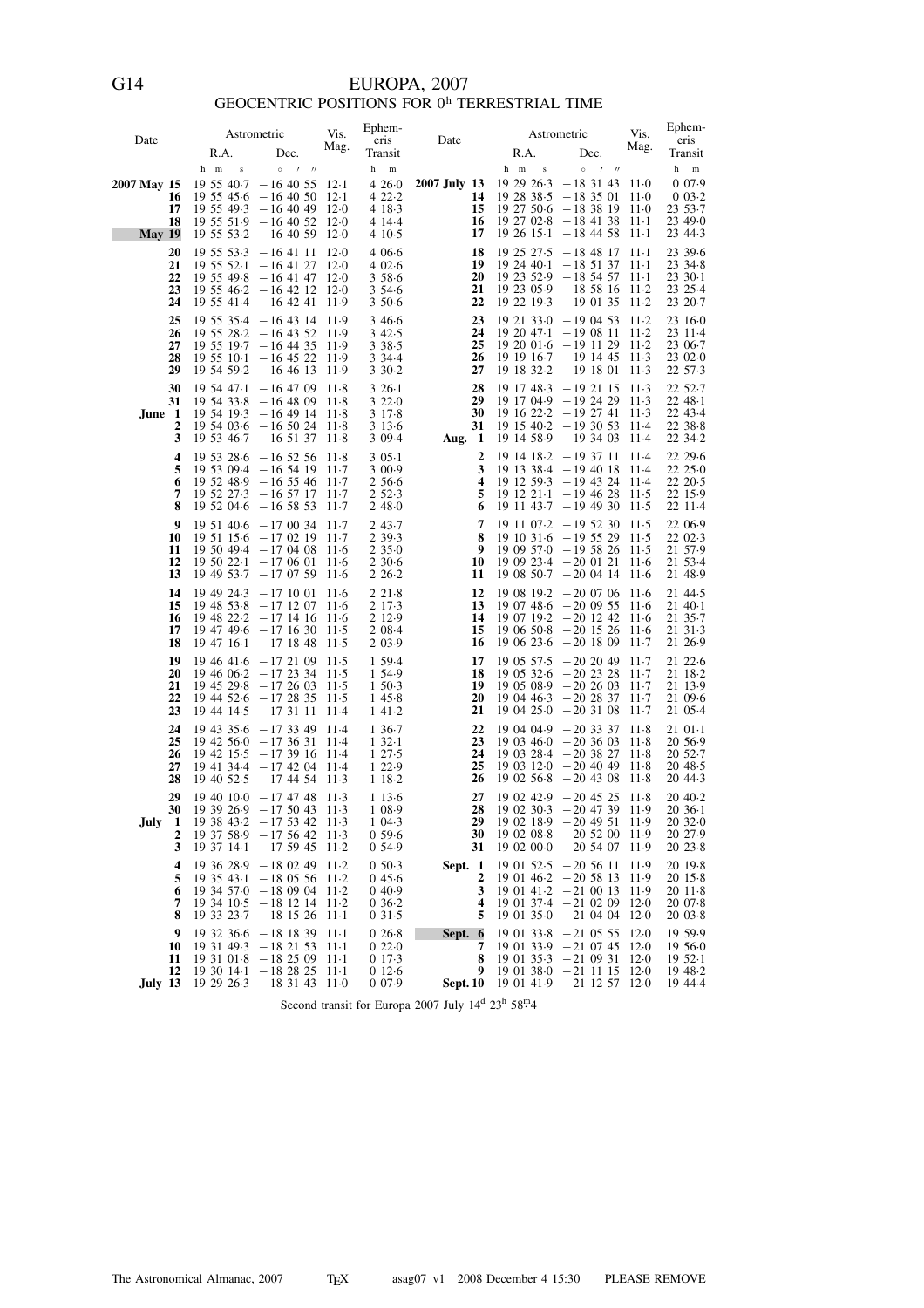## $\text{CYBELE, 2007}$  GEOCENTRIC POSITIONS FOR  $0^{\text{h}}$  TERRESTRIAL TIME

| Date           |                                                          | Astrometric                                                                                                                          | Vis.            | Ephem-<br>eris       | Date                         |                          | Astrometric                                                                                            | Vis.   | Ephem-<br>eris         |
|----------------|----------------------------------------------------------|--------------------------------------------------------------------------------------------------------------------------------------|-----------------|----------------------|------------------------------|--------------------------|--------------------------------------------------------------------------------------------------------|--------|------------------------|
|                | R.A.                                                     | Dec.                                                                                                                                 | Mag.            | Transit              |                              | R.A.                     | Dec.                                                                                                   | Mag.   | Transit                |
|                | h m<br>$\bf S$                                           | $0$ / //                                                                                                                             |                 | h<br>$\,$ m          |                              | h m<br>$\bf{s}$          | $\circ$<br>$\prime$ $\prime$                                                                           |        | h<br>$\mathbf m$       |
| 2007 Jan. 23   |                                                          | $12\;31\;50.3\;\;-\;\;2\;05\;56\;\;12.6$                                                                                             |                 | 4 23 7               | 2007 Mar. 23                 |                          | $12$ 12 32.8 + 1 06 09 11.2                                                                            |        | 012.5                  |
| 24<br>25       | $12\,32\,00.9\ -\ 2\,05\,57$<br>$12$ 32 $10-3$ - 2 05 51 |                                                                                                                                      | 12.5<br>$12-5$  | 420.0<br>4 16 2      | 24<br>25                     |                          | $12$ 11 52 $1 + 1$ 11 26 11 2<br>$12$ 11 11 4 + 1 16 42                                                | $11-2$ | 0.07.9<br>0.03.3       |
| 26             |                                                          | 12 32 18 6 - 2 05 37 12 5                                                                                                            |                 | 4 12 4               | 26                           |                          | $12\ 10\ 30.7$ + 1 21 57 11.3                                                                          |        | 23, 54.1               |
| 27             |                                                          | $12\,32\,25.8\ -\ 2\,05\,15$                                                                                                         | 12.5            | 4 08 6               | 27                           | 12 09 50 0               | $+ 12711$                                                                                              | $11-3$ | 23 49 4                |
| 28             |                                                          | $12$ 32 31.9 - 2 04 46                                                                                                               | 12.5            | 4 04 7               | 28                           |                          | $12\,09\,09.5$ + 1 32 23                                                                               | $11-3$ | 23 44 8                |
| 29<br>30       |                                                          | $12$ 32 36.9 - 2 04 09<br>$12$ 32 40.8 - 2 03 25                                                                                     | 12.5<br>- 12.4  | 4 0 0 . 9<br>3570    | 29<br>30                     | 12 08 29 0               | $+$ 1 37 33<br>$12\ 07\ 48.7 + 1\ 42\ 40\ 11.4$                                                        | 11-4   | 23 40.2<br>23 35 - 7   |
| 31             |                                                          | 12 32 43 5 - 2 02 33 12 4                                                                                                            |                 | $353-1$              | 31                           |                          | $12\ 07\ 08.7$ + 1 47 45 11.4                                                                          |        | $2331-1$               |
| Feb. 1         |                                                          | $12$ 32 45 $\cdot$ 1 - 2 01 33                                                                                                       | 12.4            | 349.2                | Apr. 1                       |                          | $12\;06\;28.8\;+\;1\;52\;47$                                                                           | 11.4   | 23 26 5                |
| 2              | $12$ 32 45.5 $-$ 2 00 26                                 |                                                                                                                                      | -12.4           | 345.3                | 2                            | 12 05 49 3               | $+$ 1 57 46 11.5                                                                                       |        | 23 21.9                |
| 3<br>4         | $12$ 32 44.8 - 1 59 11                                   |                                                                                                                                      | 12.4            | 3 4 1 - 3<br>3 3 7 4 | 3<br>4                       |                          | 12 05 10 1 + 2 02 42 11 5<br>$12\;04\;31\;2\;+2\;07\;34\;11\;5$                                        |        | 23 17 - 3<br>23 12 7   |
| 5              |                                                          | $\begin{array}{rrrr} 12 & 32 & 43\cdot 0 &=& 1 & 57 & 48 & 12\cdot 4 \\ 12 & 32 & 40\cdot 0 &=& 1 & 56 & 18 & 12\cdot 3 \end{array}$ |                 | 3 3 3 4              | 5                            |                          | $12\;03\;52.8\;+2\;12\;22\;11.5$                                                                       |        | 23 08 2                |
| 6              |                                                          | 12 32 35 8 - 1 54 40                                                                                                                 | 12.3            | 3 2 9 4              | 6                            |                          | $12\;03\;14.7\; + \;2\;17\;06\;11.6$                                                                   |        | 23 03 6                |
| 7<br>8         |                                                          | 12 32 30 5 - 1 52 54 12 3                                                                                                            |                 | 3 2 5 4              | 7<br>8                       | 12 02 37 2<br>12 02 00 2 | $+ 221461116$<br>$+ 22621$                                                                             | $11-6$ | 22 59 1<br>22 54 - 5   |
| 9              |                                                          | $\begin{array}{rrrr} 12 & 32 & 24\cdot 1 &=& 1 & 51 & 01 & 12\cdot 3 \\ 12 & 32 & 16\cdot 5 &=& 1 & 49 & 00 & 12\cdot 3 \end{array}$ |                 | 3 2 1 3<br>3 17 3    | 9                            |                          | $12$ 01 23.7 + 2 30 51                                                                                 | $11-6$ | 22 50 0                |
| 10             |                                                          | $12$ 32 07.7 - 1 46 51 12.2                                                                                                          |                 | 3 13 2               | 10                           |                          | $12\ 00\ 47.7$ + 2 35 16 11.6                                                                          |        | $22\;45.5$             |
| 11             |                                                          | $12$ 31 57.8 - 1 44 35                                                                                                               | 12.2            | 3 0 9 - 1            | 11                           |                          | $12\ 00\ 12.4 + 2\ 39\ 36$                                                                             | $11-7$ | 22 41.0                |
| 12<br>13       |                                                          | $12$ 31 46.7 - 1 42 11<br>$12\,31\,34.5\,-\,1\,39\,39$                                                                               | 12.2<br>-12.2   | 3050<br>3 00 8       | 12<br>13                     | 11 59 37 8<br>11 59 03 8 | $+ 24351$<br>$+ 24800111.7$                                                                            | $11-7$ | 22 36 5<br>22 32 0     |
| 14             |                                                          | 12 31 21 2 - 1 37 00 12 2                                                                                                            |                 | 2 5 6 7              | 14                           |                          | $11\,58\,30.6 + 2\,52\,02\,11.7$                                                                       |        | 22 27 - 5              |
| 15<br>16       |                                                          | 12 31 06 7 - 1 34 14<br>$12\ 30\ 51.2 - 1\ 31\ 21$                                                                                   | -12.1<br>$12-1$ | 2 52 5               | 15<br>16                     | 11 57 58 0               | $+ 2555911.8$<br>$11\;57\;26.3\;\;+\;\;2\;59\;50$                                                      | $11-8$ | $22\;23.1$<br>22 18 6  |
| 17             |                                                          |                                                                                                                                      |                 | 2 48.3<br>244.1      | 17                           |                          | $11\,56\,55.4$ + 3 03 34 11.8                                                                          |        | 22 14 2                |
| 18             |                                                          | $12\,30\,34.5\,-\,1\,28\,20$<br>$12 \ 30 \ 16 \cdot 7 \ \ - \ \ 1 \ 25 \ 12 \ \ 12 \cdot 1$                                          | -12-1           | 2 3 9 . 9            | 18                           |                          | $11\;56\;25.3\;\;+\;\;3\;07\;11$                                                                       | - 11-8 | 22 09.8                |
| 19             |                                                          | $\begin{array}{cccc} 12\ 29\ 57\cdot 8 & - & 1\ 21\ 57 & 12\cdot 0 \\ 12\ 29\ 37\cdot 8 & - & 1\ 18\ 35 & 12\cdot 0 \end{array}$     |                 | 2 3 5 6              | 19                           |                          | $11\;55\;56\;0\;\;+\;\;3\;10\;42\;\;11\;8$                                                             |        | 22 05.4                |
| 20<br>21       |                                                          | 12 29 16 8 - 1 15 07 12 0                                                                                                            |                 | 2 31 4<br>227.1      | 20<br>21                     |                          | $11\;55\;27.7\;+\;3\;14\;05\;11.9$<br>$11\;55\;00\;3\;\;+\;\;3\;17\;22\;\;11\;9$                       |        | 22010<br>21 56 6       |
| 22             |                                                          | $12\ 28\ 54.7 - 1\ 11\ 32\ 12.0$                                                                                                     |                 | 22.28                | 22                           |                          | $11\,54\,33.8 + 3\,20\,31$                                                                             | 11.9   | 21 52.3                |
| 23             |                                                          | $12\ 28\ 31\ 6\ -\ 1\ 07\ 50\ 12\ 0$                                                                                                 |                 | 2 18 5               | 23                           | 11 54 08 2               | $+ 3 23 33$                                                                                            | 11.9   | 21 47.9                |
| 24<br>25       |                                                          | $12\ 28\ 07.6$ - 1 04 02 11.9<br>$12\ 27\ 42\ 5\ \ -\ \ 1\ 00\ 08\ \ 11\ 9$                                                          |                 | 214.1<br>2 09.8      | 24<br>25                     |                          | $11\;53\;43.7\;+\;3\;26\;27$<br>$11\ 53\ 20 \cdot 1 + 3\ 29\ 14\ 12 \cdot 0$                           | 11.9   | 21 43.6<br>21 39 3     |
| 26             |                                                          | $12\ 27\ 16.5\ -\ 0\ 56\ 08$                                                                                                         | 11.9            | 2 0 5 4              | 26                           | 11 52 57.6               | $+33153$                                                                                               | $12-0$ | 21 35 0                |
| 27             |                                                          | $12\;26\;49.5\;-\;0\;52\;02$                                                                                                         | 11.9            | 2010                 | 27                           |                          | $11\ 52\ 36\ 1\ +\ 3\ 34\ 24\ 12\ 0$                                                                   |        | 21 30 - 7              |
| 28             |                                                          | $12\ 26\ 21.6\ -\ 0\ 47\ 51$                                                                                                         | 11.8            | 1 56 6<br>152.2      | 28<br>29                     |                          | $11 \ 52 \ 15 \cdot 6 \ + \ 3 \ 36 \ 48 \ \ 12 \cdot 0$<br>$11\;51\;56\;2\;\;+ \;\;3\;39\;04\;\;12\;0$ |        | 21 26 5<br>21 22 2     |
| Mar. 1<br>2    |                                                          | $12\ 25\ 52.9$ - 0 43 34 11.8<br>$12\ 25\ 23.2\ -\ 0\ 39\ 12$                                                                        | 11.8            | 1 47.8               | 30                           |                          | $11\;51\;37.8\;\;+\;\;3\;41\;12\;\;12.0$                                                               |        | 21 18 0                |
| 3              |                                                          | $12$ 24 52.7 - 0 34 45                                                                                                               | 11.8            | 1 43 4               | May 1                        |                          | $11\;51\;20.5\;\;+\;\;3\;43\;12\;\;12.1$                                                               |        | 21 13 8                |
| 4              |                                                          | $12\ 24\ 21.4$ - 0 30 13 11.8                                                                                                        |                 | 1 38.9               | 2                            |                          | $11\ 51\ 04.3 + 3\ 45\ 04\ 12.1$                                                                       |        | 21 09.6                |
| 5<br>6         | $12\;23\;16\;4\;\;-\;\;0\;20\;55$                        | $12\ 23\ 49.3\ -\ 0\ 25\ 36\ 11.7$                                                                                                   | $11-7$          | 1 34 5<br>1300       | 3<br>$\overline{\mathbf{4}}$ |                          | $11\ 50\ 49.2 + 3\ 46\ 49\ 12.1$<br>$11\ 50\ 35.2$ + 3 48 25 12.1                                      |        | $21 \t05.5$<br>21 01 3 |
| 7              |                                                          | $12\ 22\ 42.8\ -\ 0\ 16\ 09$                                                                                                         | $11-7$          | 125.5                | 5                            | 11 50 22.3               | $+$ 3 49 53                                                                                            | $12-1$ | $20\,57.2$             |
| 8              |                                                          | $12\ 22\ 08.5\ -\ 0\ 11\ 20$                                                                                                         | 11.7            | 121.0                | 6                            |                          | 11 50 10 5 + 3 51 14 12 1                                                                              |        | $20\,53.1$             |
| 9<br>10        |                                                          | $12\ 21\ 33.5\ -\ 0\ 06\ 26\ 11.6$<br>$12\ 20\ 57.9$ - 0 01 29 11.6                                                                  |                 | 1 1 6 5<br>1120      | 7<br>8                       |                          | $11\;49\;59.8\;+\;3\;52\;26\;12.2$<br>$11\;49\;50.3\;\;+\;\;3\;53\;30\;\;12.2$                         |        | 20490<br>20 44.9       |
| 11             | $12\ 20\ 21 \cdot 7\ +\ 0\ 03\ 31\ 11 \cdot 6$           |                                                                                                                                      |                 | 1 07 4               |                              |                          | 9 11 49 41 8 + 3 54 26 12 2                                                                            |        | 20 40.9                |
| 12             |                                                          | $12\ 19\ 44.9 + 0\ 08\ 34\ 11.5$                                                                                                     |                 | 1 0 2 . 9            |                              |                          | 10 11 49 34 5 + 3 55 14 12 2                                                                           |        | 20 36 8                |
| 13             |                                                          | $12\ 19\ 07.5 + 0\ 13\ 40\ 11.5$                                                                                                     |                 | 058.3                | 11                           |                          | $11\;49\;28.4\;+\;3\;55\;55\;12.2$                                                                     |        | 2032.8                 |
| 14<br>15       |                                                          | $12$ 18 29.6 + 0 18 48 11.5<br>$12$ 17 51 3 + 0 23 59 11 5                                                                           |                 | $0.53 - 8$<br>049.2  | 12<br>13                     |                          | $11$ 49 23.4 + 3 56 27 12.2<br>$11$ 49 19.5 + 3 56 51 12.3                                             |        | 20 28 8<br>20 24 8     |
| 16             |                                                          | $12$ 17 12 6 + 0 29 12 11 4                                                                                                          |                 | 044.6                | 14                           |                          | $11\;49\;16.7\;+\;3\;57\;07\;12.3$                                                                     |        | 20 20 - 9              |
| 17<br>18       |                                                          | $12\;16\;33.4\;+\;0\;34\;26$<br>$12$ 15 53.9 + 0 39 42                                                                               | -11.4<br>-11.4  | $040-1$<br>0.35.5    | May $15$<br>16               |                          | $11\;49\;15\;1\;+3\;57\;15\;12\;3$<br>11 49 14 7 + 3 57 15 12 3                                        |        | 20 16.9<br>20 13 0     |
| 19             |                                                          | $12$ 15 14 1 + 0 44 59 11 3                                                                                                          |                 | 030.9                | 17                           |                          | 11 49 15 4 + 3 57 07 12 3                                                                              |        | $2009-1$               |
| 20             |                                                          | $12 \ 14 \ 34 \cdot 1 + 0 \ 50 \ 16 \ 11 \cdot 3$                                                                                    |                 | 026.3                | 18                           |                          | 11 49 17.2 + 3 56 52 12.3                                                                              |        | $2005-2$               |
| 21<br>22       |                                                          | $12$ 13 53.8 + 0 55 34 11.3<br>$12$ 13 13 3 + 1 00 52 11 2                                                                           |                 | 021.7<br>$017-1$     | 19<br>20                     |                          | $11$ 49 20 2 + 3 56 28 12 4                                                                            |        | 20013<br>19 57 - 5     |
| <b>Mar. 23</b> |                                                          | $12$ 12 32.8 + 1 06 09 11.2                                                                                                          |                 | 012.5                | May 21                       |                          | $11$ 49 24.3 + 3 55 56 12.4<br>$11\;49\;29.5\;+\;3\;55\;17\;12.4$                                      |        | 19 53 - 7              |

Second transit for Cybele 2007 March 25<sup>d</sup> 23<sup>h</sup> 58<sup>m</sup>7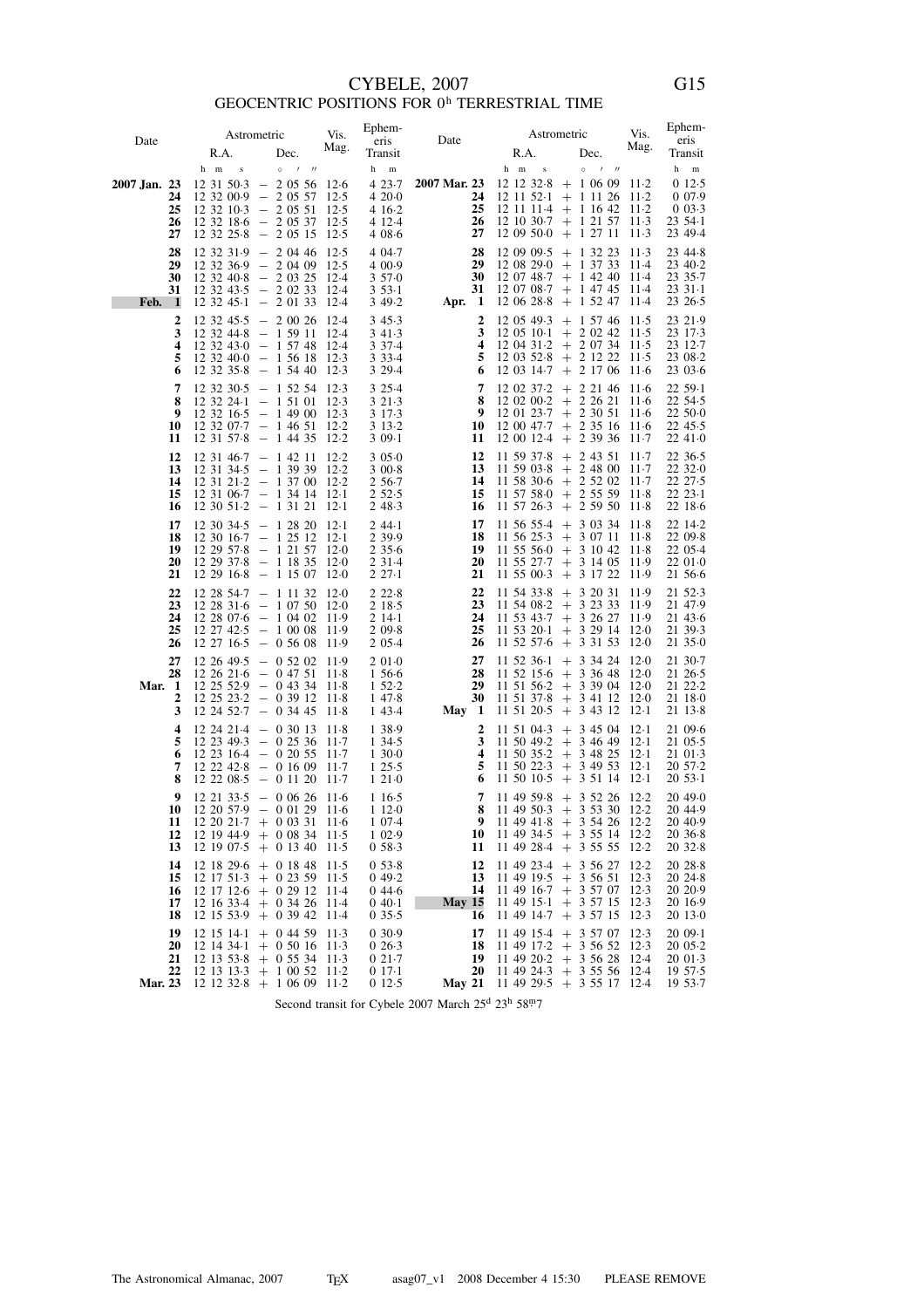## DAVIDA, 2007<br>GEOCENTRIC POSITIONS FOR  $0^{\rm h}$  TERRESTRIAL TIME

| Date         |                            | Astrometric                                                                                                                                                                                                                                                         |                                 | Vis.<br>eris                   | Ephem-                                                             | Date                                        | Astrometric     |                                                                                                                                                                                                      | Vis.                                 | Ephem-<br>eris                                                              |
|--------------|----------------------------|---------------------------------------------------------------------------------------------------------------------------------------------------------------------------------------------------------------------------------------------------------------------|---------------------------------|--------------------------------|--------------------------------------------------------------------|---------------------------------------------|-----------------|------------------------------------------------------------------------------------------------------------------------------------------------------------------------------------------------------|--------------------------------------|-----------------------------------------------------------------------------|
|              |                            | R.A.                                                                                                                                                                                                                                                                | Dec.                            | Mag.                           | Transit                                                            |                                             | R.A.            | Dec.                                                                                                                                                                                                 | Mag.                                 | Transit                                                                     |
| 2007 Aug. 21 | 22<br>23<br>24<br>25       | h m<br>$\bf{s}$<br>$2\,24\,28\cdot6\ -\ 6\,42\,23\ 11\cdot3$<br>$2\,24\,52.0 - 6\,47\,06\,11.3$<br>$2\;25\;14.1\; -\;6\;51\;57$<br>$2\,25\,35.0\ -\ 6\,56\,54\ 11.3$<br>$2\;25\;54.7\;$ - 7 01 58                                                                   | $\circ$<br>$\prime$ $\prime$    | $11-3$<br>$11-2$               | h<br>$\mathbf m$<br>4 28 4<br>4 2 4 9<br>421.3<br>4 17 7<br>4 14 1 | 2007 Oct. 19<br>20<br>21<br>22<br>23        | h m<br>$\bf{s}$ | $\circ$<br>$\prime$ $\prime$<br>$2 10 09.5 -12 37 05 10.4$<br>$2\,09\,22.7\ -12\,41\,01$<br>$2\;08\;35.5\;$ -12 44 44<br>$2\ 07\ 48.0\ -12\ 48\ 15\ 10.4$<br>$2\ 07\ 00.2\ -12\ 51\ 33$              | 10-4<br>10-4<br>-10.4                | h<br>$\mathbf m$<br>022.1<br>017.4<br>012.7<br>$0.08 - 0.0$<br>$0.03 - 3.3$ |
|              | 26<br>27<br>28<br>29<br>30 | $2\;26\;13.2\;-\;7\;07\;09\;11.2$<br>$2\;26\;30.3\;\;-\;7\;12\;26$<br>$2\; 26\; 46 \cdot 2\;\;-\;7\; 17\; 49\; 11 \cdot 2$<br>2 27 00 9 - 7 23 19 11 2<br>$2\;27\;14.2\;\;-\;\;7\;28\;54\;\;11.2$                                                                   |                                 | $11-2$                         | 410.5<br>4 0 6 9<br>403.2<br>3 59 5<br>355.8                       | 24<br>25<br>26<br>27<br>28                  |                 | $2\;06\;12.2\;-12\;54\;37$<br>$2\;05\;24.1\;-12\;57\;28$<br>$2.04.35.9 - 13.00.06$ 10.4<br>$2\;03\;47.6\;-13\;02\;29\;10.4$<br>$2\,02\,59.3\,-13\,04\,38$                                            | 10-4<br>-10-4<br>-10-4               | 23, 53.8<br>23 49 - 1<br>23 44 - 3<br>23 39 6<br>23 34.9                    |
| Sept. 1      | 31<br>2<br>3<br>4          | $2\;27\;26.2\;\;-\;\;7\;34\;36\;\;11.1$<br>$2\;27\;36.8\;\;-\;\;7\;40\;24\;\;11.1$<br>$\begin{array}{rrrr} 2 & 27 & 46 \cdot 1 & - & 7 & 46 & 17 & 11 \cdot 1 \\ 2 & 27 & 54 \cdot 1 & - & 7 & 52 & 15 & 11 \cdot 1 \end{array}$<br>$2\ 28\ 00.7 - 7\ 58\ 19\ 11.1$ |                                 |                                | 3520<br>348.3<br>3 4 4 5<br>3 4 0 - 7<br>3 3 6 9                   | 29<br>30<br>31<br>Nov.<br>- 1<br>2          |                 | $2\,02\,11\cdot1\quad -13\,06\,33$<br>$2$ 01 23 $\cdot$ 0 $-13$ 08 13 10 $\cdot$ 4<br>$2\ 00\ 35 \cdot 1\ -13\ 09\ 38\ 10 \cdot 4$<br>$1\,59\,47.4\; -13\,10\,48$<br>$1\,59\,000 - 13\,11\,43\,10.4$ | -10.4<br>-10-4                       | 23 30 2<br>23 25.4<br>23 20 - 7<br>23 16 0<br>23 11 3                       |
| Sept. 8      | 5<br>6<br>7<br>9           | $2\;28\;05.9\;\;-\;\;8\;04\;28$<br>2 28 09 7 - 8 10 42 11 0<br>$2\;28\;12.1\;-\;8\;17\;01$<br>2 28 13 2 - 8 23 24 11 0<br>$2\;28\;12.8\; -\;8\;29\;51$                                                                                                              |                                 | $11-1$<br>11-0<br>$11-0$       | 3330<br>3 29 2<br>325.3<br>3 2 1 - 3<br>3 1 7 - 4                  | 3<br>4<br>5<br>6<br>7                       |                 | $1\,58\,13.0\,-13\,12\,23\,10.4$<br>$1\ 57\ 26.3\ -13\ 12\ 48\ 10.5$<br>$1\,56\,40.1\; -13\,12\,57\;10.5$<br>$1\ 55\ 54.4$ - 13 12 50 10.5<br>$1\,55\,09.3\,-13\,12\,28$                             | $10-5$                               | 23 06 6<br>23 01.9<br>22 57 - 2<br>22 52.5<br>22 47 8                       |
|              | 10<br>11<br>12<br>13<br>14 | $2\;28\;10.9\; - \;8\;36\;22$<br>$2\;28\;07.7\;\;-\;\;8\;42\;57$<br>$2\ 28\ 03\ 0\ -\ 8\ 49\ 35\ 10\ 9$<br>$2\;27\;56.9\;\;-\;\;8\;56\;16$<br>$2\;27\;49.4\;-\;9\;03\;00$                                                                                           |                                 | $11-0$<br>10.9<br>10.9<br>10.9 | 3 1 3 - 4<br>3 09 4<br>3 0 5 4<br>3 0 1 - 4<br>2 5 7 - 3           | 8<br>9<br>10<br>11<br>12                    | 1 54 24 8       | $-13$ 11 51<br>$1\,53\,40.9\,-13\,10\,57$<br>$1\,52\,57.8$ -13 09 48 10.5<br>$1\,52\,15.4\,-13\,08\,23$<br>$1\,51\,33.9\,-13\,06\,43$                                                                | $10-5$<br>$10-5$<br>$10-5$<br>$10-5$ | 22 43 - 2<br>22 38 5<br>22 33.9<br>22 29 3<br>22 24 7                       |
|              | 15<br>16<br>17<br>18<br>19 | $2\,27\,40.4\ -\ 9\,09\,46\ 10.9$<br>$2\ 27\ 30\ 0\ -\ 9\ 16\ 33\ 10\ 8$<br>2 27 18-2 - 9 23 23<br>$2\;27\;050\; - \;9\;30\;14$<br>$2\;26\;50.4\; - \;9\;37\;06$                                                                                                    |                                 | $10-8$<br>$10-8$<br>10.8       | 253.3<br>249.1<br>245.0<br>2 4 0 . 9<br>2 3 6 - 7                  | 13<br>14<br>15<br>16<br>17                  |                 | $1\ 50\ 53.2\ -13\ 04\ 47\ 10.6$<br>$1\ 50\ 13.4\ -13\ 02\ 36\ 10.6$<br>$149346 - 130009106$<br>$1\;48\;56.8\;$ - 12 57 27<br>$148200 - 125430$                                                      | $10-6$<br>$10-6$                     | $22\;20.1$<br>22 15 - 5<br>22 10.9<br>22 06.4<br>22 01.9                    |
|              | 20<br>21<br>22<br>23<br>24 | $2\;26\;34.4\;\;-\;\;9\;43\;59\;\;10.8$<br>$2\;26\;17.0\;$ - 9 50 51<br>$2\;25\;58.2\;\;-\;\;9\;57\;44$<br>$2\ 25\ 38.1 - 10\ 04\ 36\ 10.7$<br>$2\;25\;16\;6\;-10\;11\;27$                                                                                          |                                 | $10-8$<br>$10-7$<br>$10-7$     | 232.5<br>2 2 8 - 3<br>2240<br>2 19.8<br>2 1 5 - 5                  | 18<br>19<br>20<br>21<br>22                  | 1 47 44 3       | $-12$ 51 18 10.6<br>$14709.6 - 12475210.6$<br>$1\;46\;36.2\;\; -12\;44\;10\;\;10.7$<br>$1\,46\,03.8$ - 12 40 15<br>$1\,45\,32.7\; -12\,36\,05$                                                       | 10.7<br>$10-7$                       | 21 57.4<br>21 52.9<br>21 48 4<br>21 44 0<br>21 39 - 5                       |
|              | 25<br>26<br>27<br>28<br>29 | $2, 24, 53.8 - 10, 18, 17$<br>$2\;24\;29.7\; -10\;25\;05\;10.7$<br>$2,24,04.2 - 10,31,51$<br>$2\,23\,37.5\,-10\,38\,34$<br>$2\,23\,09.5\; -10\,45\,15\,10.6$                                                                                                        |                                 | $10-7$<br>$10-6$<br>$10-6$     | $211-2$<br>2 0 6 8<br>202.5<br>1, 58.1<br>1 53.7                   | 23<br>24<br>25<br>26<br>27                  | 1 44 34 1       | $1\;45\;02.8\; -12\;31\;41$<br>$-12$ 27 03 10.7<br>$1\;44\;06.7\;$ - 12 22 12 10.7<br>$1\,43\,40.6\; -12\,17\,08$<br>$1\;43\;15.7\;$ -12 11 51                                                       | $10-7$<br>10.7<br>10.8               | $2135-1$<br>21 30 7<br>21 26 4<br>21 22 0<br>21 17 7                        |
| Oct.         | 30<br>1<br>2<br>3<br>4     | 2 2 2 4 0 3<br>$2,22,09.8 - 10,58,26,10.6$<br>$2$ 21 38 1 - 11 04 55 10 6<br>2 21 05 3<br>$2, 20, 31.3 - 11, 17, 39, 10.5$                                                                                                                                          | $-10$ 51 52 10.6<br>$-11$ 11 20 | $10-6$                         | 1 49 3<br>1 44 8<br>1 4 0 4<br>1 35.9<br>1 3 1 - 4                 | 28<br>29<br>30<br>$\mathbf{1}$<br>Dec.<br>2 |                 | $1\;42\;52.2\; -12\;06\;20\;10.8$<br>$1\;42\;30.1\;$ $-12\;00\;37\;10.8$<br>$1\;42\;09.2\;$ - 11 54 42 10.8<br>$14149.8 - 114834$<br>$1\;41\;31.7\;$ $-11\;42\;14\;10.8$                             | -10.8                                | 21 13 4<br>21 09 1<br>21 04.9<br>21 00 6<br>20 56 4                         |
|              | 5<br>6<br>7<br>8<br>9      | $2 \t19 \t56.2 -11 \t23 \t53 \t10.5$<br>$2 19 20 \cdot 0 - 11 30 01 10 \cdot 5$<br>$21842.8 - 11360310.5$<br>$2 \t18 \t04.5 -11 \t41 \t57 \t10.5$<br>$2 \t17 \t25 \t3 \t -11 \t47 \t44 \t10 \t5$                                                                    |                                 |                                | 1 2 6 9<br>1 2 2 4<br>1 1 7 8<br>113.2<br>108.7                    | 3<br>4<br>5<br>6<br>7                       |                 | $1\;41\;15.1\; -11\;35\;43\;10.8$<br>$1\ 40\ 59.8$ - 11 29 00 10.9<br>$1\;40\;46.0\;-11\;22\;06\;10.9$<br>$1\,40\,33.6\; -11\,15\,00\;10.9$<br>$1\ 40\ 22.6\ -11\ 07\ 44\ 10.9$                      |                                      | 20 52.2<br>2048.1<br>20 43.9<br>20 39 8<br>20 35 7                          |
|              | 10<br>11<br>12<br>13<br>14 | $2 \t16 \t45 \t1 \t-11 \t53 \t23$<br>$2 16 04 \cdot 1 - 11 58 54 10 \cdot 4$<br>$2 \t15 \t22.2 -12 \t04 \t16 \t10.4$<br>$2 \t14 \t39.5 -12 \t09 \t29$<br>$2 \t13 \t56 \t0 -12 \t14 \t31$                                                                            |                                 | $10-5$<br>$10-4$<br>$10-4$     | $104-1$<br>0.59.5<br>054.8<br>$0.50 - 2$<br>045.5                  | 8<br>9<br>10<br>11<br>12                    |                 | $1\;40\;13.1\; -11\;00\;17\;10.9$<br>$1\;40\;05\;0\;-10\;52\;40\;10\;9$<br>$1\,39\,58.4$ - 10 44 53 10.9<br>$1\,39\,53.3\; -10\,36\,56\;11.0$<br>$1\,39\,49.6$ -10 28 49 11.0                        |                                      | 2031.6<br>2027.6<br>2023.6<br>20 19 - 6<br>20 15 - 6                        |
| Oct. 19      | 15<br>16<br>17<br>18       | $2 \t13 \t11.9 -12 \t19 \t24$<br>$2 \t12 \t27 \t-12 \t24 \t06 \t10 \t4$<br>$2 11 41.8 - 12 28 37 10.4$<br>$2 10 55.9 - 12 32 57$<br>$2 10 09.5 - 12 37 05 10.4$                                                                                                     |                                 | $10-4$<br>$10-4$               | 040.9<br>$0.36 - 2$<br>031.5<br>026.8<br>022.1                     | 13<br>Dec. 14<br>15<br>16<br>Dec. 17        |                 | $1\,39\,47.3\; -10\,20\,33\;11.0$<br>$1\,39\,46.5\; -10\,12\,09\; 11.0$<br>$1\,39\,47.2\; -10\,03\,35\;11.0$<br>$1\,39\,49.3\ -\ 9\,54\,53\ 11.0$<br>$1\,39\,52.9$ - 9 46 02 11.0                    |                                      | 20 11 - 7<br>20 07 - 7<br>20 03.8<br>20 00 0<br>$1956-1$                    |

Second transit for Davida 2007 October 23<sup>d</sup> 23<sup>h</sup> 58<sup>m</sup>5